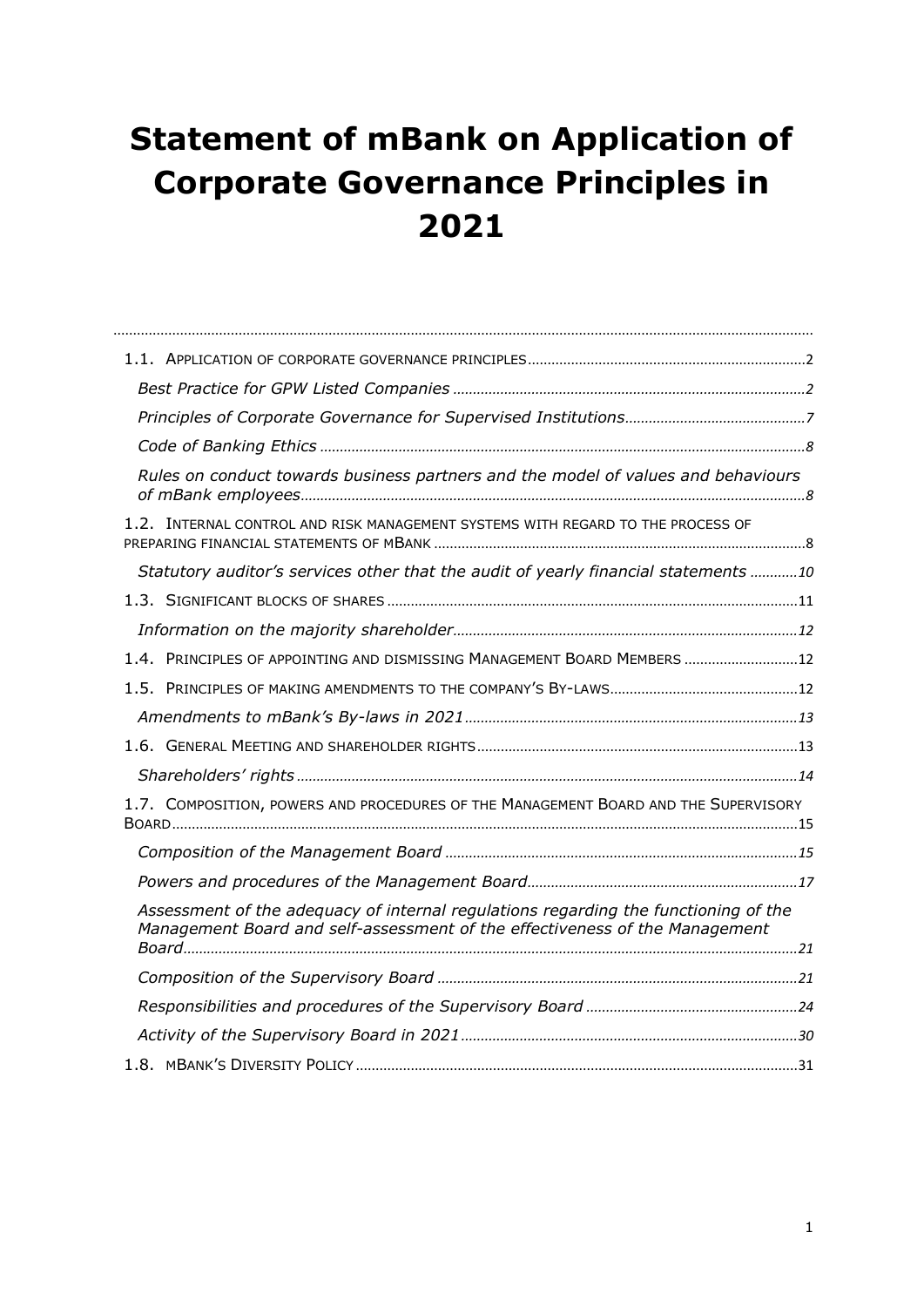# <span id="page-1-0"></span>**1.1. Application of corporate governance principles**

The general corporate governance principles applicable at mBank, i.e. regulations and procedures determining guidelines regarding the bank's authorities' actions, in particular towards stakeholders, arise from statutory regulations, in particular from the Code of Commercial Companies and Partnerships and the Banking Law Act, provisions regulating the operation of the capital market, and rules laid down in the following documents: Best Practice for GPW Listed Companies 2021, Principles of Corporate Governance for Supervised Institutions issued by the Polish Financial Supervision Authority on July 22, 2014, and the Code of Banking Ethics issued by the Polish Bank Association.

On July 1, 2021, Best Practice for GPW Listed Companies 2021 ("DPSN 2021") adopted by way of Resolution of the Exchange Supervisory Board No. 13/1834/2021 dated March 29, 2021 entered into force. It replaced the previous version of the Best Practice dated 2016. The "comply or explain" rule continues to apply. Listed companies are obliged to publish valid information about the application of individual rules. Moreover, in the case of an incidental violation of the rules, companies must immediately report it.

The text of the Best Practice for GPW Listed Companies 2021 is available on the website of the Warsaw Stock Exchange, in the section dedicated to corporate governance of listed companies [\(www.gpw.pl/best-practice\)](https://www.gpw.pl/best-practice).

The Principles of Corporate Governance for Supervised Institutions are available on the website of the Polish Financial Supervision Authority (www.knf.gov.pl/en/MARKET/Regulations and practice/Practice).

# <span id="page-1-1"></span>**Best Practice for GPW Listed Companies**

**The Best Practice for GPW Listed Companies 2016** was in force until July 2021. From among the then applicable rules, we did not apply rule VI.Z.2., which read: "To tie the remuneration of members of the management board and key managers to the company's long-term business and financial goals, the period between the allocation of options or other instruments linked to the company's shares under the incentive scheme and their exercisability should be no less than two years." We stated that the principles for granting variable components of remuneration at mBank are compliant with the Regulation of the Minister of Development and Finance of March 6, 2017 on the Risk Management System, the Internal Control System, the Remuneration Policy, and the Detailed Method for Banks' Internal Capital Assessment (Journal of Laws of 2017, item 637) and EBA Guidelines on sound remuneration policies (EBA/GL/2015/22) of June 27, 2016, which do not provide for the premise indicated in item VI.Z.2. of the Best Practice. We emphasized that the incentive system for the members of the Management Board and key managers at mBank included the payment of part of the remuneration in the form of subscription warrants. Therefore, despite the failure to apply the VI.Z.2 rule, the remuneration system at mBank effectively combines the remuneration of the management staff with the long-term goals of the company.

Moreover, from among the recommendations specified in the Best Practice for GPW Listed Companies 2016, we did not apply recommendation VI.R.3. concerning the remuneration committee. This recommendation required, among other things, that at least a majority of the committee members should be independent. At mBank, however, two out of four members of the Remuneration Committee of the Supervisory Board did not meet the independence criterion in H1 2021; consequently, independent members did not constitute a majority. In the opinion of the Supervisory Board, such a composition of the Remuneration Committee ensured efficient work of the committee and alignment of the basic remuneration principles with long-term objectives of mBank and Commerzbank Group, which controls mBank Group.

From the XXXIV Ordinary General Meeting of mBank, which was held on March 24, 2021, there was no deviation from the application of points 2 and 3 of the recommendation IV.R.2, related to conducting of general meetings with the use of electronic communication means.

**The Best Practice for GPW Listed Companies 2021**, which has been in effect since July 1, 2021, does not contain any recommendations. Each chapter of DPSN 2021 consists of general rules indicating the objectives which a company should strive to achieve in a given area, and detailed rules which are subject to reporting. The Best Practice for GPW Listed Companies 2021 includes new topics important from the point of view of stakeholders, among others practices pertaining to ESG and corporate board diversity.

In line with Article 29 of the Stock Exchange Rules, in July 2021 we presented the GPW with a report on the status of implementation of the rules provided for in the Best Practice 2021. We reported that the only rule we did not apply was rule 2.1: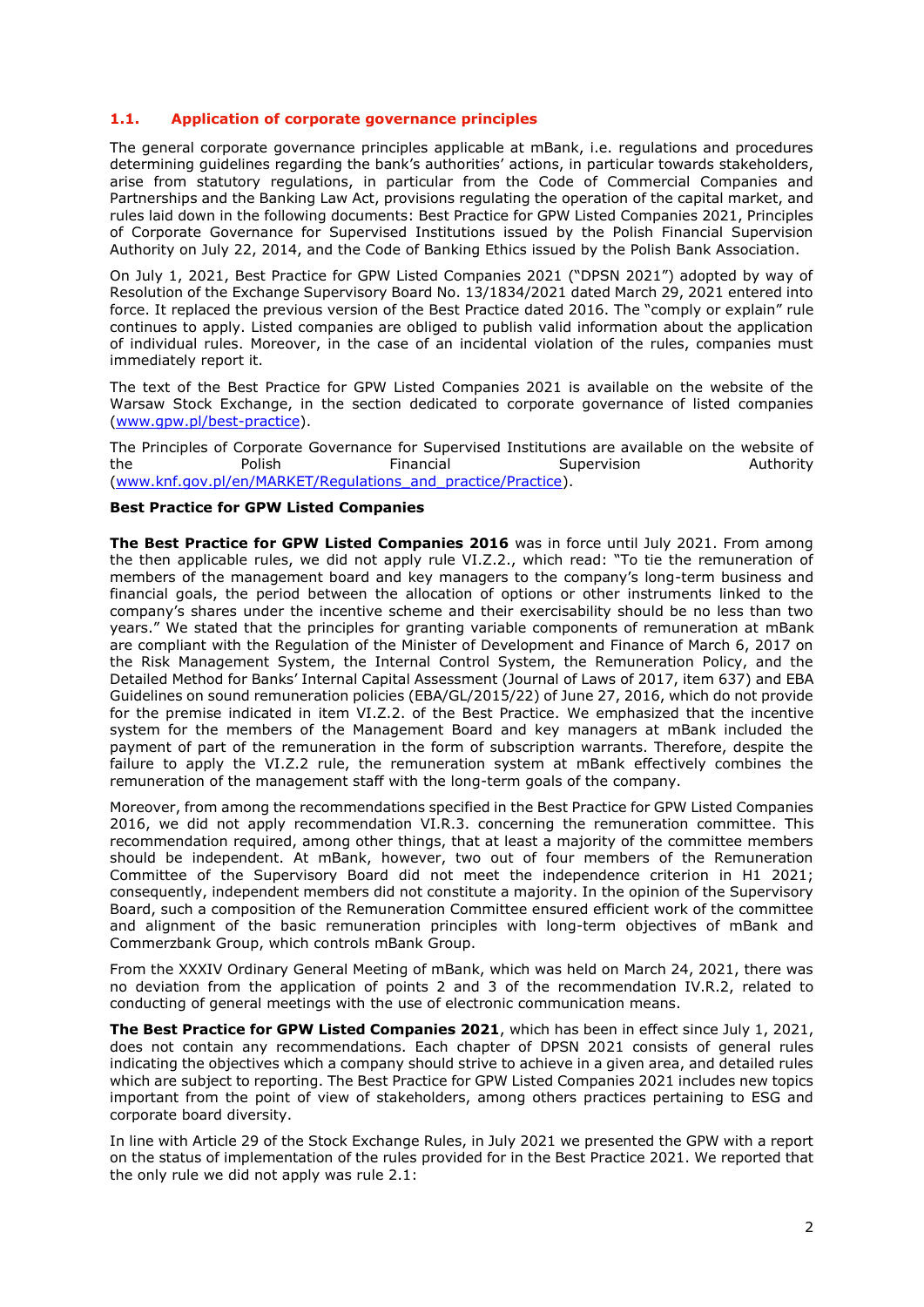"Companies should have in place a diversity policy applicable to the management board and the supervisory board, approved by the supervisory board and the General Meeting, respectively. The diversity policy defines diversity goals and criteria, among others including gender, education, expertise, age, professional experience, and specifies the target dates and the monitoring systems for such goals. With regard to gender diversity of corporate bodies, the participation of the minority group in each body should be at least 30%."

Our Diversity Policy is part of the Suitability Policy adopted by the Supervisory Board and approved at the Annual General Meeting.

Pursuant to the Suitability Policy, diversity is taken into account when selecting and appointing Members of the Management Board and proposing candidates for Members of the Supervisory Board. When deciding on the composition of the Management Board, the Supervisory Board makes every effort to ensure its diversity, especially in terms of age, education, professional experience and participation of women.

The Suitability Policy stipulates that the total participation of women in the Management Board and the Supervisory Board will be at least 30% by 2028.

In accordance with the interpretation of the Corporate Governance Committee with respect to the application of the Best Practice 2021, the 30% participation of the minority group should be calculated separately for each body. The achievement of this ratio at the level of one body only does not make it possible to assume that the rule is applied. Therefore, we established that we do not comply with rule 2.1 despite having in place a diversity policy approved by the bank's statutory bodies, attaching great weight to diversity and ensuring diversity in many aspects.

As at December 31, 2021, women accounted for 37.5% of the Supervisory Board Members. The Management Board of mBank, however, consists of men only. When selecting Members of the Management Board, the Supervisory Board took decisions based on competences and the Suitability Policy applicable at the bank, with the stability of the company's governance in mind.

A change in the Management Board composition depends on the duration of its term of office, which is five years at mBank. The current term of office of the Management Board ends in 2023, and the subsequent one in 2028. It is worth noting that the development programmes implemented by the bank support women in obtaining qualifications necessary to perform the duties of key position holders.

In accordance with the Commission Recommendation of 9 April 2014 on the quality of corporate governance reporting (2014/208/EU), we provide a description of application of the rules laid down in the Best Practice for GPW Listed Companies 2021 on the topics vital to shareholders.

Information policy and communication with investors (chapter 1)

We pursue a transparent, open, and reliable information policy, which builds mutual trust and loyalty of investors. We immediately react to any false information about the company by clearly expressing our stance.

When implementing the information policy, we comply with requirements arising from information confidentiality and security laws, which we must abide by as a public company and a supervised institution.

The main means we apply in our information policy with regard to investor relations include:

- current and periodic reports; the timeline of publication of periodic reports enables investors to familiarise themselve with the financial results of the company as soon as possible after the end of a reporting period;
- quarterly presentations of financial results for investors and analysts, during which Members of the company's Management Board comment on financial and business results of the group, events having an impact on the group's operations and prospects for the future;
- individual and group meetings, tele- and video-conferences of representatives of the Management Board and the Investor Relations team with investors and analysts;
- ongoing contact by phone, email, and via Microsoft Teams with analysts and investors, including sending newsletters on a monthly basis and, if necessary, other informational materials;
- participation of our representatives in domestic and foreign investor conferences, and cycles of meetings with investors in Poland and abroad (roadshows);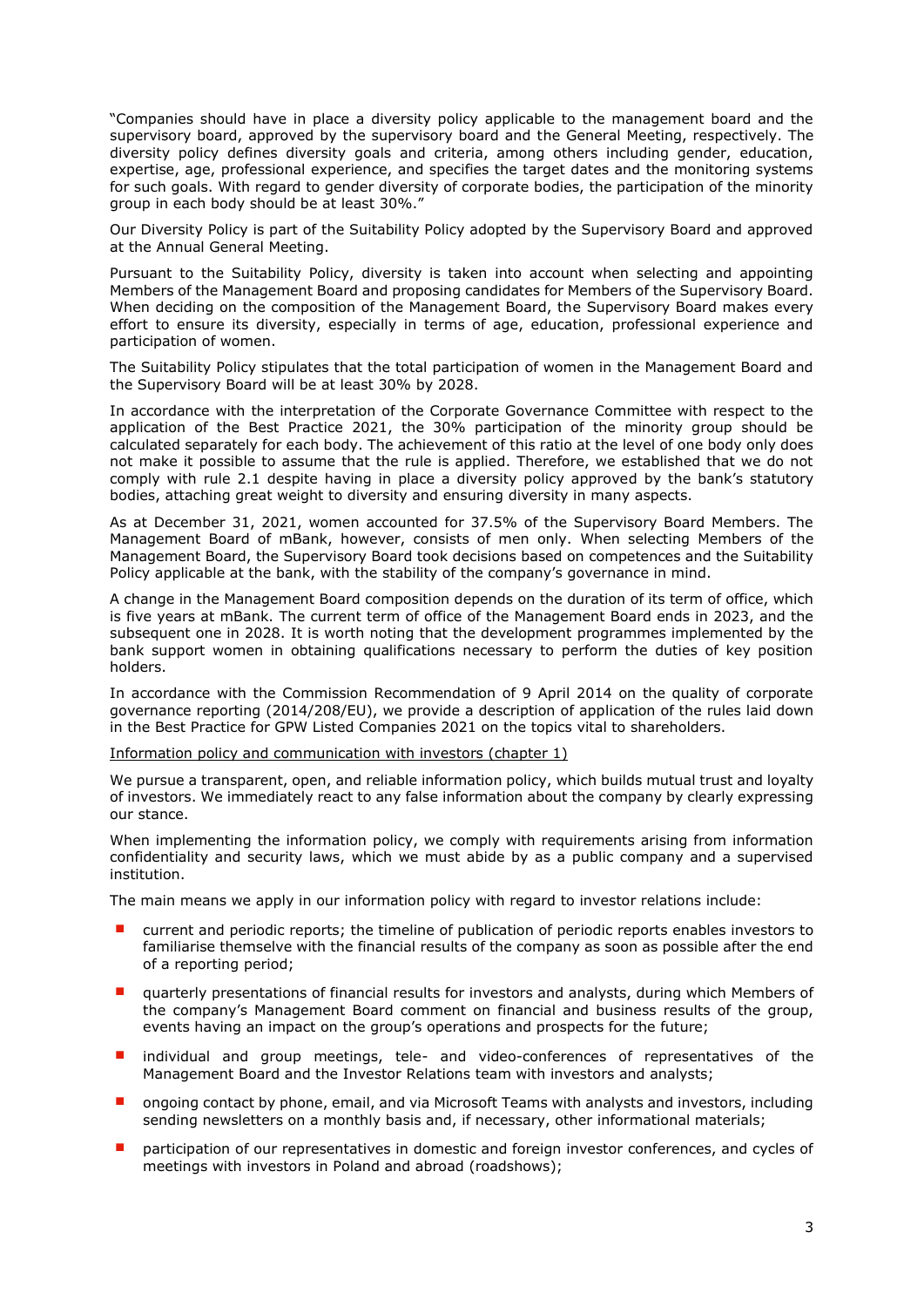■ the company's website in Polish and English.

On the bank's website, information and documents arising from the guidelines to the Best Practice in relation to rule 1.1. of DPSN 2021 are published, including the following:

- basic corporate documents, including, in particular, the company's by-laws and the rules of the General Meeting, Supervisory Board, Management Board, and the adopted policies;
- composition of the Management Board, Supervisory Board and Supervisory Board committees, curricula vitae of the members of these bodies, containing, among others, information on the Supervisory Board Members' compliance with the independence criteria;
- information about incentive programmes;
- the company's selected financial and business data in a format enabling their recipients to process them (data starting from 2006 are available);
- presentations discussing the published results of the group and the market environment;
- basic corporate information on the structure of the group;
- data on the number of shares issued, shareholding structure, share capital and dividends;
- recommendations of analysts together with the target share price and the consensus regarding the group's forecast results for the current and next year;
- other presentations and information about topics concerning the strategy, the group's operations and its financial results (Introduction to mBank Group and Factsheet);
- recordings of quarterly meetings of analysts and investors with the Members of mBank's Management Board;
- calendar with the dates of publication of financial reports, meetings with investors and press conferences and other events that are important from the point of view of investors;
- questions asked by the company's shareholders together with the company's answers;
- current and periodic information;
- information on the application of corporate governance principles, and
- information on communication with the company.

Moreover, we publish video recordings of General Meetings and information on ratings and the Euro Medium Term Note Programme (including prospectuses and presentations for investors in debt instruments).

On the company's website, the group's strategy assumptions, objectives and actions taken as part of the strategy are presented. The Management Board Reports on Performance of mBank Group for a given year and the integrated reports provide information on the achievement of the strategy objectives.

Our ESG agenda is part of the mBank Group Strategy for 2021-2025. The Group's actions regarding ESG are described, among others, in the integrated report and in a separate document available on the website.

We present the equal pay index in the integrated report and on the company's website. We pursue a policy of full transparency regarding sponsorship. The activity of mBank Foundation is described in the Management Board's Report, chapter 11. "mBank and corporate social responsibility". We disclose our donations to charity.

Open communication with shareholders during General Meetings manifests itself, among others, in the following aspects:

- providing shareholders with answers and explanations by the members of the bank's governing bodies;
- broadcasting of General Meetings in real time;
- participation of the media in General Meetings.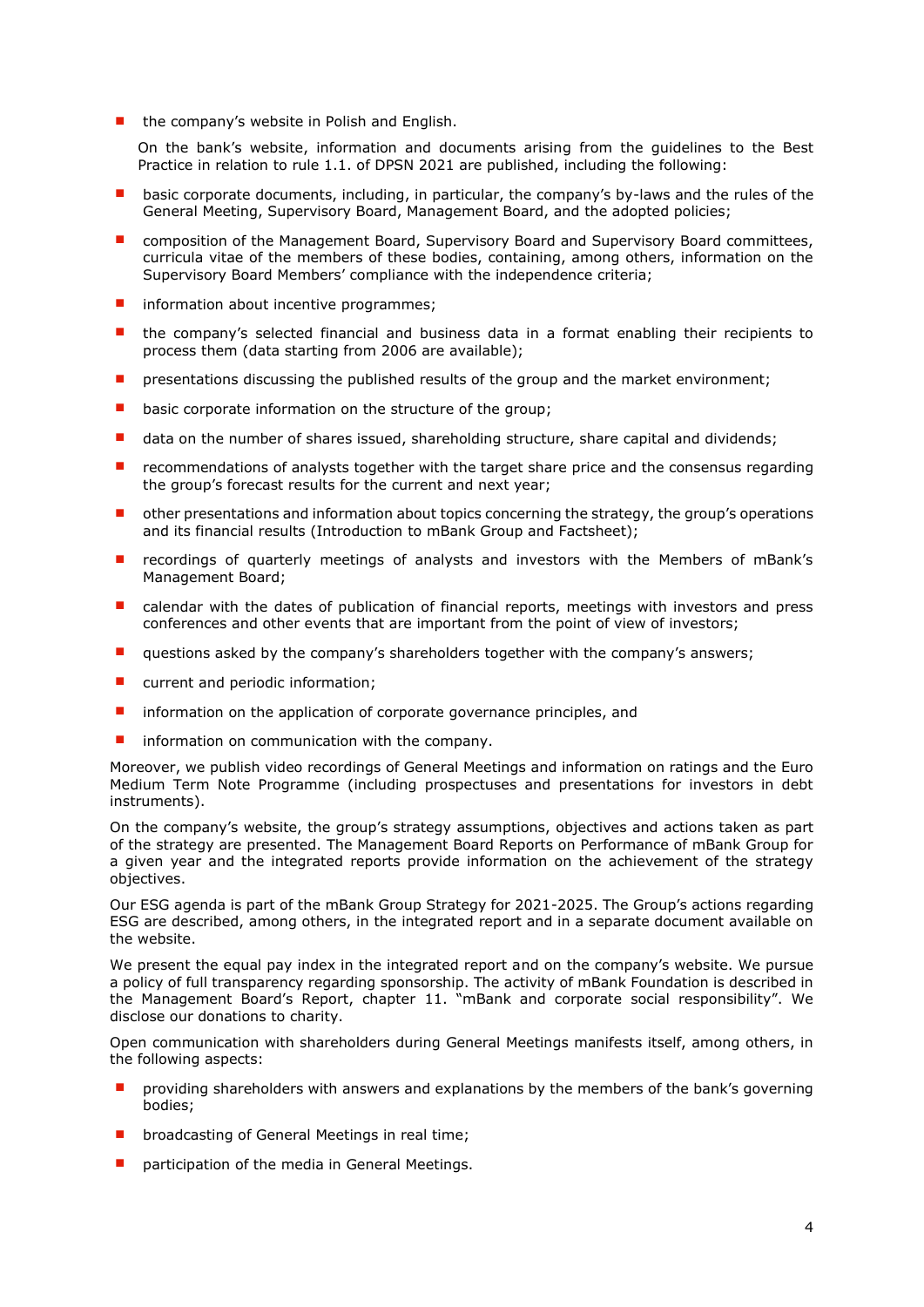## Management Board, Supervisory Board (chapter 2)

All Members of the Management Board and the Supervisory Board have the knowledge, experience, and skills required for their functions.

The position in the managing body constitutes the main area of professional activity of Management Board Members. Some Management Board Members sit also on the supervisory boards of subsidiaries, which contributes to effective operation of the Group. The Supervisory Board grants the Members of the Management Board consent to sitting on management or supervisory boards of companies from outside mBank Group.

The Members of the Supervisory Board devote the necessary amount of time to performing their duties. If a Supervisory Board Member resigned, they were replaced to fill in the vacancy. The Members of the Supervisory Board follow their independent opinion and judgement, acting in the interest of the company.

Suitability of the Members of the Management Board and the Supervisory Board of mBank is assessed on the basis of such criteria as expert knowledge and skills, managerial skills, professional experience, individual suitability, collective suitability, reputation and good repute, honesty and integrity, sufficient time commitment, independence of mind. In the case of the Supervisory Board, the independence criteria are taken into account. As at December 31, 2021 independent Members constituted half of the Supervisory Board composition.

As we indicated above, non-application of rule 2.1 pertaining to diversity policy results from the failure to ensure diversity with regard to the minority quota in the Management Board, whereas the majority of requirements stipulated in this rule are met. Persons taking decisions on the appointment of Management Board or Supervisory Board Members take into account criteria ensuring diversity of these bodies aimed at the achievement of the target minimum participation of the minority group within a planned time horizon.

The Audit Committee of the Supervisory Board is guided by the objectives set by the Supervisory Board and stipulated in the Act of May 11, 2017 on Statutory Auditors, Audit Firms and Public Oversight. The Chairwoman of the Supervisory Board does not simultaneously act as the head of the Audit Committee. We comply with the DPSN 2021 rules pertaining to the manner in which the Management Board and the Supervisory Board vote. Each year, the Supervisory Board prepares a report on its operations and submits it to the General Meeting.

More information on the qualifications of Management Board Members and Supervisory Board Members can be found in the following sections of this statement.

#### Internal systems and functions (chapter 3)

We maintain effective internal control, risk management, and compliance systems. Tasks within the individual systems are performed by designated organisational units. The Management Board is responsible for the implementation, maintenance, and effectiveness of internal control, risk management, and compliance systems.

The internal audit operates independently. The Internal Audit Department (DAW) and the Compliance Department (DC) are supervised directly by the President of the Management Board. The Audit Committee exercises functional supervision over DAW in respect of audit activities.

The remuneration of persons responsible for risk management and compliance and of the internal audit head, including their variable remuneration, depends on the performance of the tasks assigned to them. It does not depend on the group's financial results.

The Audit Committee of the Supervisory Board reviews and monitors the financial reporting process and operational effectiveness of the internal control system, including the operation of internal audit and compliance.

Key group subsidiaries comply with the DPSN 2021 rules regarding remuneration and reporting lines of persons responsible for risk management, compliance and internal audit. Within mBank Group, the position for internal audit has been created at mBank Hipoteczny S.A.

# General Meeting, Shareholder Relations (chapter 4)

When setting the date of the Annual General Meeting we take account of the statutory time limits and try to convene the meeting as soon as possible after the release of the annual report. We enable the shareholders to participate in General Meetings by means of electronic communication and broadcast them in real time.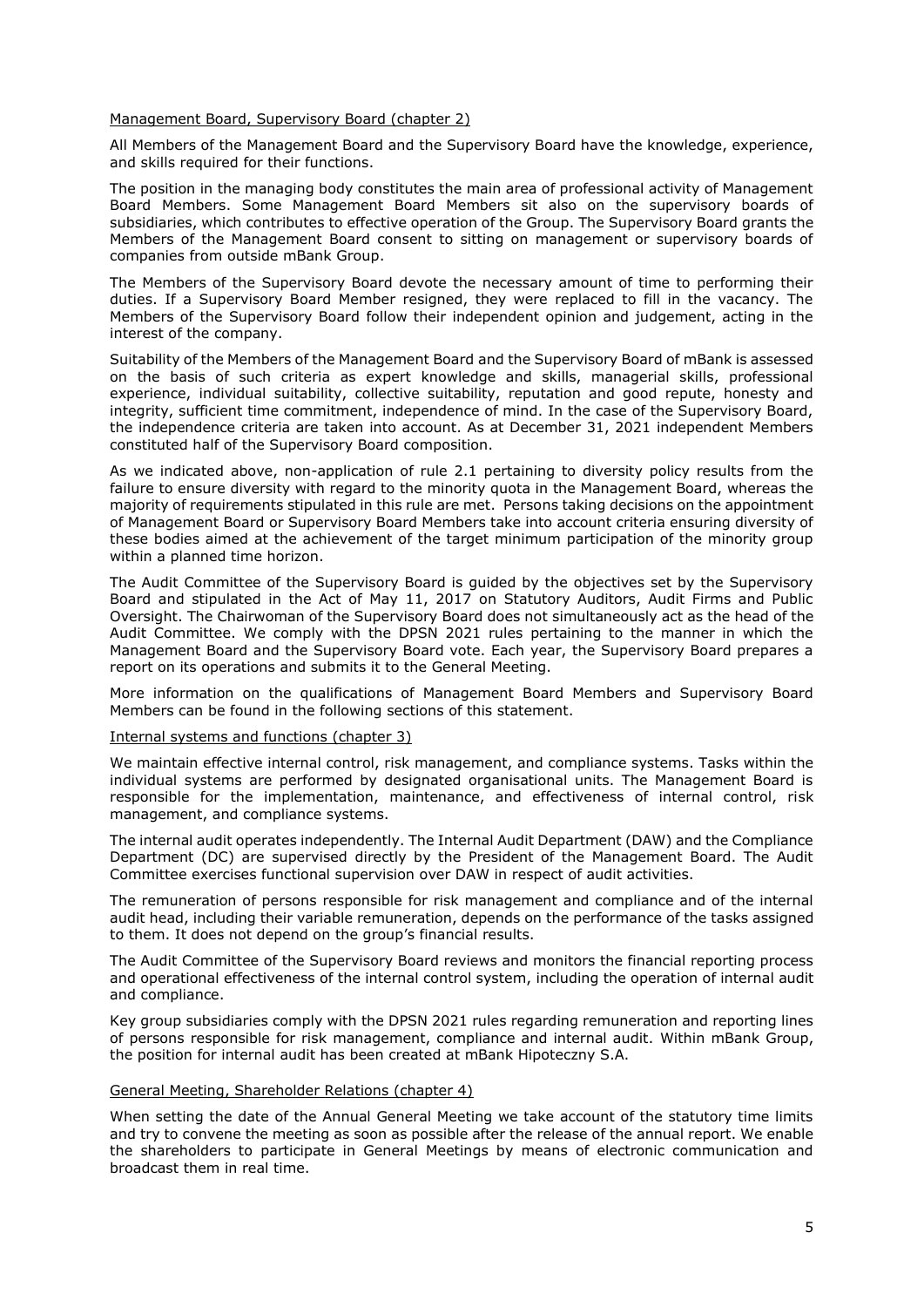Draft resolutions of the General Meeting concerning matters and decisions other than organisational ones contain a justification and an opinion of the Supervisory Board. If the General Meeting is to discuss the appointment of new Supervisory Board Members or the appointment of the Supervisory Board for a new term of office, candidates for Supervisory Board Members are nominated, at the latest, three days before the General Meeting, and the complete documentation concerning them is published on the company's website.

In accordance with mBank Group's strategy, our objective, as reflected in the multi-year plan, is to pay dividend. The dividend policy ensures the maintenance of the bank's and Group's capital ratios at safe levels. The bank paid the last dividend from profit for 2017. In the recent years, dividend was not paid out as recommended by the Polish Financial Supervision Authority (KNF).

#### Conflict of Interest, Related Party Transactions (chapter 5)

mBank has in place transparent procedures for preventing conflicts of interest and identifying cases which may constitute conflicts of interest and governing the company's conduct in the case where such a conflict occurs.

Members of the company's authorities undertake to abstain from professional and non-professional activities which may result in a conflict of interest. The Rules of the Management Board include provisions on avoiding conflicts of interest and specify under which circumstances Management Board Members should be excluded from the decision-making process in the case of a conflict of interest or a potential conflict of interest. In accordance with the Rules of the Supervisory Board, its Members do not engage in activities which could give rise to a conflict of interest or negatively affect their reputation as Supervisory Board Members.

Transactions with related entities are executed on the basis of the applicable internal regulations of the bank in line with market standards.

In accordance with mBank's By-laws, no resolution should be passed without consent of the majority of the independent Members of the Supervisory Board on the following matters:

- any benefits provided by the bank or any entities related to the bank to the Members of the Management Board;
- consent for the bank to enter into a significant agreement with an entity related to the bank, a Member of the Supervisory Board or the Management Board, and entities associated with them.

The Supervisory Board issues opinions concerning transactions with related entities if the planned total value of a single transaction exceeds 20% of the Bank's own funds.

# Remuneration (chapter 6)

mBank Group has in place transparent, consistent, and fair remuneration rules. They support sound and effective risk management in mBank Group and do not encourage employees to take excessive risk exceeding the acceptable general risk level of the bank approved by the Supervisory Board.

Remuneration of Members of the Management Board includes a fixed and a variable part. The Group has incentive programmes compliant with DPSN 2021. An incentive programme based on warrants entitling their holders to take up shares is compliant with rule 6.3. The granting of a bonus for a given year and the decision on the payment of deferred tranches depend on the assessment of the achievement, within at least three years, of the goals set and relevant financial and non-financial objectives of the company by the persons eligible for the programme. The price assumed for the purpose of establishing the number of warrants entitling their holders to take up shares as part of the awarded bonus amount is based on market terms.

The Supervisory Board of mBank has appointed a Remuneration Committee. Remuneration of Management Board Members and key managers is sufficient to attract, retain, and motivate persons having the necessary competences to appropriately manage the company. In the case of the Supervisory Board, the remuneration level makes it possible to select persons with competences needed to supervise the company. Remuneration of the Supervisory Board does not depend on options, derivative instruments, or other variable components and is not tied to the company's performance and the number of meetings held.

More information on the rules of remunerating Management Board Members and Supervisory Board Members can be found in the following sections of this statement.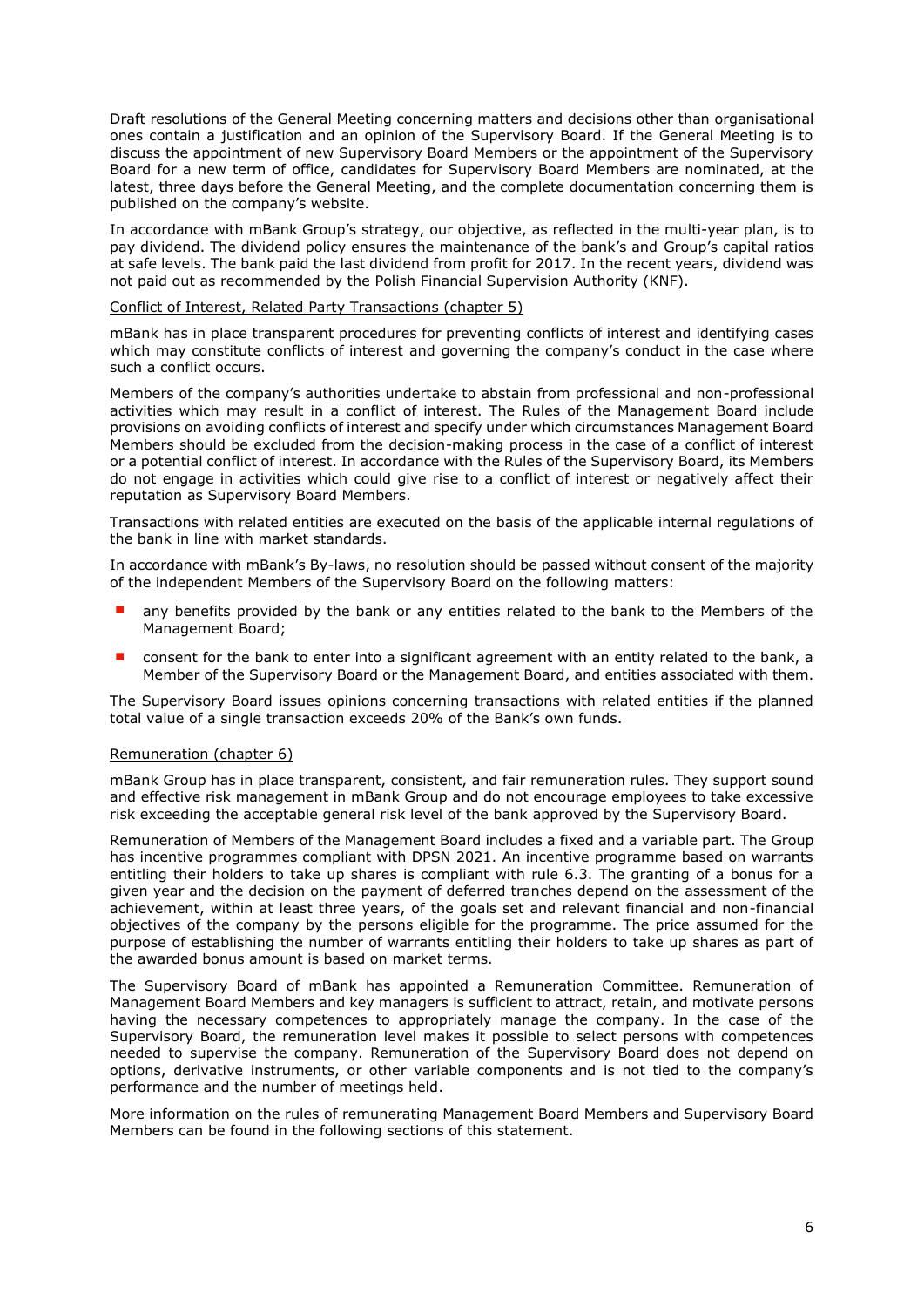# <span id="page-6-0"></span>**Principles of Corporate Governance for Supervised Institutions**

The Principles of Corporate Governance for Supervised Institutions cover relations with shareholders and clients, issues relating to the organisational structure, issues pertaining to ensuring an effective and efficient internal control system, as well as the risks of business activities.

The bank departed from the application of the principles of corporate governance set out in the provisions of Article 16 (1) and Article 24 (1) of the Principles.

Pursuant to Article 16 (1): "It is proper that meetings of a management body shall be held in Polish. In case of need, necessary assistance of an interpreter should be ensured."

In this case, a departure is justified. All Members of the Management Board speak fluent English. Communication without an interpreter is more efficient as discussions and decisions can be made without the participation of a third party (interpreter). In some circumstances, the participation of an interpreter could make discussions at Management Board meetings more difficult or prolonged due to the complex nature of issues under discussion as well as the use of specialised language. Furthermore, given that during their meetings the Management Board Members discuss information that constitutes the company's secret, it is legitimate to limit to the bare minimum the participation of non-members of the Management Board in its meetings. At the same time, most of the Management Board Members speak Polish, which means that the bank can be represented whenever participation of Management Board Members is required including communication in Polish without an interpreter. Minutes of Management Board meetings, as well as resolutions of mBank's Management Board, are prepared in two language versions, ensuring compliance with provisions of Article 16 (2) of the "Principles of Corporate Governance for Supervised Institutions".

Pursuant to Article 24 (1): "It is proper that meetings of a supervisory body shall be held in Polish." In case of need, necessary assistance of an interpreter should be ensured." The justification of the departure from this principle is similar to that applicable to the rule stipulated in Article 16 (1). The Members of the Supervisory Board of mBank speak fluent English. Discussions and decisions without the participation of an interpreter are more efficient. Moreover, since the Supervisory Board discusses issues that constitute the company's secret, it is important that only persons whose presence is necessary participate in the Supervisory Board meetings. Minutes of the meetings and all resolutions passed by the Supervisory Board of mBank are prepared in two language versions, Polish and English, which means that the bank complies with the principle laid down in Article 24 (2) of the Principles of Corporate Governance for Supervised Institutions.

In the previous years, we reported our non-compliance with the rule described in Article 8 (4), pertaining to the facilitation of the participation of all shareholders in the meeting of the General Meeting, among others, through ensuring the possibility of electronic active participation. Since the 34th Annual General Meeting of mBank held on March 24, 2021, the above-mentioned rule has been complied with. We currently ensure the possibility of electronic active participation of shareholders in the General Meeting with the use of electronic means of communication. Detailed rules of participation in the General Meeting with the use of electronic means of communication are stipulated in the rules adopted by the Supervisory Board.

The stance of shareholders as regards the "Principles of Corporate Governance for Supervised Institutions" was presented in resolution no. 31 of the 28th Annual General Meeting of mBank S.A. of March 30, 2015. In the above resolution, the shareholders undertook:

- to participate in the performance of the statutory objectives of mBank, ensuring security of its operations and with its interest in mind;
- not to violate the powers of other statutory bodies of mBank;
- to immediately solve any potential conflicts between shareholders to prevent infringing the interest of mBank and its clients;
- not to make decisions resulting in transferring assets from mBank to other entities, and in acquisition or alienation of or in conclusion of other transactions leading to mBank disposing of its assets under conditions other than market conditions or posing a threat to the security or interest of mBank; individual rights will be granted to the given shareholder or shareholders when justified on the grounds of achieving significant objectives of mBank and not causing hindrance to proper functioning of the bodies of mBank or discrimination against other shareholders and reflected in the By-laws of mBank;
- to provide, if needed, additional capital or grant financial support to the bank to the extent to which it is possible and compliant with their authorisations, whereas it will only take place after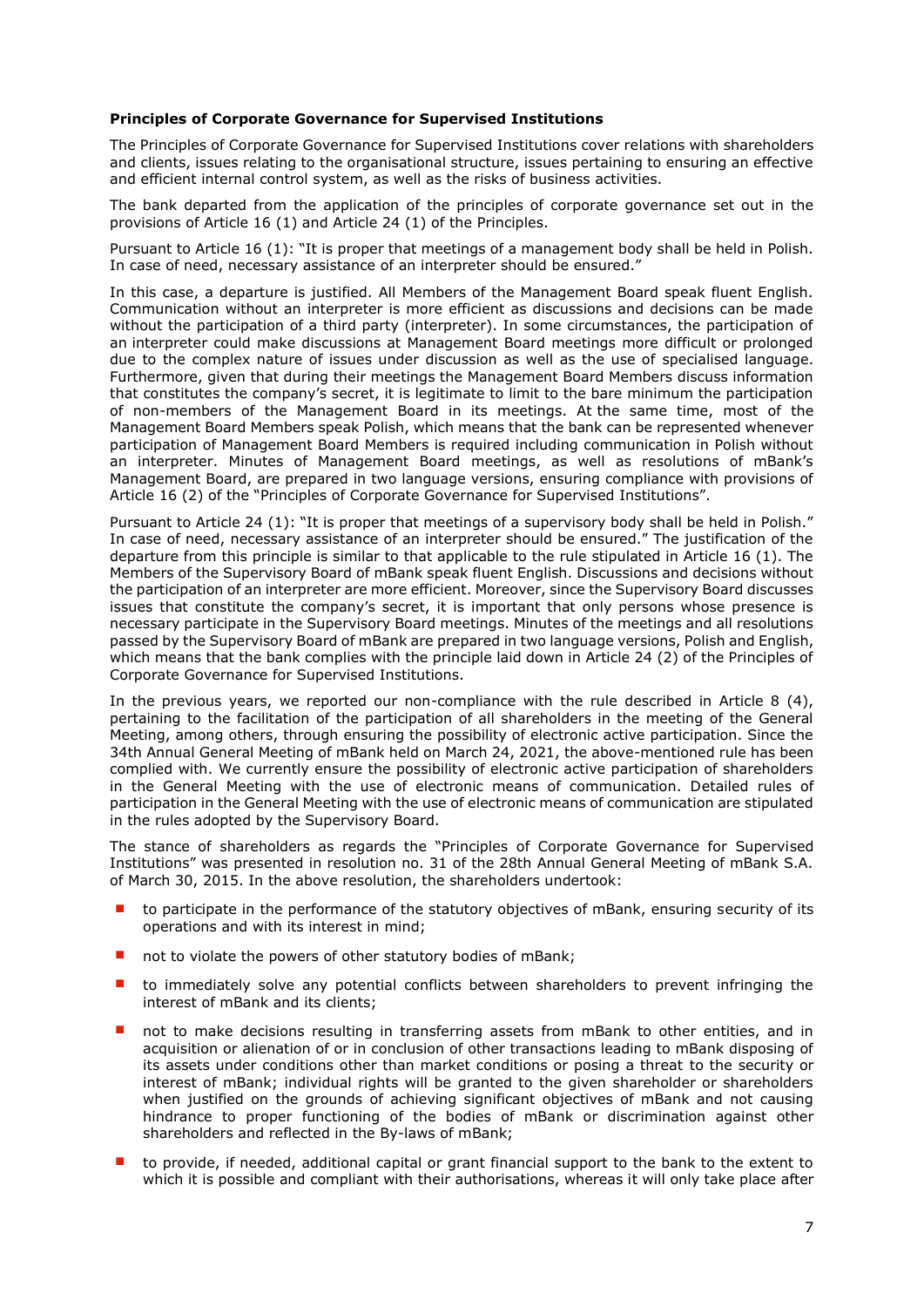an analysis of the entirety of reasons which led to such a necessity; the shareholders will consider the possibility of providing support from the point of view of their financial situation, provisions of law and supervisory regulations which the shareholders being regulated entities are bound to respect and considering the best interest of mBank and its clients;

- to make decisions with regard to dividend payment conditional upon the need to maintain an appropriate level of equity and the achievement of strategic objectives of mBank and to take into consideration general and individual recommendations issued by the supervisory authorities; and
- to follow the recommendations of the KNF regarding the election of Members of the Supervisory Board.

# <span id="page-7-0"></span>**Code of Banking Ethics**

Apart from the corporate governance principles, we have for many years complied with the best banking industry practices, developed by the Polish Bank Association (ZBP). The currently applicable version of the Code of Banking Ethics was approved at the 25<sup>th</sup> General Meeting of the Polish Bank Association held on April 18, 2013. The Code of Banking Ethics is a set of principles referring to banks, their employees, and persons acting as intermediaries in banking activities. The Code of Banking Ethics includes two parts: the Code of Best Banking Practice and the Code of Bank Employee Ethics. The Code of Banking Ethics is available on the website of the Polish Bank Association: [https://www.zbp.pl/dla-klientow/poradniki-i-rekomendacje.](https://www.zbp.pl/dla-klientow/poradniki-i-rekomendacje)

## <span id="page-7-1"></span>**Rules on conduct towards business partners and the model of values and behaviours of mBank employees**

The bank's employees apply the Code of Conduct, which establishes the standards applicable in interactions between the bank's employees and the bank's business partners in order to build mutual trust. The guidelines related to behaviour include, among others, being guided by mBank's values, creating a sustainable corporate culture, corporate social responsibility, pursuing a responsible credit policy, treating relationships with clients in a responsible way, honesty in business relationships, applying established standards in relationships with clients and in internal relationships, avoiding conflicts of interest, responsible use of social media and simplifying communication.

Moreover, we have defined behaviours which are most important from the perspective of the organisation and which facilitate the achievement of individual and team results and contribute to customer satisfaction. mBank's model of values and behaviours, which sets mBank's work standard, is based on the following organisational values: "authenticity", "empathy", "responsibility", "courage" and "co-operation".

# <span id="page-7-2"></span>**1.2. Internal control and risk management systems with regard to the process of preparing financial statements of mBank**

mBank's internal control system supports bank management by ensuring efficiency and effectiveness of the bank's operations, reliability of financial reporting, compliance with risk management rules of the bank, as well as compliance of the bank's operation with law, internal regulations and market standards.

The risk management system and the internal control system in place at the bank are based on three independent lines of defence:

- the first line of defence is comprised of risk management in the operations of the bank performed by the bank's business units and units supporting them directly;
- the second line of defence is comprised at least of risk management by designated organisational units and/or designated employees of organisational units, which takes place independently of the risk management in the first line of defence, and the operations of the Compliance Department;
- the third line of defence is comprised of the Internal Audit Department, which is responsible for an independent evaluation of the adequacy and effectiveness of the risk management system and the internal control system in the first and second line of defence.

In all three lines of defence, mBank's employees apply control mechanisms or independently monitor the observance of control mechanisms.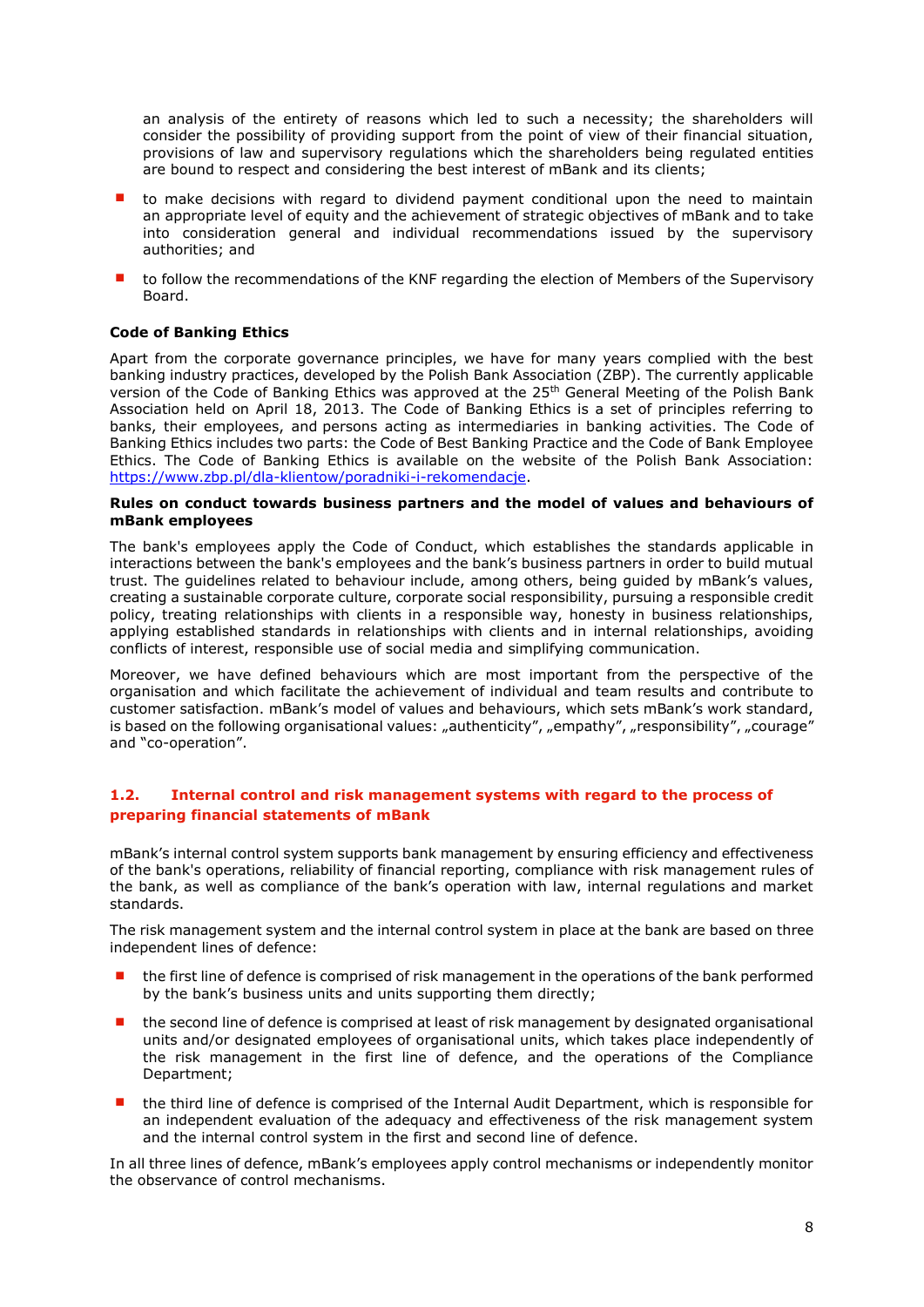The basis for drawing up the consolidated financial statement of the group are the financial statements of the bank and the subsidiaries subject to consolidation, as well as additional information prepared by these subsidiaries that is necessary in the consolidation process.

The process of preparing financial data for reporting is automated and based on the accounting data of the bank. Preparation of data in source systems is subject to formalised operational and acceptance procedures. Creating a collection of accounting balances on the basis of the system of general ledgers of the bank takes place within a process covering respective internal mechanisms and controls. The mechanisms consist, among others, in verification and reconciliation of reporting data with books of accounts, sub-ledger accounts, and other documents on the basis of which financial statements are drawn up, as well as with the applicable legal provisions pertaining to accounting principles and the preparation of financial statements.

The processing of data for financial reporting purposes is strictly governed by control mechanisms which test the correctness and reliability of data. Manual adjustments, including those arising from management decisions, are subject to special controls.

We continuously monitor changes in the law and external regulations related to the preparation of financial statements, update internal regulations on an ongoing basis and adjust our IT systems where necessary.

We have implemented mechanisms which effectively ensure the security of IT systems in the process of monitoring the operational risk which occurs in the preparation of financial statements at the bank. The IT systems used in the process are cyclically analysed and tested in terms of compliance with the IT architecture requirements and cybersecurity, and thoroughly controlled in terms of integrity and data security.

We have in place a business continuity plan which covers also the IT systems used in the process of preparing financial statements.

Financial statements of mBank and the Group are prepared by the Financial Reporting Department. The basis for drawing up the consolidated financial statement of the Group are the financial statements of the bank and the companies subject to consolidation, as well as additional information prepared by these companies, necessary in the consolidation process. With respect to descriptive information concerning risk management at the bank and in the group contained in financial statements, the Financial Reporting Department cooperates with organisational units from the Risk Management Area.

The Financial Reporting Department monitors the reporting packages prepared by the subsidiaries in terms of their correctness, completeness and coherence of data.

The Accounting Department controls the coherence and completeness of the bank's books of accounts and manages the model chart of accounts. Both departments report to the Vice-President of the Management Board, Chief Financial Officer. To ensure the completeness of the disclosures required under IFRS in the annual and semi-annual financial statements, the Financial Reporting Department draws up a disclosure checklist based on the applicable standards.

Upon their verification, financial statements are submitted for approval to the Management Board by the Financial Reporting Department. The statements are approved by all Members of the Management Board of the bank with the use of a qualified electronic signature.

The Audit Committee of the Supervisory Board receives quarterly financial statements before they are published. After consultations with the bank's external auditor and the Members of the Management Board of the bank, the Audit Committee recommends whether the Supervisory Board should approve or reject annual financial statements.

The annual and semi-annual financial statements of mBank are subject to an independent audit and review by a statutory auditor, respectively. The selection of the statutory auditor of the bank requires a resolution of the General Meeting. The Audit Committee of the Supervisory Board issues an opinion on the selection of the statutory auditor.

The procedures of co-operation of mBank and the external auditor ensure that all the important issues related to the recognition of economic events in the books and financial statements are being consulted on an on-going basis.

The aspiration to ensure the highest standards of financial statements is reflected in the high quality of reporting. In the "Best Annual Report 2020" contest organised by the Institute of Accountancy and Taxes (IRiP), the results of which were announced in October 2021, we won the title "Best of the Best" for the best annual report in the category of financial institutions for the ninth time in a row.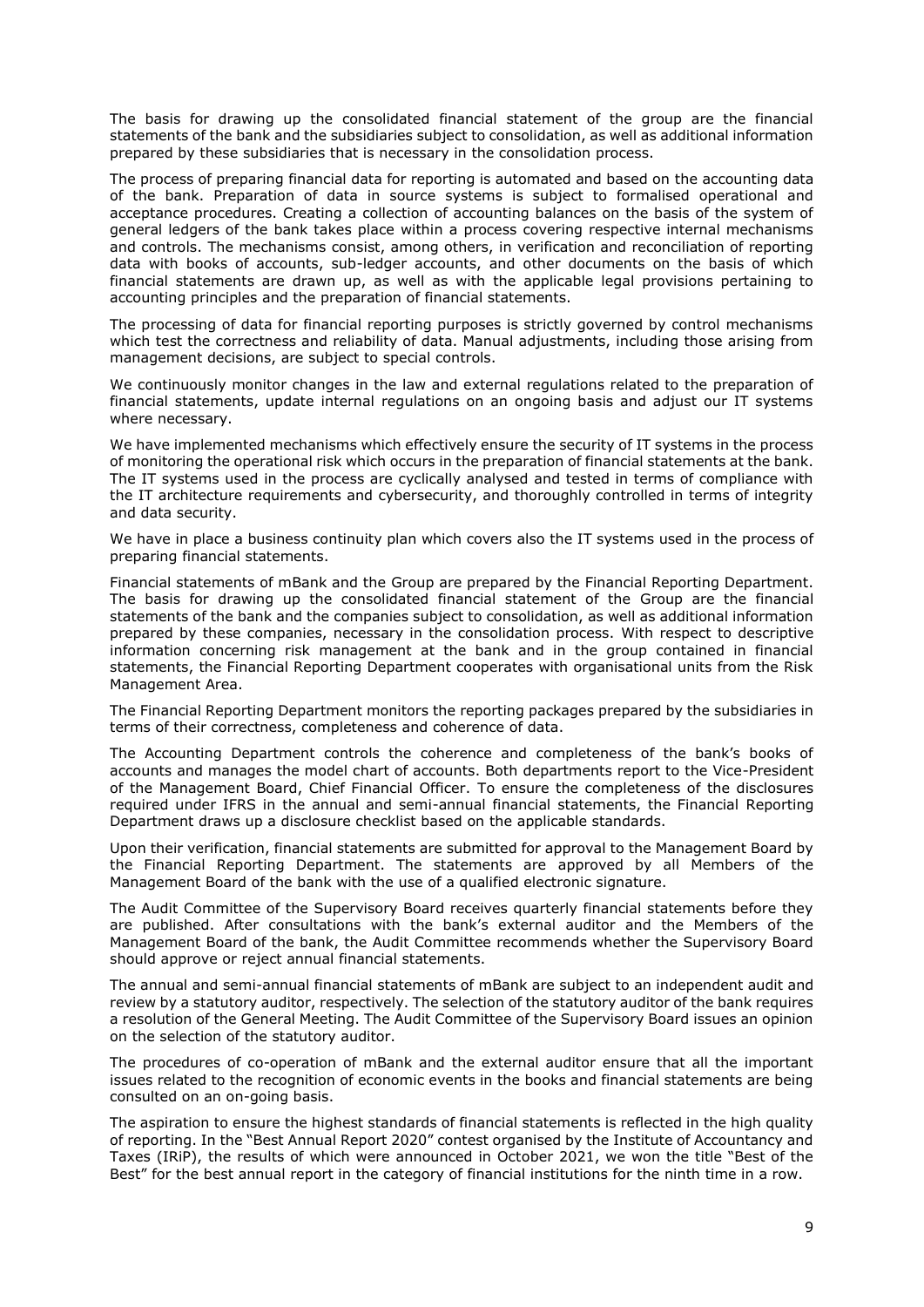# **Information on the entity authorised to audit financial statements**

We abide by the principle regarding the rotation of statutory auditors. Pursuant to the resolution of the 33rd Annual General Meeting of mBank of March 27, 2020 Ernst & Young Audyt Polska spółka z ograniczoną odpowiedzialnością spółka komandytowa was selected as the auditor to audit the financial statements of mBank and the consolidated financial statements of mBank Group for the years 2020-2022. The relevant agreement between mBank and Ernst & Young was concluded on April 2, 2020. On September 29, 2021 an agreement on partial termination of the above-mentioned agreement in the part pertaining to the audit of the financial statements of the bank and the consolidated financial statements of mBank Group and the review of the condensed financial statements of the bank and the Group for 2022 and other assurance services for 2022 was concluded.

The reason for the termination of the agreement with Ernst & Young Audyt Polska, which is part of the Ernst & Young network that audits the financial statements of mBank's parent company, Commerzbank AG, and Commerzbank Group, was the intent to change the audit firm that will audit the financial statements of Commerzbank and Commerzbank Group in 2022. 2021 was the last period in which Ernst & Young GmbH Wirtschaftsprüfungsgesellschaft audited the financial statements of Commerzbank and Commerzbank Group.

In order to enable the General Meeting of the bank to select an audit firm to audit the financial statements for 2022 and the subsequent years, ensuring the best level of coordination between the audit of the financial statements of the bank and mBank Group and the audit of the financial statements of Commerzbank and Commerzbank Group, it was necessary to terminate the agreement with Ernst & Young Audyt Polska in the part pertaining to 2022.

The decision to terminate the agreement with Ernst & Young taken by the Management Board of mBank obtained a positive recommendation of the Audit Committee of the Supervisory Board and was approved by the Supervisory Board.

The total value of remuneration paid to Ernst & Young Audyt Polska spółka z ograniczoną odpowiedzialnością spółka komandytowa for auditing and reviewing the financial statements and the consolidated financial statements of mBank S.A. amounted to PLN 3,709,000 in 2021 (against PLN 3,509,000 gross in 2020).

The total value of other remuneration paid to Ernst & Young Audyt Polska spółka z ograniczoną odpowiedzialnością spółka komandytowa in 2021 for providing other services to mBank S.A. amounted to PLN 928,000 (PLN 231,000 gross in 2020).

# <span id="page-9-0"></span>**Statutory auditor's services other that the audit of yearly financial statements**

A list of services other than the audit of yearly financial statements rendered to mBank S.A. Group by Ernst & Young Audyt Polska spółka z ograniczoną odpowiedzialnością sp. k. in the year 2021 is presented below.

- 1. Review of the the standalone interim financial statements of mBank S.A.. and the the consolidated interim financial statements of mBank S.A. Group as at and for the 6-month period ended June 30, 2021.
- 2. Review of the consolidation package of mBank S.A. for Commerzbank AG as at and for the 3 month period ended March 31, 2021, the 6-month period ended June 30, 2021 and the 9-month period ended September 30, 2021.
- 3. Audit of the consolidation package of mBank S.A. for Commerzbank AG as at and for the year ended December 31, 2021.
- 4. Verification of the disclosure document regarding the capital adequacy of mBank Group as at June 30, 2021 and December 31, 2021 and verification of the update of the disclosure document regarding capital adequacy with information on variable components of remuneration for 2020.
- 5. Assessment of compliance with the requirements for storing assets of mBank S.A. clients for the year ended December 31, 2021.
- 6. Assessment of the remuneration report prepared by the Supervisory Board for the year ended December 31, 2021.
- 7. Performing the agreed procedures related to the issuance and preparation by the Bank of the Prospectus under the EMTN Program and the issuance of comfort letters.
- 8. Review of the interim financial statements of the two subsidiaries as at and for the 6-month period ended June 30, 2021.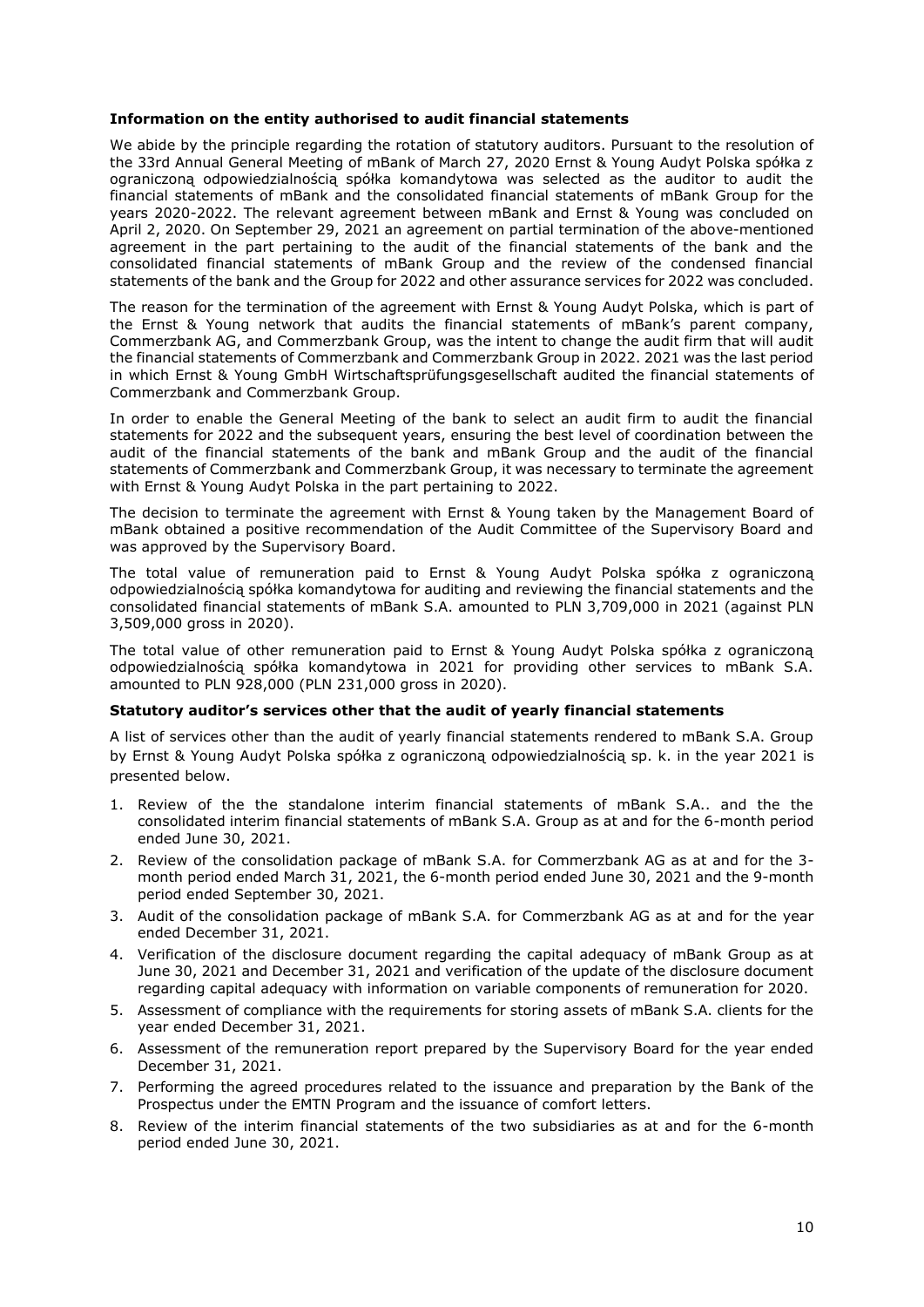- 9. Specific audit procedures on the consolidation package of two subsidiaries, review of the consolidation package of one subsidiary and specific procedures concerning the consolidation packages of three subsidiaries for mBank S.A. as at and for the year ended December 31, 2021.
- 10. Review of the consolidation package of one subsidiary and specific procedures concerning the consolidation packages of four subsidiaries for mBank S.A. as at and for the 6-month period ended June 30, 2021.
- 11. Specific audit procedures concerning the consolidation package of one subsidiary and review of the consolidation package of one subsidiary for Commerzbank AG as at and for the year ended December 31, 2021.
- 12. Review of the consolidation package of one subsidiary for Commerzbank AG as at and for the 6 month period ended June 30, 2021.
- 13. Performance of an assurance service including the assessment of the design of a risk management system in one subsidiary.
- 14. Performance of an assurance service including the compliance assessment of the methods and principles of asset valuation for one subsidiary.

# <span id="page-10-0"></span>**1.3. Significant blocks of shares**

As at December 31, 2021 mBank's share capital amounted to PLN 169,539,536 and was divided into 42,384,884 shares with a nominal value of PLN 4 each, including 42,373,884 ordinary bearer shares and 11,000 ordinary registered shares.

Commerzbank AG is our majority shareholder.

As at the end of 2021 Commerzbank directly held 29,352,897 shares of mBank. In 2021 the number of shares held by Commerzbank did not change; however, following the admission to trading of shares issued in connection with the implementation of the incentive programmes, Commerzbank's stake was slightly reduced. At the end of 2021 Commerzbank held 69.25% of mBank's share capital and votes at the General Meeting, compared with 69.28% at the end of 2020.

30.75% of mBank shares were in free float. These shares are held by institutional investors, in particular Polish pension funds and Polish and foreign investment funds, as well as individual investors. Until November 23, 2021 Nationale-Nederlanden Otwarty Fundusz Emerytalny S.A. held more than 5% of mBank's shares.

On November 25, 2021, Nationale-Nederlanden Powszechne Towarzystwo Emerytalne S.A. notified mBank about a decrease in the share of Nationale-Nederlanden Otwarty Fundusz Emerytalny in the total number of votes at the General Meeting of the bank to less than 5% as a result of selling the bank's shares in transactions on the WSE on November 23, 2021. After settling the transactions, Nationale-Nederlanden Otwarty Fundusz Emerytalny held a block of shares of mBank accounting for 4.968% of the bank's share capital and entitling it to 4.968% of votes at the General Meeting.

As at December 31, 2021, no shareholder except for Commerzbank exceeded the 5% threshold of shares and votes at the General Meeting of mBank.

In accordance with the lists of shares of WSE-listed companies held in funds' portfolios as at the end of 2021 published by open-end pension funds, open-end pension funds jointly held 17.7% of mBank shares compared with 19.7% at the end of 2020. The largest shareholders of mBank were: Nationale-Nederlanden Powszechne Towarzystwo Emerytalne S.A (4.8% compared with 5.1% at the end of 2020, AVIVA Open Pension Fund AVIVA Santander (3.7% compared to 4.1% at the end of 2020), Open Pension Fund PZU (3.1% compared to 4.2% a year before) and Aegon Otwarty Fundusz Emerytalny (1.5% compared to 1.8% as at December 31, 2020).

| Shareholders as at December 31, 2021                                                                                                                                                                                    | <b>Number of</b><br><b>shares</b> | % share in the total<br>number of shares and votes |
|-------------------------------------------------------------------------------------------------------------------------------------------------------------------------------------------------------------------------|-----------------------------------|----------------------------------------------------|
| 1. Commerzbank AG                                                                                                                                                                                                       | 29,352,897                        | 69.25%                                             |
| 2. Other shareholders, including:<br>- Nationale-Nederlanden Otwarty Fundusz Emerytalny<br>- AVIVA Otwarty Fundusz Emerytalny AVIVA Santander<br>- Otwarty Fundusz Emerytalny PZU<br>- Aegon Otwarty Fundusz Emerytalny | 13,031,987                        | 30.75%<br>4.8%<br>3.7%<br>$3.1\%$<br>$1.5\%$       |

Pursuant to the By-laws of mBank, each share carries one voting right at the General Meeting. There are no preferred shares. The rights and obligations related to the bank's shares arise from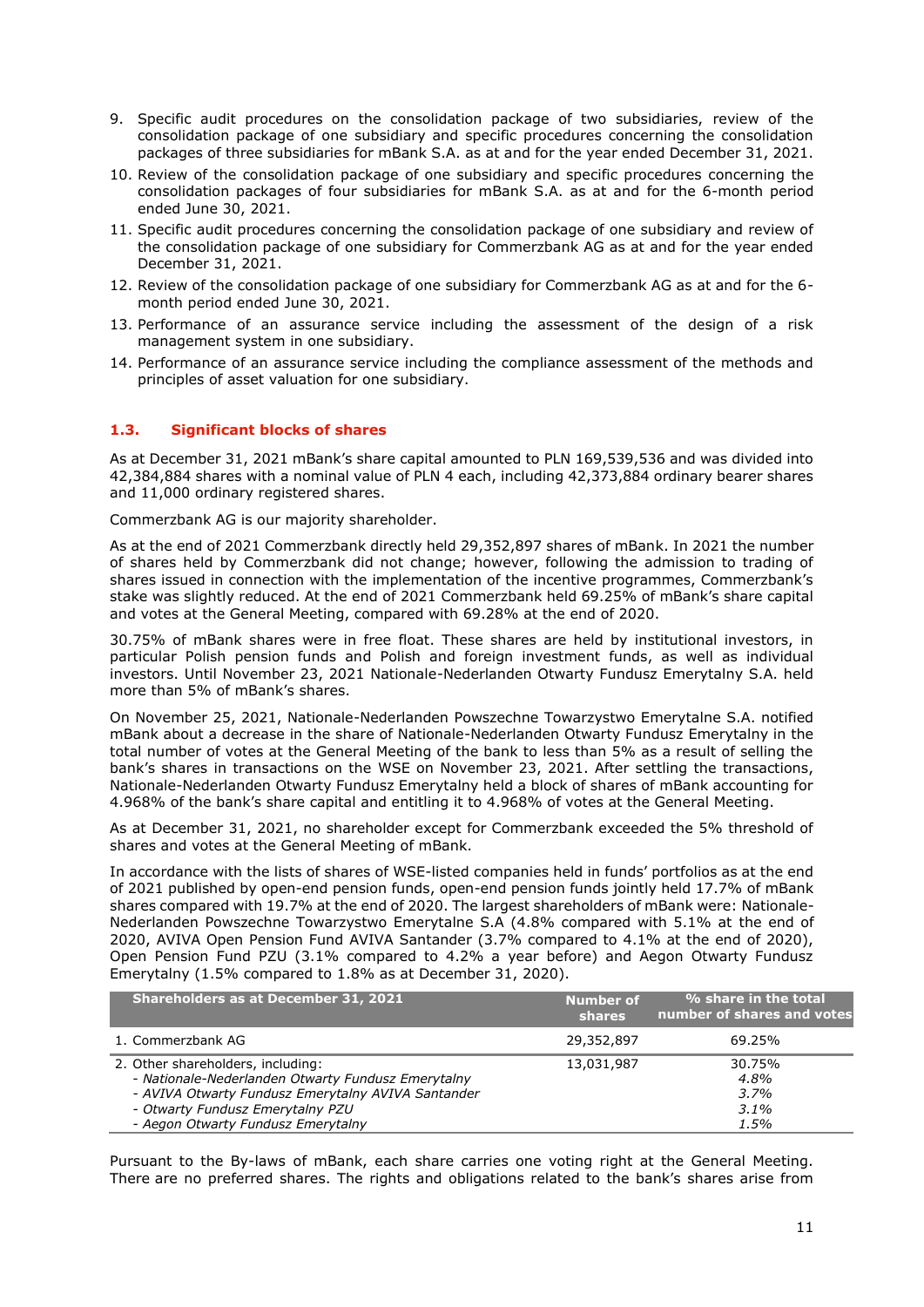generally applicable laws, in particular laws included in the Code of Commercial Partnerships and Companies. The control rights of Commerzbank AG as the parent entity of mBank arise from the number of shares held, their percentage share in the share capital and in the number of votes at the General Meeting of mBank.

The By-laws of mBank do not impose any limitations on the exercise of the voting right. There are no provisions separating the equity rights attached to securities from the holding of securities. Furthermore, there are no limitations on transferring the ownership right to securities issued by the bank.

# <span id="page-11-0"></span>**Information on the majority shareholder**

Our majority shareholder, Commerzbank AG founded in 1870, is a leading German bank for small and medium-sized enterprises and a strong partner to approx. 28 000 corporate clients and 11 million individual clients and small enterprises in Germany. Its two business segments, Private and Small Business Customers and Corporate Clients offer a comprehensive portfolio of financial services. Commerzbank handles approx. 30% of foreign trade transactions in Germany and supports corporate clients in nearly 40 countries.

The bank focuses on German medium-sized enterprises (Mittelstand), large corporate clients and institutional clients.

As part of its international activity, Commerzbank serves clients with German connectivity and companies operating in selected future-oriented industries.

Since the merger with Comdirect in 2020, individual clients of Commerzbank and small-sized enterprises have been given the opportunity to use a state-of-the-art direct banking system and receive personal advice at the bank's branch.

In 2021, Commerzbank generated gross revenues of approx. EUR 8.5 billion with a headcount of some 46,500 employees.

# <span id="page-11-1"></span>**1.4. Principles of appointing and dismissing Management Board Members**

Pursuant to the By-laws of mBank, the Management Board is composed of at least three Members appointed for a joint term of five years.

At least half of the Members of the Management Board, including the President of the Management Board, must hold Polish citizenship, be habitually resident in Poland, speak Polish, and have experience on the Polish market which can be used while managing the bank.

The President of the Management Board, the Vice-Presidents of the Management Board and other Members of the Management Board are appointed and dismissed by the Supervisory Board, which acts pursuant to the provisions of the Banking Law and considers whether they have the relevant qualifications for the assigned functions. The Polish Financial Supervision Authority (KNF) approves two Members of the Management Board of the bank: the President of the Management Board and the Board Member responsible for developing and implementing the bank's credit policy and risk management.

In accordance with the Code of Commercial Partnerships and Companies, a Member of the Management Board may also be dismissed or suspended by the General Meeting.

The mandate of a Member of the Management Board expires at the latest on the day of the General Meeting that approves the financial statements for the last full financial year of the term of that Management Board Member. The mandate of a Member of the Management Board also expires if the Member dies, resigns from his or her position, or is dismissed. The mandate of a Member of the Management Board appointed before the end of the term expires on the expiration date of mandates of the other Members of the Management Board.

# <span id="page-11-2"></span>**1.5. Principles of making amendments to the company's By-laws**

Amendments to the By-laws of mBank require adoption of a resolution by the General Meeting of mBank and registration of the adopted amendment in the National Court Register. Before the General Meeting of mBank is presented with a draft resolution concerning amendment to the By-laws, the Management Board of mBank adopts a resolution on the proposed amendment by approving the draft resolution of the General Meeting. The draft is then presented to the Supervisory Board for approval.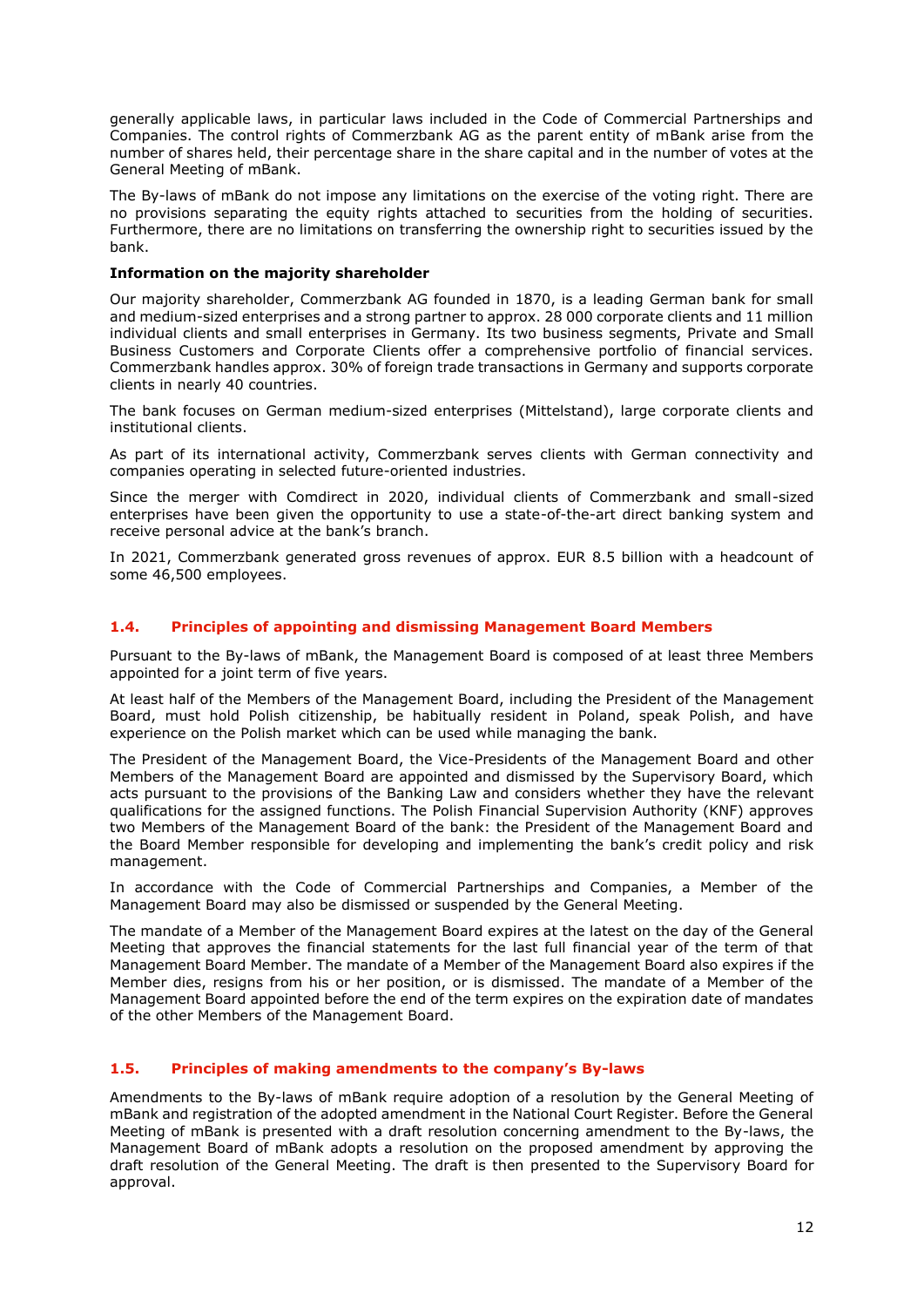Under Article 34 (2) of the Banking Law Act of 29 August 1997, an amendment to the bank's Bylaws requires the authorisation of the Polish Financial Supervision Authority.

# <span id="page-12-0"></span>**Amendments to mBank's By-laws in 2021**

The 34th Annual General Meeting of mBank held on March 24, 2021 passed amendments to the Bylaws of mBank. The amendments were registered by the District Court for the Capital City of Warsaw, 12th Commercial Division of the National Court Register.

The amendments to the By-laws of mBank S.A. made in 2021 were as follows:

- adding an option to participate in the General Meeting with the use of electronic means of communication;
- extending the list of standing committees of the Supervisory Board by adding the IT Committee and defining its core tasks,
- updating the amount of mBank's share capital.

# <span id="page-12-1"></span>**1.6. General Meeting and shareholder rights**

## **Procedures and powers of the General Meeting**

The General Meeting is convened pursuant to the provisions of the Code of Commercial Partnerships and Companies, mBank's By-laws, and the Standing Rules of the General Meeting. Both the By-laws and the Standing Rules of the General Meeting are available on mBank's website [\(https://www.mbank.pl/o-nas/lad-korporacyjny/\)](https://www.mbank.pl/o-nas/lad-korporacyjny/).

The General Meeting convened by the Management Board under the ordinary procedure is held once a year, no later than in June. The Supervisory Board may convene an Annual General Meeting if the Management Board does not convene it within the time limit set out in the By-laws and an Extraordinary General Meeting if the Supervisory Board considers it necessary. In addition, under specific circumstances, the shareholders have the right to convene a General Meeting or to request for a General Meeting to be convened.

Shareholders may participate in the General Meeting and cast their votes either in person or by proxies. One proxy may represent more than one shareholder.

Subject to the cases specified in the Code of Commercial Partnerships and Companies, the General Meeting is valid regardless of the number of shares represented at it.

All matters submitted to the General Meeting are previously submitted to the Supervisory Board for consideration.

Subject to specific exceptions, resolutions of the General Meeting are passed in an open ballot by a simple majority of votes, unless the Code of Commercial Partnerships and Companies or mBank's By-laws impose a stricter requirement for the passing of resolutions on specific issues. A secret ballot is required in the case of elections and motions to dismiss members of the bank's authorities or liquidators, motions to call members of the bank's authorities or liquidators to account, and motions concerning personal issues. In addition, a secret ballot is required if requested by at least one shareholder present or represented at the General Meeting.

Voting takes place with the use of a computer system, which also counts the votes. Shareholders have an option to participate in the General Meeting with the use of electronic means of communication. A shareholder or their proxy participating in the General Meeting with the use of the means of electronic communication has the same rights to voice their opinion, propose motions, submit draft resolutions, vote and raise objections to adopted resolutions as a shareholder or their proxy physically present in the room where the General Meeting is held.

The following matters require a resolution of the General Meeting (in addition to other matters set out in the Code of Commercial Partnerships and Companies):

- examination and approval of the report of the Management Board on the bank's operations and financial statements for the past financial year;
- adoption of resolutions on the distribution of profits or coverage of losses;
- vote of discharge of duties for members of the bank's authorities;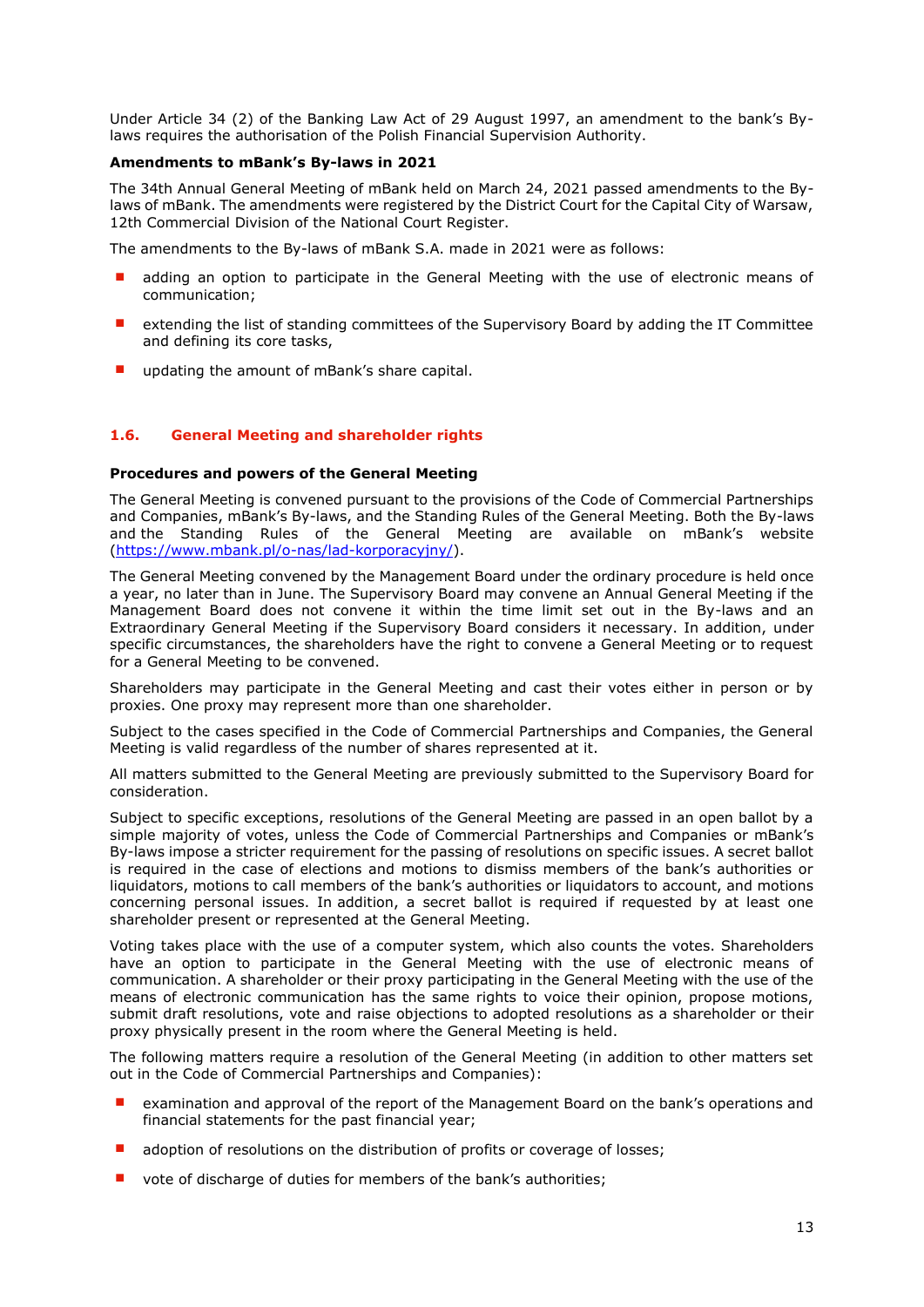- election and dismissal of Members of the Supervisory Board;
- amendment to the By-laws;
- increase or reduction of the bank's share capital;
- adoption of resolutions concerning the redemption of shares, which set the rules of acquiring shares by the bank, in particular the amounts earmarked for the purchase of shares for redemption and funding sources and resolutions on redemption of shares, and in particular setting the rules of share redemption not regulated in the By-laws;
- creation and winding up of special purpose funds;
- issue of convertible bonds or preferred bonds;
- establishment of the principles of remunerating the Members of the Supervisory Board;
- liquidation of the bank or its merger with another bank;
- appointment of liquidators;
- matters submitted by the Supervisory Board;
- matters submitted by the shareholders in accordance with the By-laws;
- selection of an entity authorised to audit financial statements as a statutory auditor of the bank.

The General Meetings of the bank take place in the bank's headquarters in Warsaw and are broadcast on-line. The General Meetings may be attended by the representatives of the media.

# <span id="page-13-0"></span>**Shareholders' rights**

Shareholders have the right to participate in the profit reported in the audited financial statements and allocated by the General Meeting to be paid to the shareholders.

The shareholders representing at least half of the share capital or at least half of the total number of votes in the company may convene an Extraordinary General Meeting and appoint the chairperson of this meeting. The shareholder(s) representing at least one-twentieth of the share capital may request that the Management Board convene an Extraordinary General Meeting and that specific items be put on the agenda for this meeting. A request for convening an Extraordinary General Meeting submitted in writing or electronically should contain proposals of:

a) the General Meeting agenda,

b) draft resolutions along with rationale for those resolutions.

If a General Meeting is convened by parties other than the Management Board, the Management Board is obliged to take the necessary actions to ensure that the General Meeting is held.

Only persons who are shareholders of the bank sixteen days before the date of the General Meeting have the right to participate in the General Meeting. The shareholder(s) of the bank representing at least one-twentieth of the share capital may request that specific items be put on the agenda for the Annual General Meeting. The request should be submitted to the Management Board of the bank no later than twenty-one days prior to the date of the Annual General Meeting.

Shareholders may participate in the General Meeting and cast their votes either in person or by proxies.

A shareholder has the right to:

- vote, propose motions and raise objections;
- justify their position briefly;
- stand for election of the Chairperson of the General Meeting and propose a candidate for the Chairperson of the General Meeting to be noted in the minutes;
- take the floor in the course of the General Meeting and make a reply;
- submit draft resolutions concerning items put on the agenda;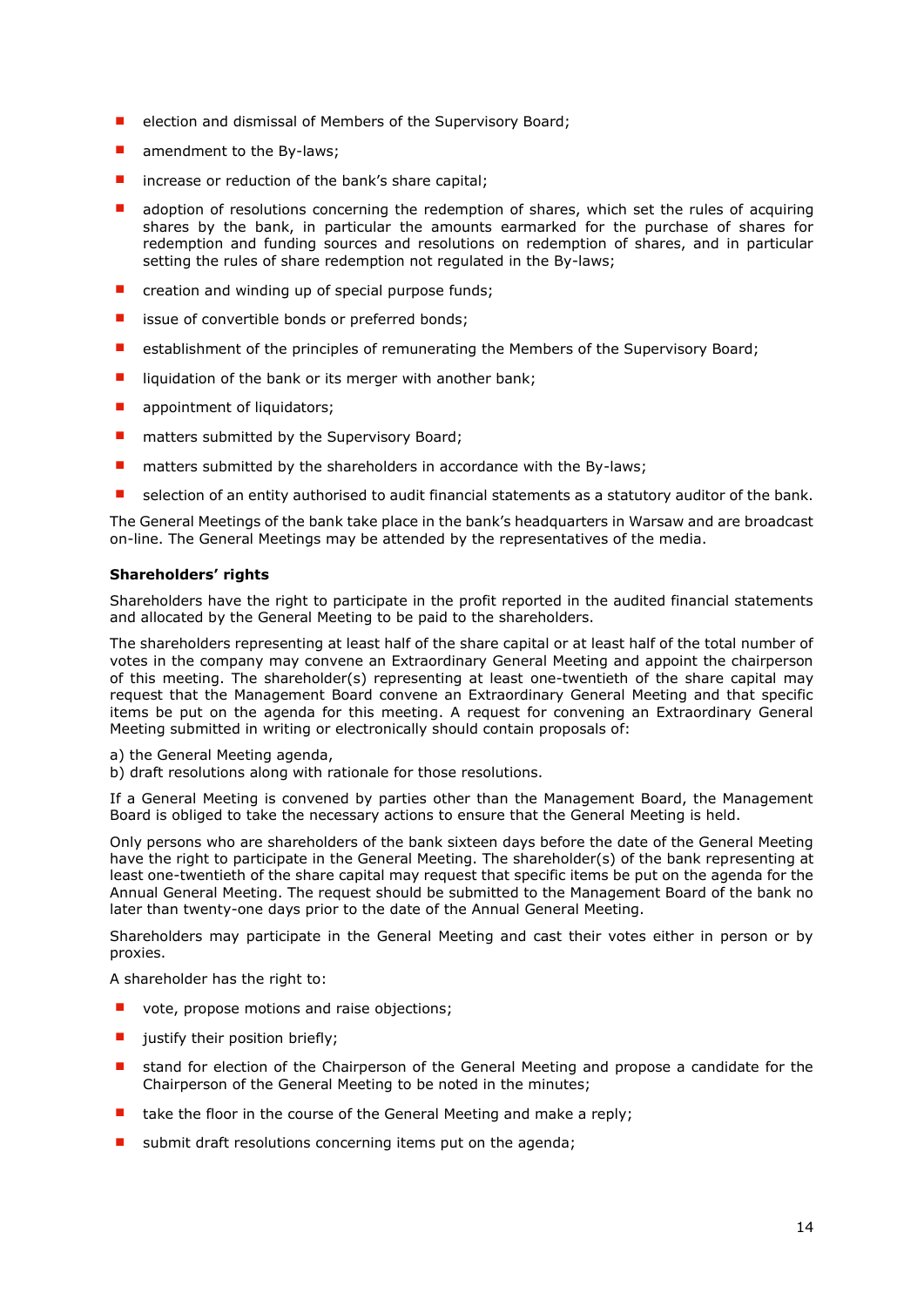- propose amendments and additions to draft resolutions being on the agenda for the General Meeting before the discussion on the item covering the draft resolution concerned by the proposal is closed;
- propose formal motions relating to the proceedings and the voting procedure;
- propose candidates for the bank's Supervisory Board in writing to the Chairperson of the General Meeting or orally to the minutes;
- review the book of minutes and request copies of resolutions authenticated by the Management Board;
- file a statement of claim for repealing a resolution of the General Meeting where the shareholder voted against the resolution of the General Meeting and after its adoption requested that his/her objection be recorded in the minutes or the shareholder was prevented from participating in the General Meeting without a sound reason, or the shareholder was absent from the General Meeting in the event of defective convening of the General Meeting or adoption of a resolution on a matter not included in the agenda;
- file a statement of claim against the company for declaring a resolution of the General Meeting adopted in breach of the law invalid.

The Management Board is obliged to provide the shareholder, at the shareholder's request, with information concerning the company if this is justified by the assessment of an issue on the agenda. The Management Board should refuse information if:

- this could damage the company or its related company or subsidiary, in particular due to disclosure of technical, trade or organisational secret of the company;
- this could expose a Member of the Management Board to criminal, civil or administrative liability.

In justified cases, the Management Board may provide information in writing no later than two weeks after the General Meeting is adjourned.

# <span id="page-14-0"></span>**1.7. Composition, powers and procedures of the Management Board and the Supervisory Board**

# <span id="page-14-1"></span>**Composition of the Management Board**

The Management Board is composed of at least three members appointed for a joint term of 5 years. At least half of the Management Board Members, including the President, must be Polish citizens, have permanent residence in Poland, speak Polish and have experience in the Polish market necessary to manage the bank. Members of the Management Board manage selected areas of the bank's operation within the scope determined by the President of the Management Board. The division of powers of Members of the Management Board has been described in detail in the Management Board's resolutions.

In 2021 the composition of the Management Board of mBank remained unchanged. As at December, 31 2021 the Management Board was composed as follows:

- 1. Cezary Stypułkowski President of the Management Board, Chief Executive Officer
- 2. Andreas Böger Vice-President of the Management Board, Chief Financial Officer
- 3. Krzysztof Dąbrowski Vice-President of the Management Board, Head of Operations and Information Technology
- 4. Cezary Kocik Vice-President of the Management Board, Head of Retail Banking
- 5. Marek Lusztyn Vice-President of the Management Board, Chief Risk Officer
- 6. Adam Pers Vice-President of the Management Board, Head of Corporate and Investment Banking

Detailed information on mBank Management Board Members is presented below.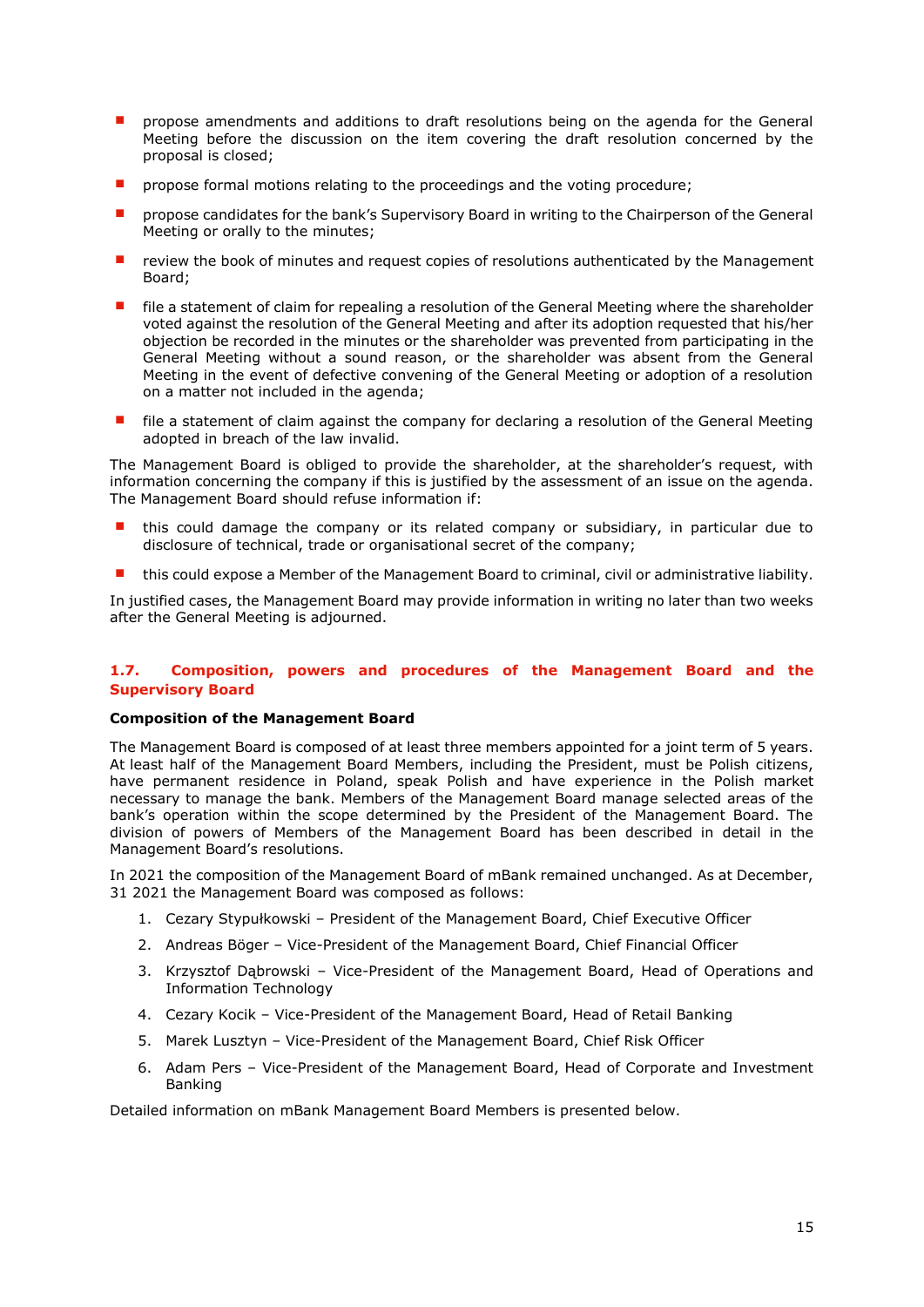#### **Cezary Stypułkowski – President of the Management Board, Chief Executive Officer**



and Eastern Europe.

Cezary Stypułkowski holds a PhD in law from the University of Warsaw. In the second half of 1980s, he studied at Columbia University Business School in New York as a participant in the Fulbright Program.

Starting in 1991, he chaired the management board of Bank Handlowy S.A. (currently Citibank Group) for nearly thirteen years. In 2003-2006 he acted as the president of the management board of PZU Group. From 2006 to 2010, he worked for J.P Morgan in London, from 2007 as the managing director of J.P. Morgan Investment Bank in Central

Cezary Stypułkowski was also a member of the International Advisory Board for Deutsche Bank Management Board, INSEAD International Advisory Board and the Geneva Association. Since 2012, he has been the co-chair of the Emerging Markets Advisory Council of the Institute of International Finance in Washington (IFF).

Cezary Stypułkowski was appointed President of the Management Board of mBank S.A on August 2, 2010 and took up the post on October 1, 2010. The KNF approved his appointment on October 27, 2010.

**Andreas Böger – Vice-President of the Management Board, Chief Financial Officer**



Andreas Böger studied in Frankfurt and San Diego, graduated from the Frankfurt School of Finance & Management and holds the CFA certificate.

He started his professional career in HypoVereinsbank in Munich in 1994, where he headed the team responsible for asset and liability management and capital advisory.

From 2003, Andreas Böger worked in Deutsche Bank in Frankfurt. In 2007-2013, he was a managing director of Global Capital Markets and Capital Solutions Europe & CEEMEA at Deutsche Bank in London.

In 2013, he moved to Commerzbank. Prior to taking up the position at mBank, he managed the Corporate Finance division within Commerzbank's Group Development and Strategy. His duties included preparation of the strategic balance sheet and management of Commerzbank Group's capital, as well as other tasks related to finance and regulatory activities.

Vice-President of the Management Board of mBank S.A., Chief Financial Officer since July 1, 2017.

**Krzysztof Dąbrowski – Vice-President of the Management Board, Head of Operations and Information Technology**



Krzysztof Dąbrowski graduated from Warsaw University of Technology, Faculty of Electronics and Information Technology. In 2011, he completed the Executive MBA programme at the University of Warsaw and the University of Illinois.

He obtained extensive knowledge regarding IT in several industries. In 1995-2003, he worked in the Internet and telecommunications industry for Polska Online and TDC Internet, where he was responsible for the development of hosting systems and services. In 2004-2011, as the head of the Software Development Department, he co-created the Polish service centre of F. Hoffman-La Roche. In the following years,

as the CTO of Allegro Group, Krzysztof Dąbrowski supervised one of the biggest agile transformations in the region. Since 2014, he performed the function of the Managing Director for IT and Technology at mBank. In 2021 Krzysztof Dąbrowski was named the Most Inspirational European Digital Leader of the Year 2021.

He has been the Vice-President of the Management Board of mBank S.A., Head of Operations and Information Technology since April 1, 2017.

#### **Marek Lusztyn – Vice-President of the Management Board**



Marek Lusztyn holds a PhD in economics from the Warsaw School of Economics (SGH). He completed the Executive MBA programme at the University of Illinois and the University of Warsaw. He also graduated from INSEAD and is an IT engineer. He completed a number of international managerial training courses and programmes in banking, finance and management organised, among others, by: Singularity University, Stanford Graduate School of Business and Bocconi University.

Marek Lusztyn embarked on his professional career at Bank Handlowy w Warszawie S.A., where he worked in the cash management and treasury department from 1996

until 2000.

For the following 20 years he worked for Bank Pekao S.A., a subsidiary of UniCredit Group from 1999 until 2017. From 2000 to 2008 he was the director of the market risk management division and then the director of the financial market management department. Then, for nearly 10 years he was responsible for global risk management in international structures of UniCredit Group in London, Munich and Milan. From 2017 to 2020 he acted as the vicepresident in charge of risk, and then as the president of the management board of Pekao S.A.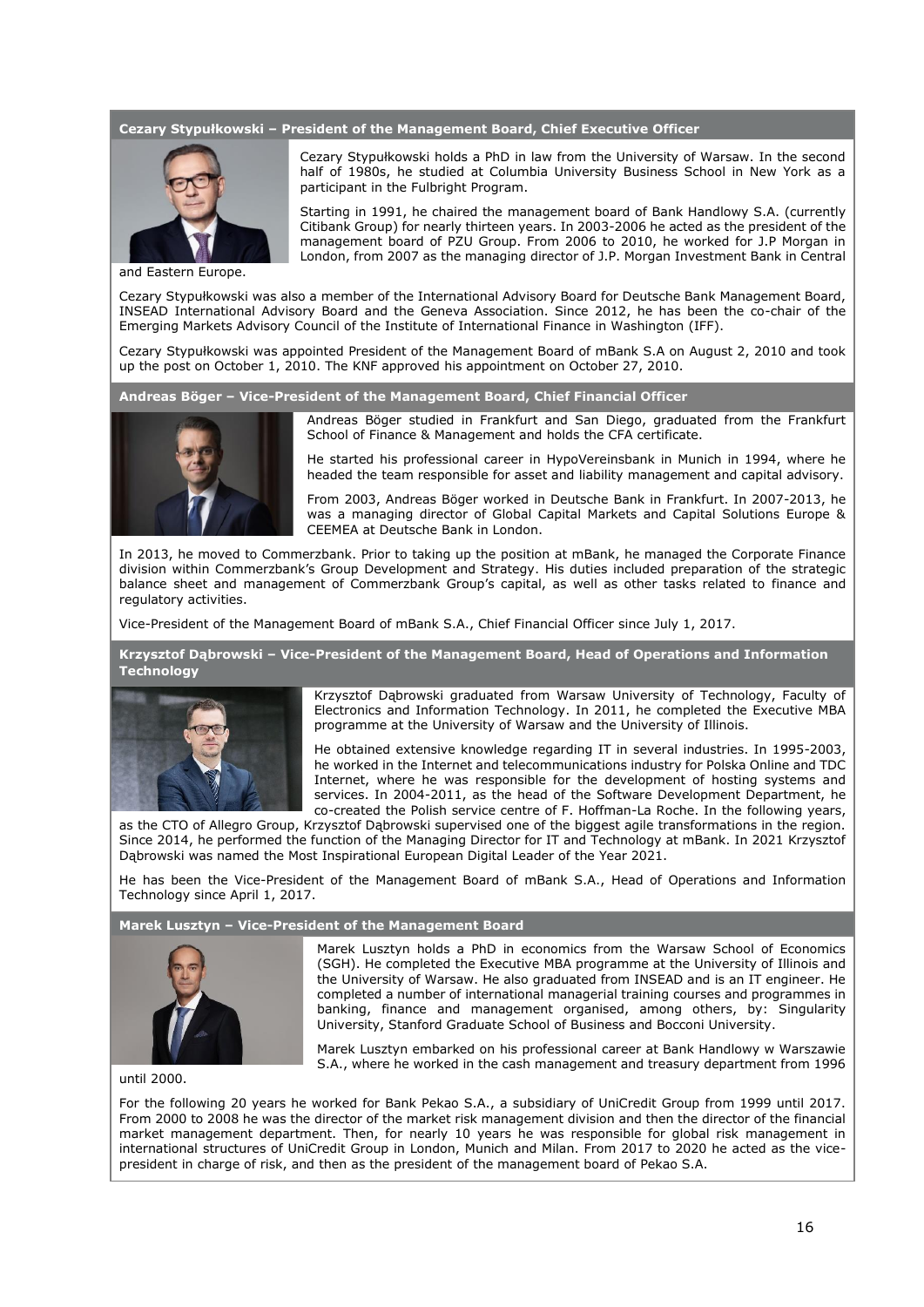He was a member of the board of the Warsaw School of Economics from September 2019 to the end of 2020. He is an author of numerous publications on banking and risk management and a long-standing lecturer in the subject.

He has been the Vice-President of the Management Board of mBank S.A. since October 22, 2020. On March 3, 2021 the Polish Financial Supervision Authority unanimously approved the appointment of Marek Lusztyn as Member of the Management Board supervising the management of material risk in the operation of mBank.

**Cezary Kocik – Vice-President of the Management Board, Head of Retail Banking**



Cezary Kocik graduated from the University of Łódź with a degree in Banking and Finance. He completed the Advanced Management Program (AMP 189) at Harvard Business School in 2015 and the Strategic Management in Banking program at INSEAD in 2018. Holder of a securities broker license.

From 1994 to 1996, Cezary Kocik was employed with the Brokerage House of Bank PBG as a securities broker. Starting in 1996, he worked for Bank PBG in the investment banking, debt collection and restructuring divisions. In 1999, Cezary Kocik was employed with the debt collection and loan restructuring department of Bank Pekao

S.A. In 2000-2004 he was director of Pekao S.A.'s branch in Łódź.

He has been shaping mBank's Retail Banking since 2004: first in the retail credit risk area, and then in the sales and business processes area.

He has been the Vice-President of the Management Board of mBank S.A., Head of Retail Banking since April 1, 2012.

#### **Adam Pers – Vice-President of the Management Board, Head of Corporate and Investment Banking**



Adam Pers graduated from the Faculty of Economics of the Academy of Economics in Poznań. In 2008, he completed an MBA programme organised by the Warsaw School of Economics (SGH). He gained expertise in the field of banking both at university and in three institutions operating on the Polish market.

He commenced his professional career as an intern in Wielkopolski Bank Kredytowy S.A., then he worked in Raiffeisen Bank Polska S.A. Group for many years, at first in back office, then in Corporate Banking, and finally in Financial Markets. He was responsible for strategic projects concerning the reshaping of the dealing room and for

one of the pillars of the bank's strategy and during the financial crisis, as the operational committee member, he was responsible for the bank's liquidity. In RBI Group, he was awarded the TOP Performer and Leader of the Year title. He joined BRE Bank/mBank Group in 2012, where at first he was responsible for restructuring in the area of the financial markets sales. Then, as a managing director he also supervised the integration of the area of cooperation with financial institutions and finally, the integration with the trading area.

Vice-President of mBank S.A. Management Board, Head of Corporate and Investment Banking, since October 26, 2017.

# <span id="page-16-0"></span>**Powers and procedures of the Management Board**

Members of the Management Board are jointly liable for the overall operations of the bank. They work collegially and inform each other about the most important matters concerning the bank for which particular Members of the Management Board are responsible. The Management Board may appoint standing committees or teams to perform specific functions or to co-ordinate the work of organisational units of the bank or to perform specific tasks.

The following committees led by Members of the Management Board operate at mBank:

- Resource Management Committee (chairperson: Andreas Böger)
- Capital, Assets and Liabilities Committee (chairperson: Andreas Böger)
- Data Quality and IT Systems Development Committee (chairperson: Andreas Böger)
- Foreign Branch Supervision Committee of mBank S.A. (chairperson: Cezary Kocik)
- Credit Committee of mBank Group (chairperson: Marek Lusztyn)
- Retail Banking Risk Committee (chairperson: Marek Lusztyn)
- Corporate and Investment Banking Risk Committee (chairperson: Marek Lusztyn)
- Financial Markets Risk Committee (chairperson: Marek Lusztyn)
- Model Risk Committee (chairperson: Marek Lusztyn)
- Investment Banking Committee (chairperson: Marek Lusztyn)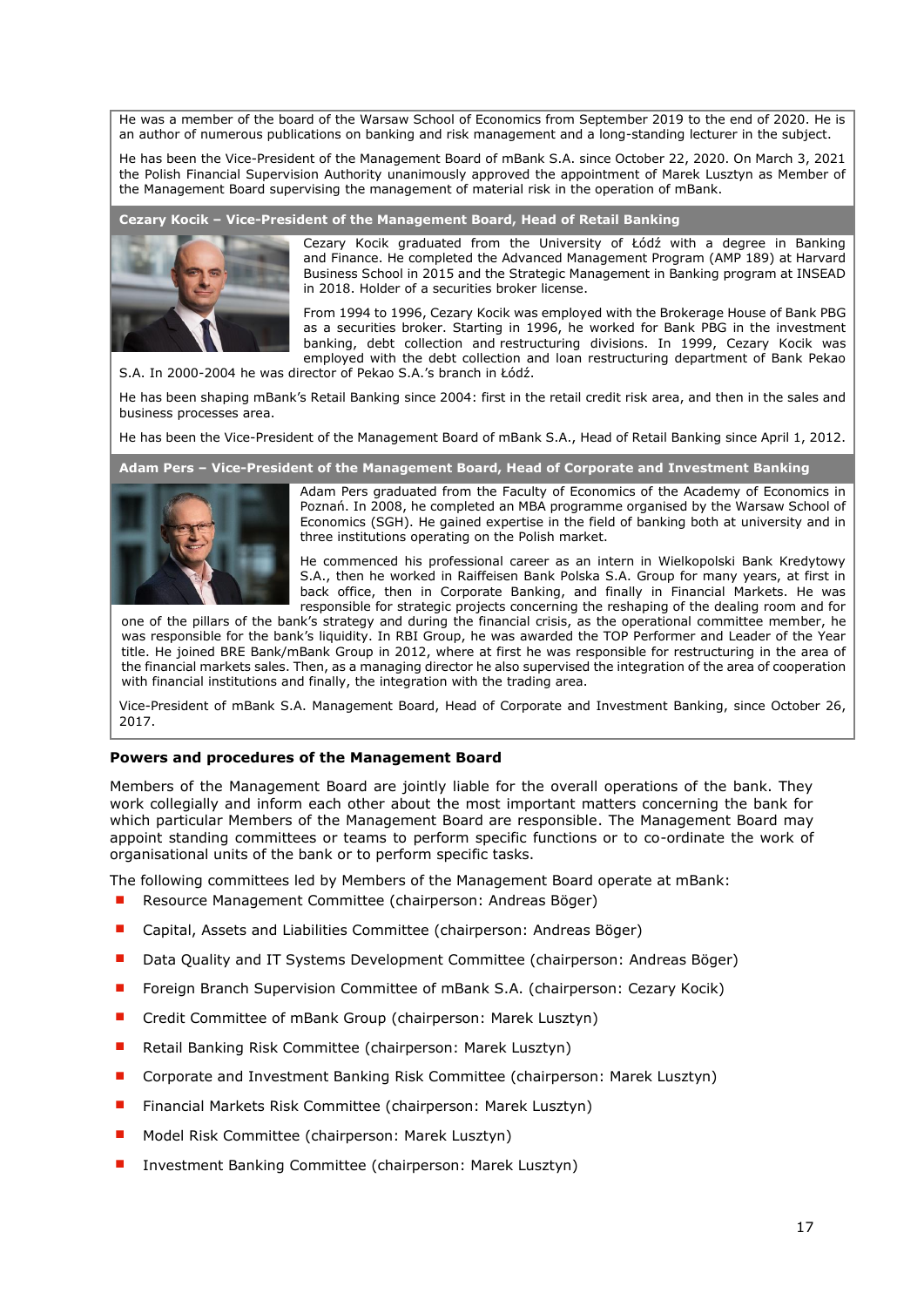- IT Architecture Committee of mBank Group (chairperson: Krzysztof Dąbrowski)
- Sustainability Committee of mBank S.A. Group (chairperson: Marek Lusztyn).

The Management Board manages the bank's business, represents the bank and defines the guidelines for the bank's operations, especially for the areas subject to risks, including the credit policy, the investment policy, the bank's assets and liabilities management policy, and the guarantee policy. The Management Board presents to the Supervisory Board on a regular basis comprehensive information on all significant aspects of the bank's operations and related risks as well as risk management methods.

The Management Board operates pursuant to its Rules approved by the Supervisory Board. The Rules determine among others the issues which require consideration of the Management Board as a collegial body and adoption of a resolution by the Management Board.

All resolutions are adopted by a majority of votes of the Management Board Members present at the meeting, and in the case of an equal number of opposing votes, the President of the Management Board has the casting vote.

Rules and levels of remuneration of Members of the Management Board are determined by the Remuneration Committee of the Supervisory Board. The rules of the incentive programme for the Management Board as well as the principles of allocating bonuses to Management Board Members are defined in Resolutions of the Supervisory Board.

The remuneration principles applicable to Members of the Management Board are laid down in the Remuneration Policy for Employees Having a Material Impact on the Risk Profile of mBank S.A. (Risk Takers Remuneration Policy).

Remuneration of Members of the Management Board includes a fixed and a variable part. For Members of the Management Board the relation between variable remuneration and fixed remuneration should not exceed 100% of the annual basic remuneration, with the proviso that variable remuneration exceeding 100% (not more than 200%) of the annual basic remuneration is subject to approval by the Annual General Meeting of the bank.

The basic remuneration of Members of the Management Board is determined by the Supervisory Board of the bank, taking into account the following information:

- resolution of the Management Board of mBank on the division of powers between Members of the Management Board of the bank (with a particular focus on changes in powers),
- long-term results achieved as at the assessment date,
- available internal market data (e.g. internal comparison of mBank Group),
- available external market data (e.g. information on remuneration of management board members of other WSE-listed companies, additional market benchmarks).

A detailed description of the rules of the incentive programmes for the Management Board based on shares is presented in Note 43 to mBank S.A. Group IFRS Consolidated Financial Statements for 2021.

On April 9, 2018, the 31st AGM of mBank adopted Resolution No. 37 on the Introduction of the Incentive Programme and the Programme Rules and Resolution No. 38 on the Issue of Subscription Warrants, Conditional Share Capital Increase with Exclusion of the Existing Shareholders' Preemptive Right to the Subscription Warrants and Shares, Amendments to the Company's By-laws and on Applying for the Admission of the Shares to Trading on the Regulated Market and Dematerialisation of the Shares.

The above Incentive Programme replaced two other programmes: the employee programme dated October 27, 2008 and the incentive programme of mBank dated March 14, 2008 for Members of the Management Board. will be implemented until December 31, 2028 or until all shares are taken up, whichever is earlier.

The Supervisory Board determines the bonus amount for a given calendar year for each Management Board Member individually, based on the assessment of MbO achievement with respect to a period of at least three years, with the proviso that the individual bonus amount depends on the bonus pool amount. The bonus pool amount is a total of the base amounts calculated for each Management Board Member. The base amount is calculated as a multiple of the basic remuneration and depends on the Economic Profit (EP); EP is calculated for a period of three years pursuant to the rules specified in the Risk Takers Remuneration Policy of mBank S.A. MbO takes into account team quantitative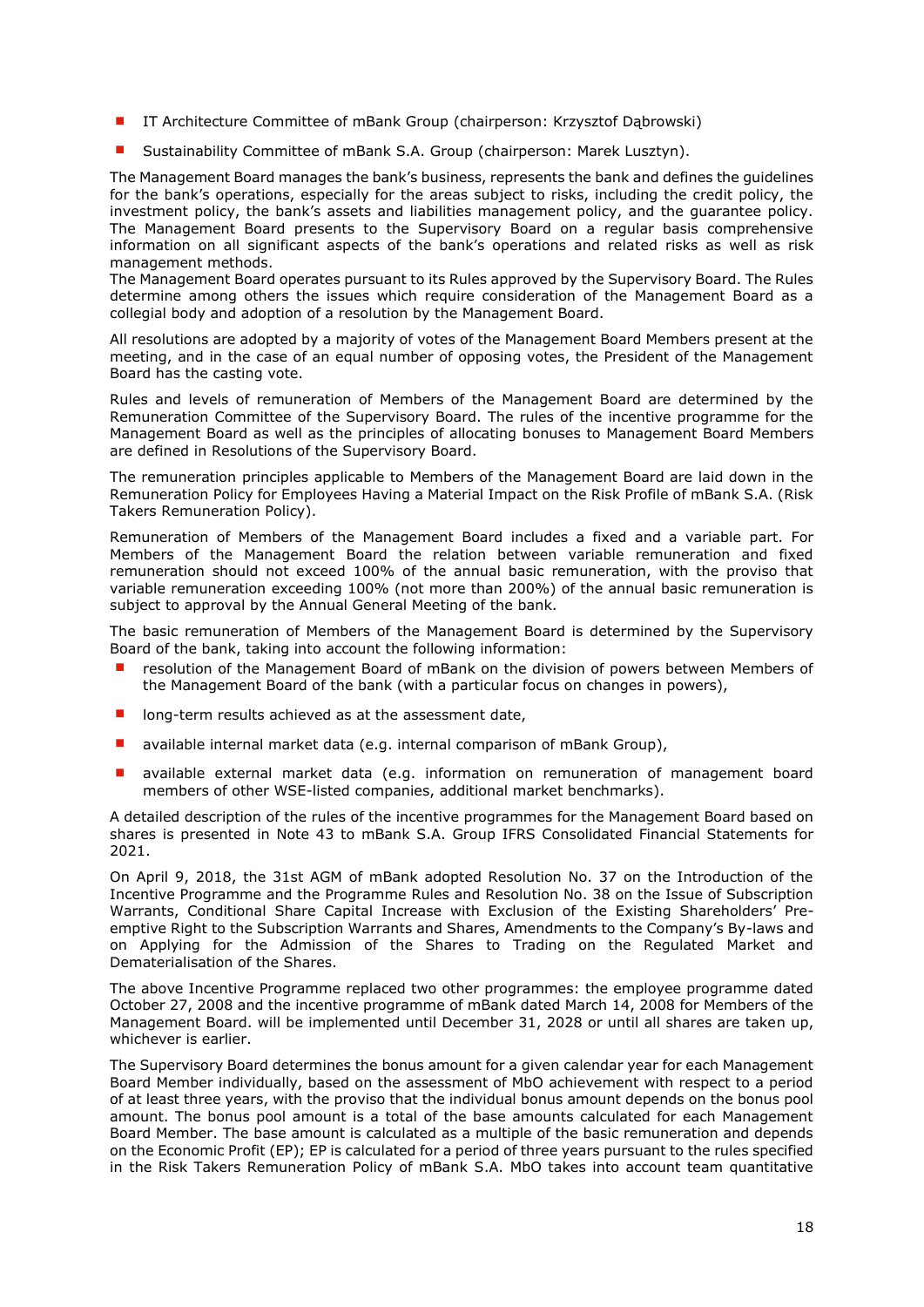objectives (at mBank Group level), individual quantitative objectives and individual qualitative objectives.

The bonus consists of:

- non-deferred part totalling 40% of the bonus, and
- deferred part totalling 60% of the bonus.

Both the non-deferred part and the deferred part are divided into equal portions: 50% paid in cash and 50% paid in subscription warrants.

The non-deferred part in cash is paid in the year when the bonus is awarded. The other half of the non-deferred part (50%) is paid in the form of subscription warrants, not earlier than after 12 months from the AGM date.

The deferred bonus (the part paid in cash and the part paid in subscription warrants) is paid in five equal tranches in the five subsequent calendar years. In each tranche, the cash portion is paid once the consolidated financial statements of mBank Group for the previous calendar year are approved, and the subscription warrant portion is paid not earlier than after 12 months from the date on which the consolidated financial statements for the previous calendar year are approved. The value of one subscription warrant equals the average market price per share in the reference period set in line with the Remuneration Policy minus PLN 4.00.

In particularly justified cases, it is allowed to pay out a part or all of cash tranches (non-deferred and deferred) in the form of subscription warrants upon the decision of the Supervisory Board.

The remuneration of the Members of the Management Board in 2020-2021 is presented in the following tables.

|    |                     | <b>Remuneration paid in 2021 (in PLN)</b> |                |                |                 |
|----|---------------------|-------------------------------------------|----------------|----------------|-----------------|
|    |                     | <b>Basic</b><br>remuneration              | Other benefits | Bonus for 2020 | Deferred bonus* |
| 1. | Cezary Stypułkowski | 3,526,223                                 | 374,669        |                | 469,233         |
| 2. | Andreas Böger       | 1,742,442                                 | 218,882        |                | 169,750         |
| 3. | Krzysztof Dabrowski | 1,656,000                                 | 185,438        |                | 201,000         |
| 4. | Cezary Kocik        | 1,656,000                                 | 256,045        |                | 269,000         |
| 5. | Marek Lusztyn       | 1,656,000                                 | 230,337        |                |                 |
| 6. | Adam Pers           | 1,656,000                                 | 157,899        |                | 169,333         |
|    | <b>Total</b>        | 11,892,665                                | 1,423,271      |                | 1,278,316       |

<sup>1</sup> In 2021, the third deferred tranche as part of the settlement of the cash portion of the bonus for 2017, the second deferred *tranche as part of the settlement of the cash portion of the bonus for 2018 and the first deferred tranche as part of the settlement of the cash portion of the bonus for 2019 were paid. Adam Pers was also paid a deferred tranche as part of the settlement of the cash part of the bonus granted during his term as Managing Director, the payment date of which was in 2021. The 2020 bonus was allocated entirely in subscription warrants.*

|                                                                                                         |                                                                                                         | <b>Remuneration paid in 2021 (in PLN)</b> |                   |                   |                             |                                         |
|---------------------------------------------------------------------------------------------------------|---------------------------------------------------------------------------------------------------------|-------------------------------------------|-------------------|-------------------|-----------------------------|-----------------------------------------|
|                                                                                                         |                                                                                                         | <b>Basic</b><br>remuneration              | Other<br>benefits | Bonus for<br>2020 | <b>Deferred</b><br>$bonus*$ | Compensation<br>(competition<br>clause) |
|                                                                                                         | Remuneration of former Members of the Management Board who ceased to perform their<br>functions in 2020 |                                           |                   |                   |                             |                                         |
|                                                                                                         | Lidia Jabłonowska-Luba                                                                                  |                                           | 2,835             |                   | 189,000                     | 1,400,000                               |
|                                                                                                         | 2. Frank Bock                                                                                           |                                           |                   |                   | 156,166                     | 828,000                                 |
| Remuneration of former Members of the Management Board who ceased to perform their<br>functions in 2017 |                                                                                                         |                                           |                   |                   |                             |                                         |
|                                                                                                         | Christoph Heins                                                                                         |                                           |                   |                   | 37,500                      |                                         |
|                                                                                                         | 2. Jarosław Mastalerz                                                                                   |                                           | 375               |                   | 25,000                      |                                         |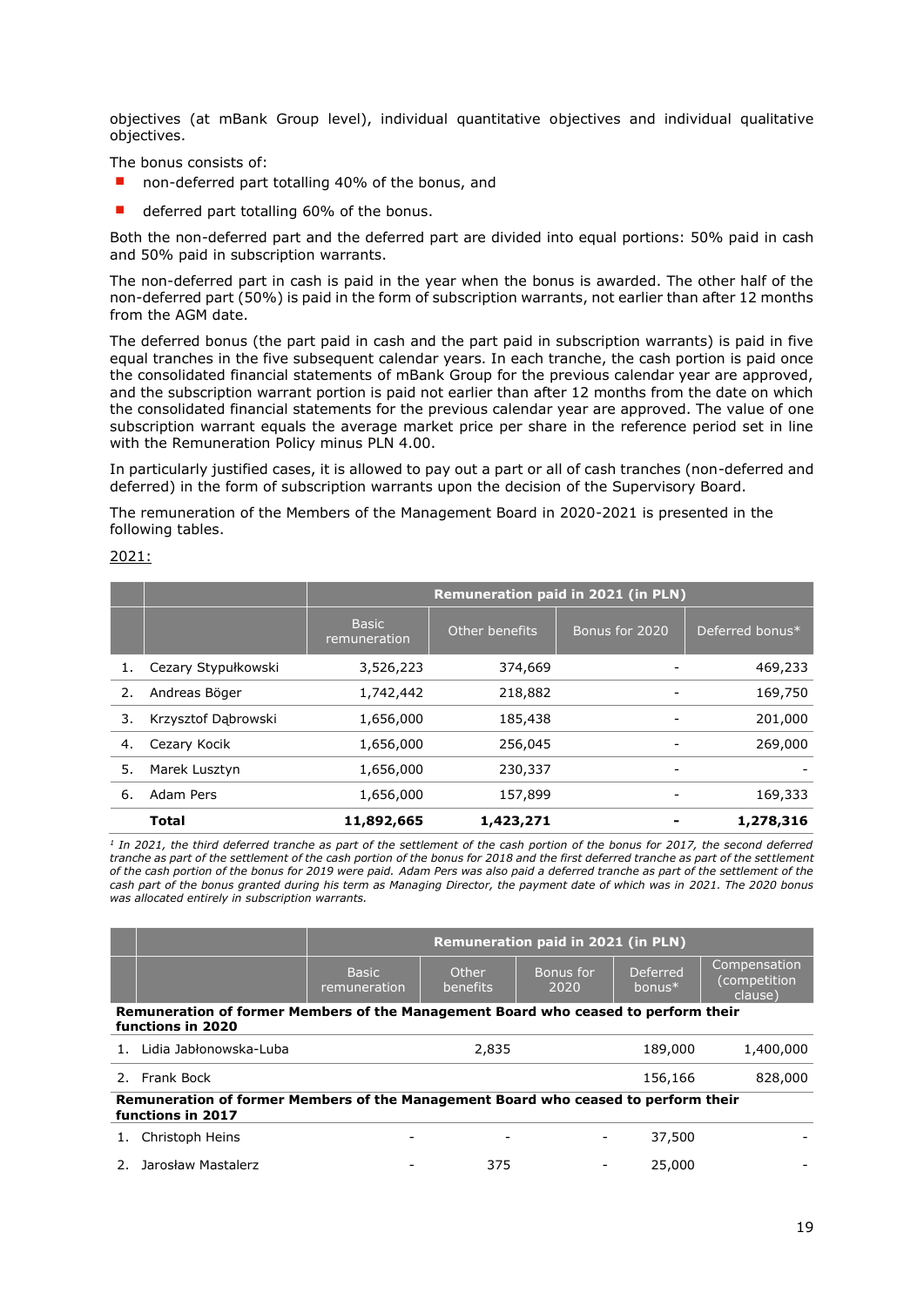#### 3. Przemysław Gdański and anti-struktura - - - - - - - - - 83,334

\* *In 2021, Members of the Management Board, who ceased to perform their functions in 2020, received the third deferred*  tranche as part of the settlement of the cash part of the bonus for 2017, the second deferred tranche as part of the settlement *of the cash part of the bonus for 2018 and the first deferred tranche as part of the settlement of the cash part of the bonus for 2019. Christoph Heinz, Jarosław Mastalerz, Przemysław Gdański received the third deferred tranche as part of the settlement of the cash part of the bonus for 2017.*

#### 2020:

|    |                     | <b>Remuneration paid in 2020 (in PLN)</b> |                |                |                 |
|----|---------------------|-------------------------------------------|----------------|----------------|-----------------|
|    |                     | <b>Basic</b><br>remuneration              | Other benefits | Bonus for 2019 | Deferred bonus* |
| 1. | Cezary Stypułkowski | 3,449,871                                 | 377,605        | 440,000        | 567,648         |
| 2. | Frank Bock          | 1,729,075                                 | 337,941        | 200,000        | 96,166          |
| 3  | Andreas Böger       | 1,764,359                                 | 227,926        | 220,000        | 103,750         |
| 4  | Krzysztof Dąbrowski | 1,676,000                                 | 190,365        | 220,000        | 161,666         |
| 5. | Cezary Kocik        | 1,676,000                                 | 264,420        | 240,000        | 322,000         |
| 6. | Marek Lusztyn       | 320,516                                   | 1,192          |                |                 |
| 7. | Adam Pers           | 1,676,000                                 | 162,493        | 240,000        | 129,000         |
|    | Total               | 12,291,821                                | 1,561,942      | 1,560,000      | 1,380,230       |

*\*In 2020, the third deferred tranche as part of the settlement of the cash portion of the bonus for 2016, the second deferred tranche as part of the settlement of the cash portion of the bonus for 2017 and the first deferred tranche as part of the settlement of the cash portion of the bonus for 2018 were paid. Krzysztof Dąbrowski and Adam Pers were paid deferred tranches (with due dates in 2020) as part of the settlement of the cash portion of the bonus awarded when they were acting as Managing Directors.*

|    |                                                                                                         | <b>Remuneration paid in 2020 (in PLN)</b> |                          |                   |                       |                                         |
|----|---------------------------------------------------------------------------------------------------------|-------------------------------------------|--------------------------|-------------------|-----------------------|-----------------------------------------|
|    |                                                                                                         | <b>Basic</b><br>remuneration              | Other<br><b>benefits</b> | Bonus for<br>2019 | Deferred<br>bonus $*$ | Compensation<br>(competition<br>clause) |
|    | Remuneration of former Members of the Management Board who ceased to perform their<br>functions in 2020 |                                           |                          |                   |                       |                                         |
|    | Lidia Jabłonowska-Luba                                                                                  | 1,359,355                                 | 183,647                  | 200,000           | 254,000               | 309,951                                 |
|    | Remuneration of former Members of the Management Board who ceased to perform their<br>functions in 2017 |                                           |                          |                   |                       |                                         |
|    | Christoph Heins                                                                                         |                                           |                          |                   | 100,000               |                                         |
| 2. | Jarosław Mastalerz                                                                                      |                                           | 2,250                    |                   | 150,000               |                                         |
| 3. | Przemysław Gdański                                                                                      |                                           |                          |                   | 208,334               |                                         |
|    | Remuneration of former Members of the Management Board who ceased to perform their<br>functions in 2016 |                                           |                          |                   |                       |                                         |
|    | Jörg Hessenmüller                                                                                       |                                           |                          |                   | 62,500                |                                         |

\**In 2020, Members of the Management Board who ceased to perform their functions in 2020 and 2017 were paid the second deferred tranche as part of the settlement of the cash portion of the bonus for 2017. The third deferred tranche as part of the settlement of the cash portion of the bonus for 2016 was paid to Lidia Jabłonowska-Luba, Christoph Heinz, Jarosław Mastalerz, Przemysław Gdański. Jörg Hessenmüller, Lidia Jabłonowska-Luba and Frank Bock were paid the first deferred tranche as part of the settlement of the cash portion of the bonus for 2018.*

The bank's shares held by the Members of the Management Board:

As at December 31, 2021, four Members of the Management Board held mBank's shares: Cezary Stypułkowski – 25,230 shares, Andreas Böger – 1,646 shares, Krzysztof Dąbrowski – 892 shares and Cezary Kocik – 256 shares.

As at December 31, 2020 six Members of the Management Board held mBank's shares: Cezary Stypułkowski – 23,250 shares, Frank Bock – 766 shares, Andreas Böger – 819 shares, Krzysztof Dąbrowski, 1,682 shares, Cezary Kocik – 2,161 shares, and Adam Pers – 158 shares.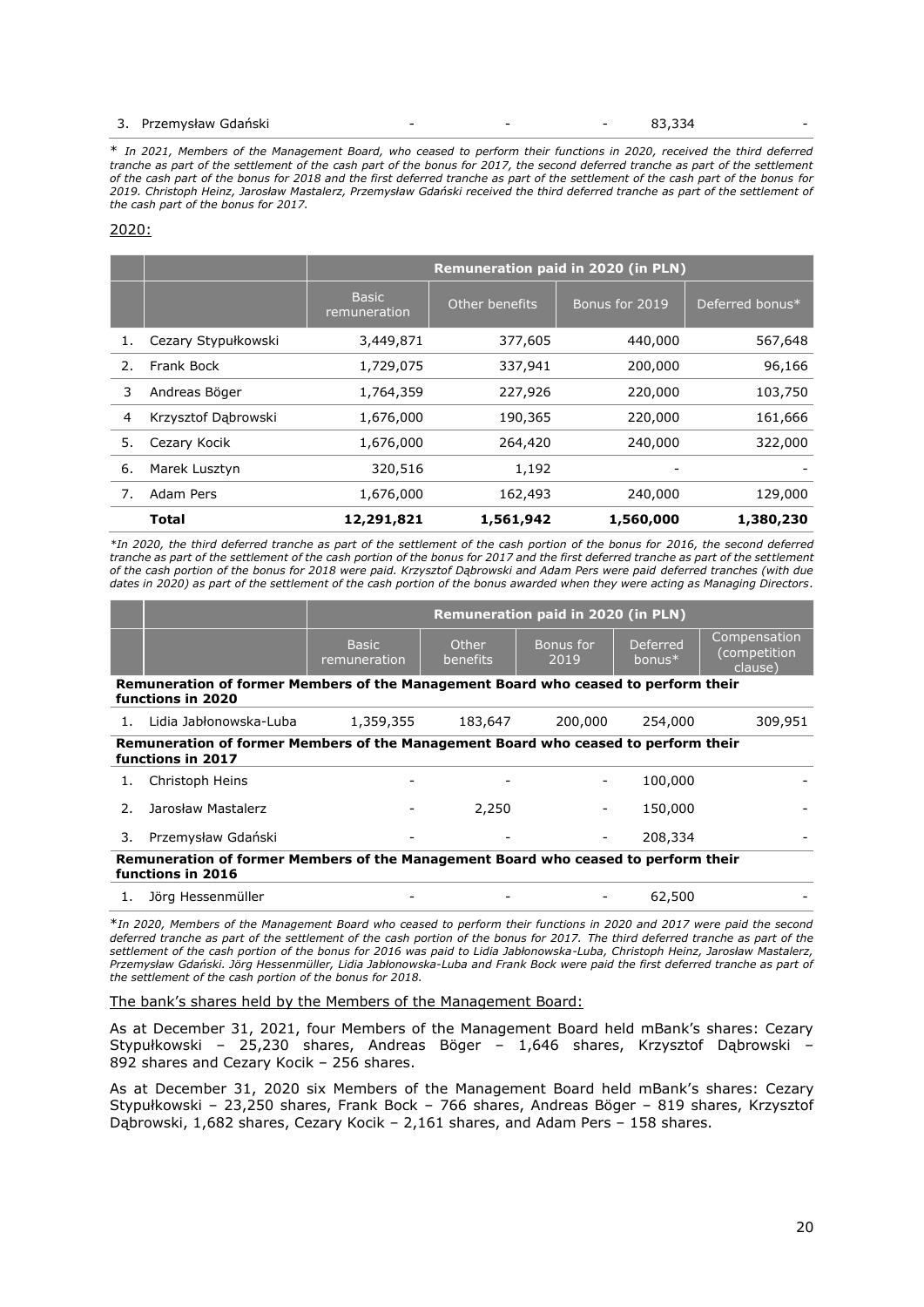# <span id="page-20-0"></span>**Assessment of the adequacy of internal regulations regarding the functioning of the Management Board and self-assessment of the effectiveness of the Management Board**

Pursuant to rule 8.9 of Recommendation "Z" issued by the Polish Financial Supervision Authority concerning the principles of internal governance in banks, the Management Board of mBank performs a self-assessment of the adequacy of internal regulations relating to the functioning of the Management Board and the effectiveness of the Management Board.

In the opinion of the Management Board, the By-Laws of mBank S.A., the Regulations of the Management Board and other internal regulations concerning, inter alia, meeting the conditions of suitability, managing conflicts of interest and division of competences between Management Board Members, ensure the proper functioning of the Management Board and adequate performance of its tasks. They enable effective bank management, incl. planning, making decisions about the current activities, human resource management, monitoring results and reacting to changes in the external environment.

In 2021, the Management Board as a whole and its members actively, with due diligence and commitment performed their duties regarding management of affairs of the Bank. In 2021, the Management Board held 65 meetings and adopted 139 resolutions. The Management Board positively assesses the effectiveness of its activities.

The effectiveness of the Management Board's operations is confirmed by the Group's achievements in 2021, including the Group's income, cost efficiency, return on capital achieved by the Core Business of the Group (i.e. the Group excluding FX mortgage loans segment", ROE at 11.9%), the dynamics of loans and deposits, growth of market shares in important areas of operations, maintaining a strong capital and liquidity position, development of products and services, in particular those available in remote channels, process optimization and progress in the field of green transformation. In addition, in 2021, the Management Board set the directions for the Group's development in the strategy for 2021-2025 approved by the Supervisory Board.

# <span id="page-20-1"></span>**Composition of the Supervisory Board**

The Supervisory Board acts on the basis of the adopted Rules and performs the functions provided for in the By-laws of mBank, the Code of Commercial Partnerships and Companies, and the Banking Law.

The By-laws of mBank provide that the Supervisory Board consists of no less than five Members elected by the General Meeting for a joint term of three years. A Member of the Supervisory Board whose mandate expired in the course of the joint term of the Supervisory Board may be replaced with another person, elected by the Supervisory Board. The term of a Member of the Supervisory Board so elected expires on the expiration of the terms of the other Members of the Supervisory Board. Appointment of Supervisory Board Members in the course of the joint term of office of the Supervisory Board must be approved by the next General Meeting.

At least half of all Supervisory Board Members, including the Chairperson, must hold Polish citizenship, permanently reside in Poland, speak Polish and have experience on the Polish market which can be used while supervising the bank's operations. Pursuant to the statutory requirement, at least two Supervisory Board Members are independent.

In 2021, the composition of the Supervisory Board of mBank changed. On March 15, 2021, Sabine Schmittroth resigned from the Supervisory Board, the Executive and Nomination Committee, and the Remuneration Committee with effect on March 25, 2021. On March 24, 2021, the Supervisory Board of mBank appointed Arno Walter as Member of the Supervisory Board for a period from March 25, 2021 to the end of the current term of office of the Supervisory Board.

Moreover, on August 27, 2021, Jörg Hessenmüller resigned from the Supervisory Board of mBank, the Audit Committee, the Executive and Nomination Committee, the IT Committee, and the Remuneration Committee, with effect on September 30, 2021. Jörg Hessenmüller's resignation from the Supervisory Board of mBank followed his decision to resign from the Management Board of Commerzbank.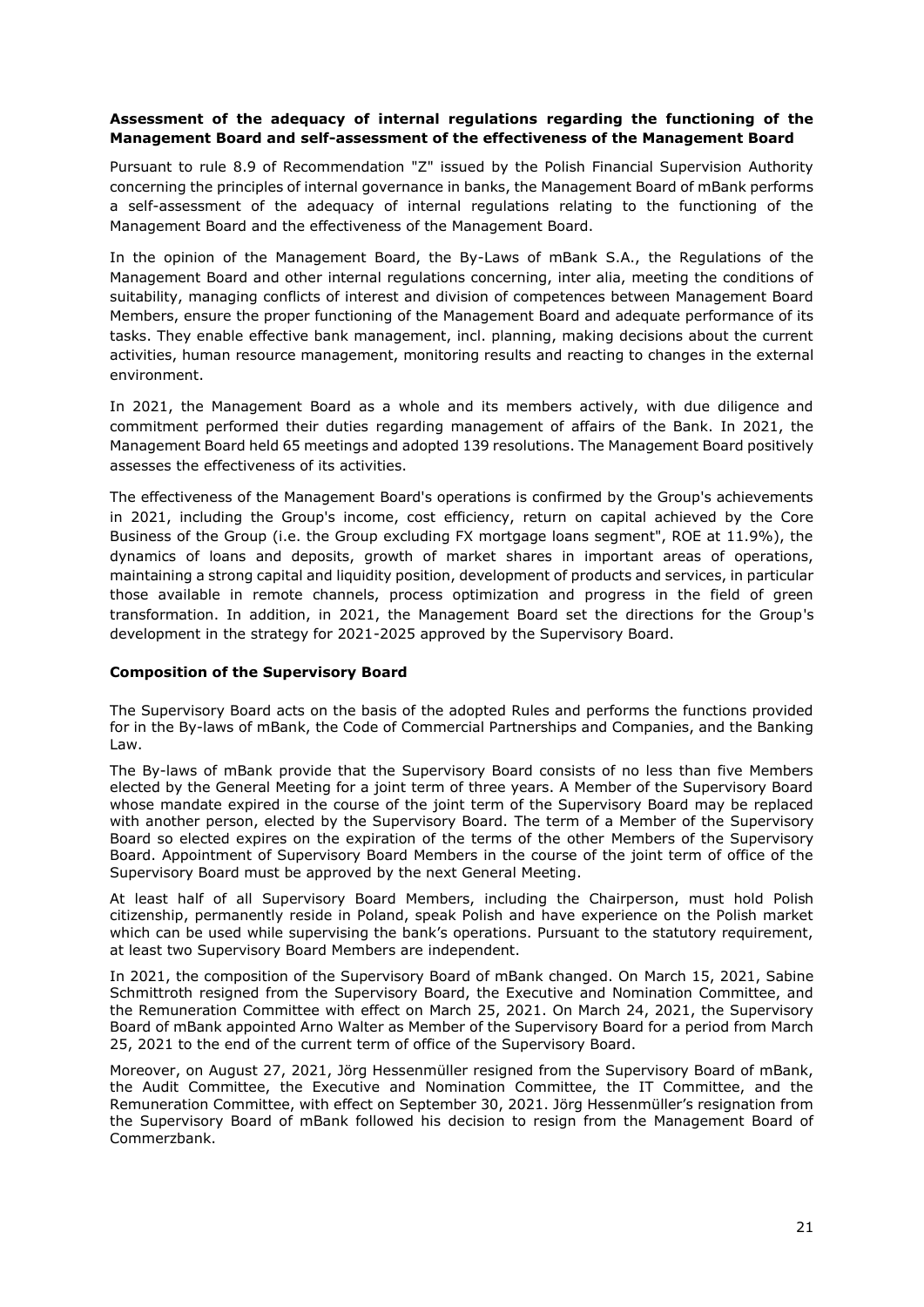By way of resolution dated October 25, 2021, mBank's Supervisory Board appointed Armin Barthel, PhD, as Member of the Supervisory Board of mBank until the end of the current term of office of the Supervisory Board.

As at December 31, 2021, the Supervisory Board of mBank S.A. was composed of the following members:

- 1. Agnieszka Słomka-Gołębiowska Chairwoman of the Supervisory Board
- 2. Bettina Orlopp Vice-Chairwoman of the Supervisory Board
- 3. Armin Barthel Member of the Supervisory Board
- 4. Tomasz Bieske Member of the Supervisory Board
- 5. Marcus Chromik Member of the Supervisory Board
- 6. Mirosław Godlewski Member of the Supervisory Board
- 7. Aleksandra Gren Member of the Supervisory Board
- 8. Arno Walter Member of the Supervisory Board.

Detailed information on the Members of the Supervisory Board of mBank who performed their functions as at December 31, 2021 is presented in the table below.

#### **Agnieszka Słomka-Gołębiowska – Chairwoman of the Supervisory Board**

Agnieszka Słomka-Gołębiowska is a Professor in the Department of International Comparative Studies of the Warsaw School of Economics (SGH). She holds a master's degree in Banking and Finance and Management (CEMS programme) at the Warsaw School of Economics and Copenhagen Business School. She holds a PhD in economics. She attended a number of Executive Education courses, e.g. the IESE/Harvard Business School's "Value Creation Through Effective Boards" programme. She completed an MBA programme organised by the French Management Institute in Warsaw.

Between 2000 and 2002, she worked for the audit firm Arthur Andersen. In 2006, Agnieszka x was appointed as the director of the Department of Privatisation at the Industrial Development Agency (ARP), where she was responsible for corporate governance until 2009. In 2006-2008, she held the position of the vice-president of the supervisory board of Bumar. In 2008-2014, she was a member of the supervisory board and the audit committee of Bank BPH. In 2018-2019, Agnieszka Słomka-Gołębiowska held the position of the vice-president of the supervisory board of TransEU. Since 2014, she has been a Member of the Supervisory Board and the Audit Committee of mBank S.A. In 2017, she became a member of the audit committee of the United Nations World Food Program (WFP). She has been a Member of the Supervisory Board and the Audit Committee of Budimex S.A. since 2019.

She participated in numerous academic internships, e.g. in Cambridge (MIT), Tucson (UoA), Münster, Birmingham (BBS), Berlin (HSoG), Genoa (UoG – Law School), Vienna (WU) and Florence (UniFi). She received a scholarship of the Alexander von Humboldt Foundation and Fulbright Fellowship at the University of California, Berkeley, where she collaborated with Prof. Oliver Williamson, recipient of the Nobel Memorial Prize in Economic Sciences.

Since 2005, she has been a member of the Polish Institute of Directors, a founding member of the board of experts of the Forum of Supervisory Boards established in cooperation with PwC and SEG, and cooperated with the Institute of Accounting and Taxes, disseminating the current state of knowledge about the functioning of authorities of public companies. In 2019, she received the Corporate Governance Personality Award. She is an ambassador of the Bank of America and Vital Voices Partnership Programme on women entrepreneurship and empowerment.

#### **Bettina Orlopp – Deputy Chairwoman of the Supervisory Board**

Bettina Orlopp holds an MBA degree in finance and production awarded by the University of Regensburg, where she also obtained her doctor's degree.

She worked for McKinsey from 1995 (from 2002 as a partner). In 2014, she became a Managing Director of the group development and strategy segment at Commerzbank AG. She was responsible for strategy, mergers and acquisitions, corporate finance (strategic balance sheet and capital management), corporate investment, Central and Eastern Europe (CEE) region, and CommerzVentures (corporate unit). In 2016, Bettina xxx was appointed a Managing Director responsible for compliance, human resources, and legal issues. From November 2017, she was a Member of the Board of Managing Directors of Commerzbank, supervising the aforementioned areas.

Since March 1, 2020, Bettina Orlopp has been a Member of the Board of Directors of Commerzbank, Chief Financial Officer. She is a Member of the following committees of Commerzbank AG: Asset and Liability Committee (ALCO) responsible for managing capital, liquidity and balance sheet of Commerzbank Group, Strategic Risk Committee, Portfolio Risk Management and Control Committee, and the Group Operational Risk Committee.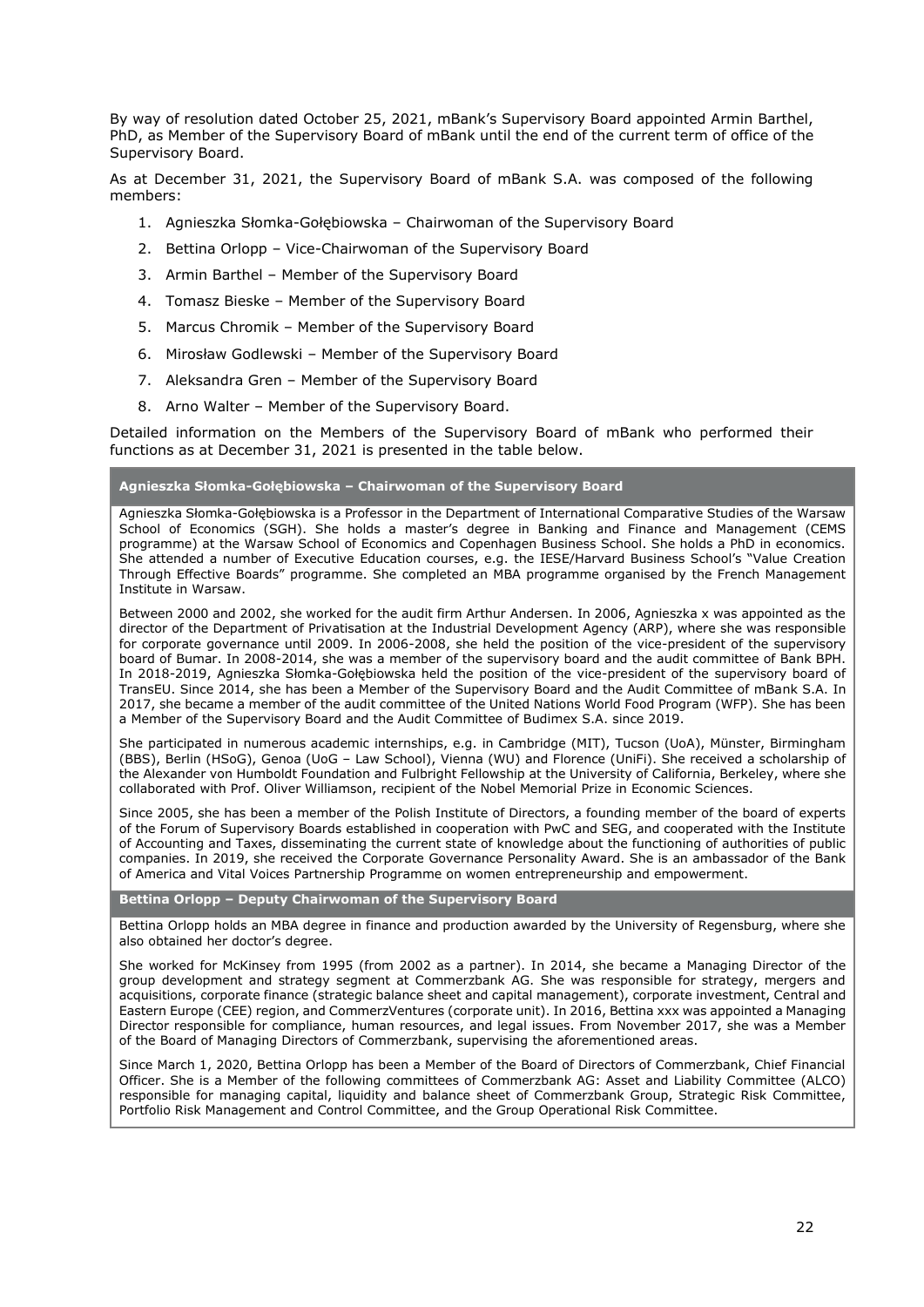**Armin Barthel – Member of the Supervisory Board**

Since April 2016, Armin Barthel has been holding the positions of the Chief Compliance Officer (CCO) and Anti-Money Laundering Officer of Commerzbank AG Group. He is responsible for all compliance units of Commerzbank Group, including the compliance units in the foreign branches and subsidiaries of Commerzbank.

After graduating in law in Marburg and the United Kingdom, passing the bar exam and receiving a PhD in law in Hamburg, Dr Armin Barthel began his career in 2003 in the Frankfurt branch of the Hengeler Mueller law firm.

In 2005, he joined the legal department of Commerzbank AG in Frankfurt, where he held various positions. From 2012 he worked as the General Counsel and the Head of Legal for North America in the New York branch of Commerzbank.

#### **Tomasz Bieske – Member of the Supervisory Board**

Tomasz Bieske holds a Master's Degree in economics and is a graduate of the University of Cologne, Germany. After graduating, he worked in Dresdner Bank's head office in Frankfurt for six years. In 1988, Tomasz Bieske worked for Arthur Andersen in Frankfurt, and a year later he co-founded Arthur Andersen in Poland, where he became a partner and the Head of Financial Markets Group. He was responsible for working with clients from the financial sector, auditing the financial statements of leading banks in Poland, sale of banks' non-performing loan portfolios, and valuation of private banks' shares. He participated in a number of due diligence processes commissioned by foreign investors. From 2001, he continued his career at Ernst & Young as a partner and the Head of the Financial Markets Group. He participated in the majority of key projects in the financial services sector, including the preparation of public offerings of PKO BP S.A. and Kredyt Bank S.A. as well as audits of financial statements of the National Bank of Poland, PKO BP S.A., Pekao S.A., Getin Holding and a number of other banks and the Social Insurance Institution (ZUS). He managed many advisory projects in the banking sector. In 2011, he participated in the work of the committee for legal and business regulatory changes of the cooperative banking sector.

He has been closely cooperating with the Polish Bank Association (Związek Banków Polskich) and the National Association of Cooperative Banks (Krajowy Związek Banków Spółdzielczych). Tomasz Bieske holds a Polish licence of a statutory auditor. In 2011, he received the gold medal of the Polish Bank Association for his contribution to the development of banking in Poland between 1991 and 2011. Since June 2013, he has been a member of the supervisory boards of companies listed on the GPW (currently KRUK S.A. and mBank S.A.). In 2019, he completed the 3-month Oxford Fintech Programme. Since 2019, he has been a member of the Association of Independent Supervisory Board Members.

**Marcus Chromik - Member of the Supervisory Board**

Marcus Chromik studied physics in Göttingen, Kiel and Munich. He also engaged in scientific research at Michigan State University in the United States. Marcus Chromik holds a PhD in nuclear physics.

He started his professional career with McKinsey & Company in 2001. In 2004, he joined Postbank Group, where he held various executive positions, being responsible for, among others, new share issues and syndication, liquidity management and credit treasury. Later he served as the Chief Market Risk Officer in Commerzbank's markets and corporates segment for more than three years, where he was responsible for market and liquidity risk management. In 2012, Marcus Chromik became a Divisional Board Member, Chief Credit Risk Officer at Commerzbank.

On January 1, 2016, he was appointed Member of the Board of Managing Directors at Commerzbank AG, Chief Risk Officer.

#### **Mirosław Godlewski – Member of the Supervisory Board**

Mirosław Godlewski holds a Master of Science degree awarded by the Faculty of Industry Management of the Warsaw University of Technology. He also holds an MBA degree from Ashridge Management College and AMP Harvard Business School.

He is a senior advisor at BCG, a member of the supervisory board of Absolvent.pl, and the chairman of the supervisory board of Eubioco Sp. z o.o. and a partner at Hedgehog Fund.

Mirosław Godlewski was a member of the supervisory board of Netia S.A., Celon Pharma S.A., ABC Data S.A., and a member of the Nomination and Remuneration Committee. Between 2007 and 2014, he acted as president and CEO of Netia S.A. He also held executive positions with Opoczno S.A., DEC Sp. z o.o., Pepsi-Cola Polska, and MEMRB Polska.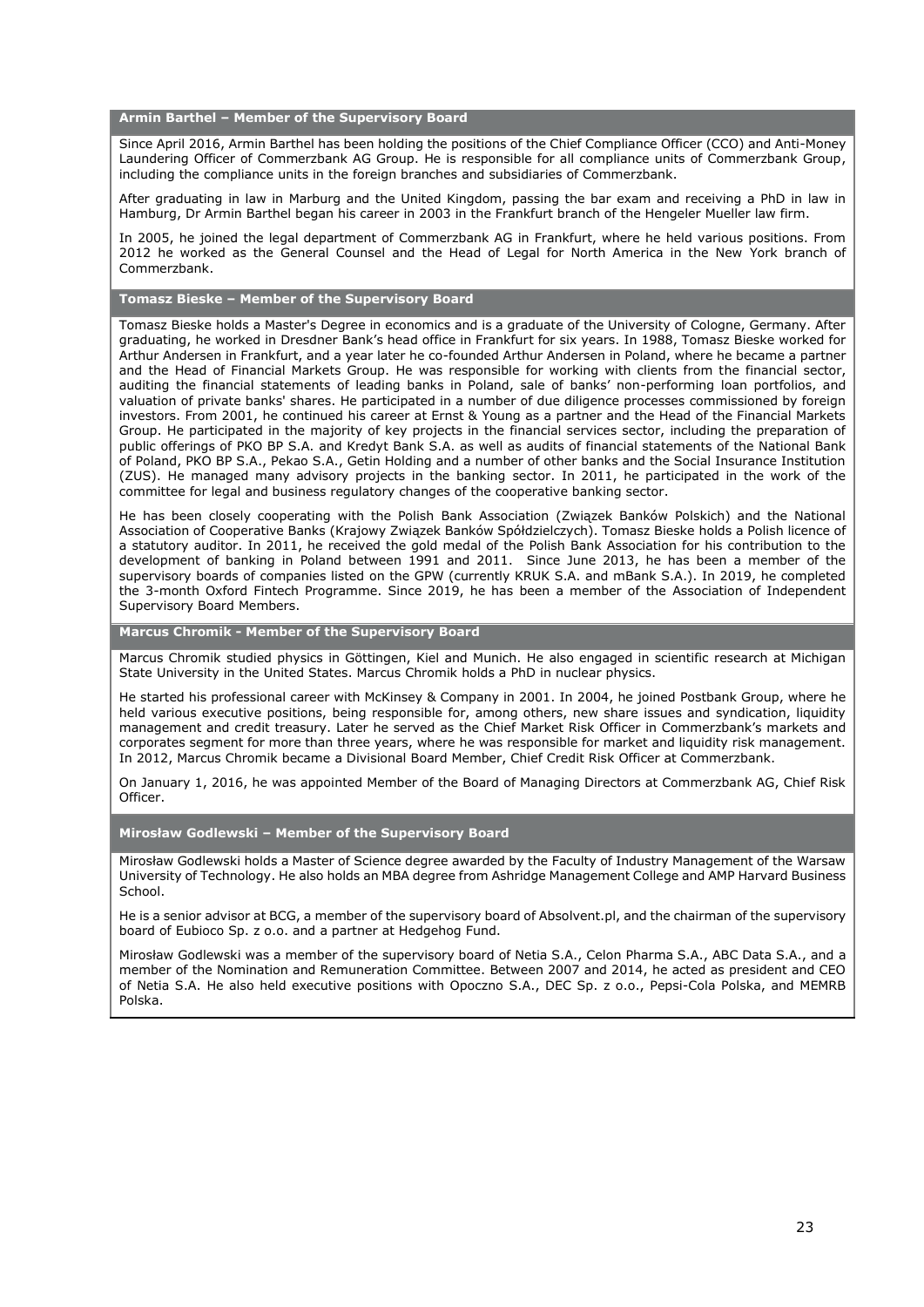**Aleksandra Gren – Member of the Supervisory Board**

Aleksandra Gren graduated from Harvard Business School (Negotiations), London School of Economics (European Policy and Politics), and University of British Columbia (International Relations). She has over 22 years of professional experience in technology and banking. Her career started in Royal Bank of Canada, Vancouver. She worked for American fintech companies in the US, the Middle East, and Europe. She boasts 15 years of managerial experience gained by holding positions of a member of the management board and an advisor.

Aleksandra xxx has a proven track record of successful partnerships and transformational initiatives in the banking sector. She was recognised by the London-based Banking Technology Awards and PayTech Leadership Awards as one of top 10 women in tech in 2016 and 2018.

She was named Global Ambassador and Mentor by Bank of America GAP Global Leadership Development and Mentoring Program for Entrepreneurs in the US in March 2019.

**Arno Walter – Member of the Supervisory Board**

Arno Walter studied business management at the Goethe University in Frankfurt am Main until 1995. His career began in Dresdner Bank's retail banking.

From 2000, he worked in Deutsche Börse Group, and from 2002 in Commerzbank AG where he held managerial positions in various areas. He was responsible for retail, private and corporate banking based on a network of branches in north-western Germany, and held a position of the Managing Director for Private Clients.

From 2015 Arno Walter chaired the Management Board of Comdirect Bank AG, where he was responsible for development and business strategy, corporate communications, treasury and business partners, and audit.

Since the beginning of 2020 Arno Walter has been the Managing Director for Wealth Management and Small Business Clients at Commerzbank AG, and has been responsible for integrating Comdirect Bank with Commerzbank. Additionally, he is the Vice-President of the Supervisory Board of Commerz Direktservice GmbH.

Four Members of the Supervisory Board of mBank (Agnieszka Słomka-Gołębiowska, Tomasz Bieske, Aleksandra Gren and Mirosław Godlewski) meet the independence criterion. Armin Barthel, Marcus Chromik, Bettina Orlopp and Arno Walter are not independent members due to their relationship with the main shareholder of mBank.

## <span id="page-23-0"></span>**Responsibilities and procedures of the Supervisory Board**

The responsibilities of the Supervisory Board include, in particular, the following matters:

- Exercising supervision over the implementation and operation of an adequate and effective risk management system and internal control system at the bank;
- Advising and supervising the Management Board in defining internal guidelines for the activity of the bank, especially for the areas subject to risks, including the bank's credit policy, investment policy, guarantee policy, compliance policy, and approving the Management Board's proposals concerning the general organisational structure of the bank;
- Supervising compliance of the bank's risk-taking regulations with the strategy and financial plan of the bank;
- Approving the disclosure policy rules concerning risk management and capital adequacy adopted by the Management Board;
- Approving strategies and procedures for the internal control system, the risk management system, the internal capital assessment process, capital management and capital planning, as proposed by the Management Board;
- Assessing the adequacy and effectiveness of the risk management system and the internal control system;
- Reviewing regular and exhaustive reports presented by the Management Board on all relevant issues related to the activity of the bank, the risks of its activity, and the methods and effectiveness of risk management;
- Preparing a concise assessment of the position of the bank to be presented to the Annual General Meeting and attached to the annual report of the bank for the previous financial year;
- Approving the bank's annual financial plans, multi-year growth plans, as well as the strategy of the bank and the rules of prudent and stable management of the bank;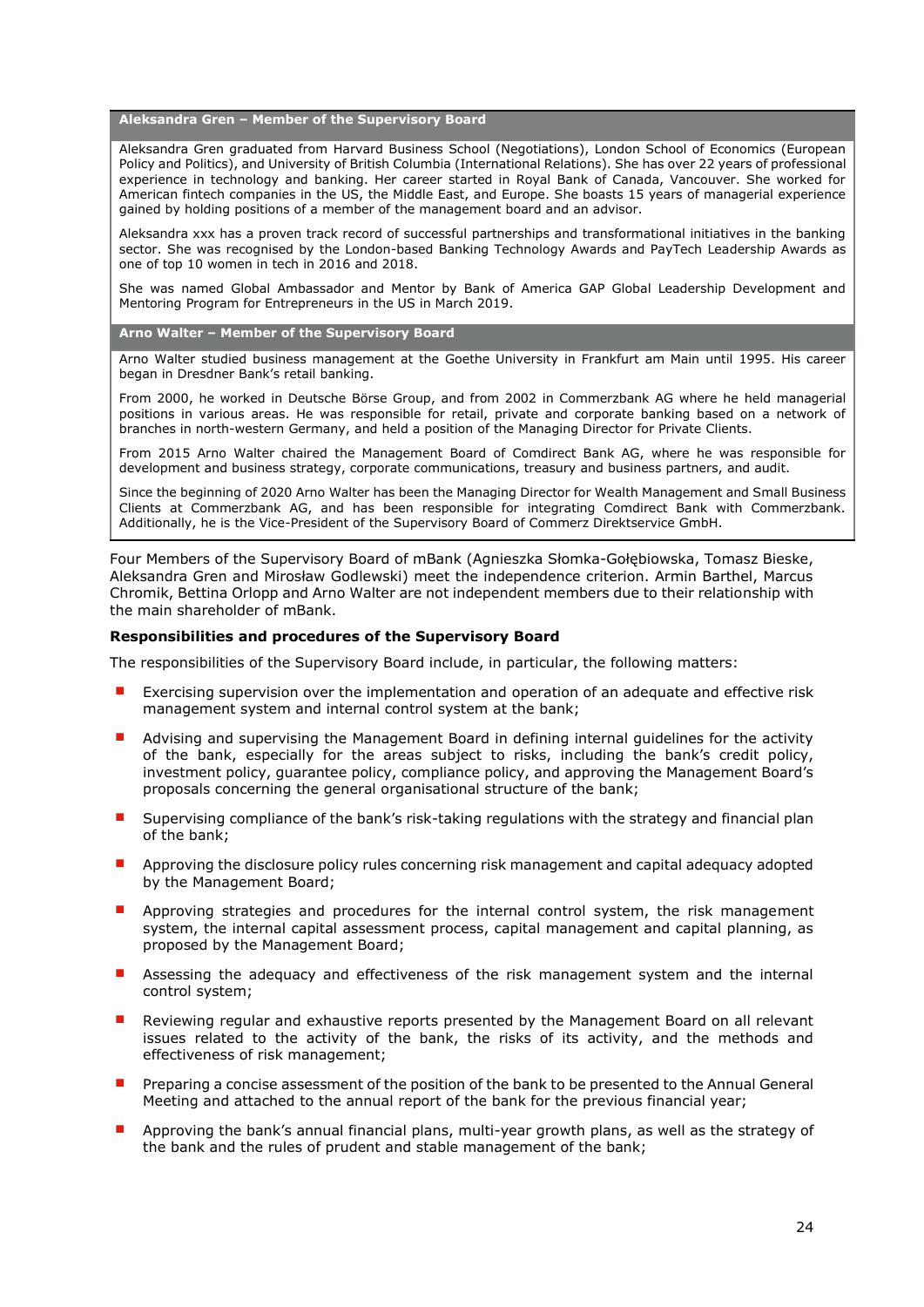- Reviewing any motions and matters which are subject to resolutions of the General Meeting, including draft resolutions of the General Meeting. The Supervisory Board draws up grounds for draft resolutions to be tabled for approval by the General Meeting;
- Issuing and approving rules provided for in the By-laws of mBank;
- Appointing and dismissing the President of the Management Board, the Vice-Presidents of the Management Board and other Members of the Management Board subject to the procedures laid down in the Banking Law Act and other generally applicable laws;
- Defining the terms of contracts and remuneration of the Management Board;
- Authorising the Chairperson of the Supervisory Board to represent mBank in agreements with the Management Board Members, including the conclusion of management contracts with Management Board Members;
- Receiving, in advance, information on creating, acquiring, closing and managing branches, permanent representations and parts of the enterprise, and initiating and terminating undertakings and fields of operations;
- Approving conclusion or amendment of any significant contract or agreement with the Members of the Management Board or the Supervisory Board;
- Approving conclusion, amendment or termination of any significant affiliation or co-operation agreements;
- Receiving information on the expected deviations from the annual budget;
- Analysing reports of the Directors of the Internal Audit Department received at least once per year;
- Issuing guidelines for the Management Board Members regarding the level and structure of remuneration for the senior management;
- Approving the policy of variable remuneration components of persons holding managerial positions in mBank;
- Approving the operational risk management strategy developed by the Management Board, assessing implementation of the strategy and, if necessary, commissioning its review;
- Granting the Members of the Management Board of mBank consent to sitting on management or supervisory boards of companies outside mBank Group;
- Granting consent to appointment and dismissal of the directors of the Internal Audit Department and the Compliance Department and approval of their remuneration;
- Approving the organisational rules of the Internal Audit Department and the Compliance Department; and
- Presenting a report on the assessment of the functioning of the bank's remuneration policy to the Annual General Meeting to allow the Annual General Meeting to assess this policy.

Meetings of the Supervisory Board are convened by the Chairperson of the Supervisory Board on his or her own initiative, or on request of the Management Board, or on request of a Supervisory Board Member, no less frequently than three times a year. All Management Board Members participate in the meetings of the Supervisory Board except for those agenda items which directly concern the Management Board or its Members.

Resolutions of the Supervisory Board are adopted by a simple majority of votes. In the case of an equal number of votes, the Chairperson of the Supervisory Board has the casting vote.

There are five Supervisory Board Committees: the Executive and Nomination Committee, the Risk Committee, the Audit Committee, the Remuneration Committee, and the IT Committee.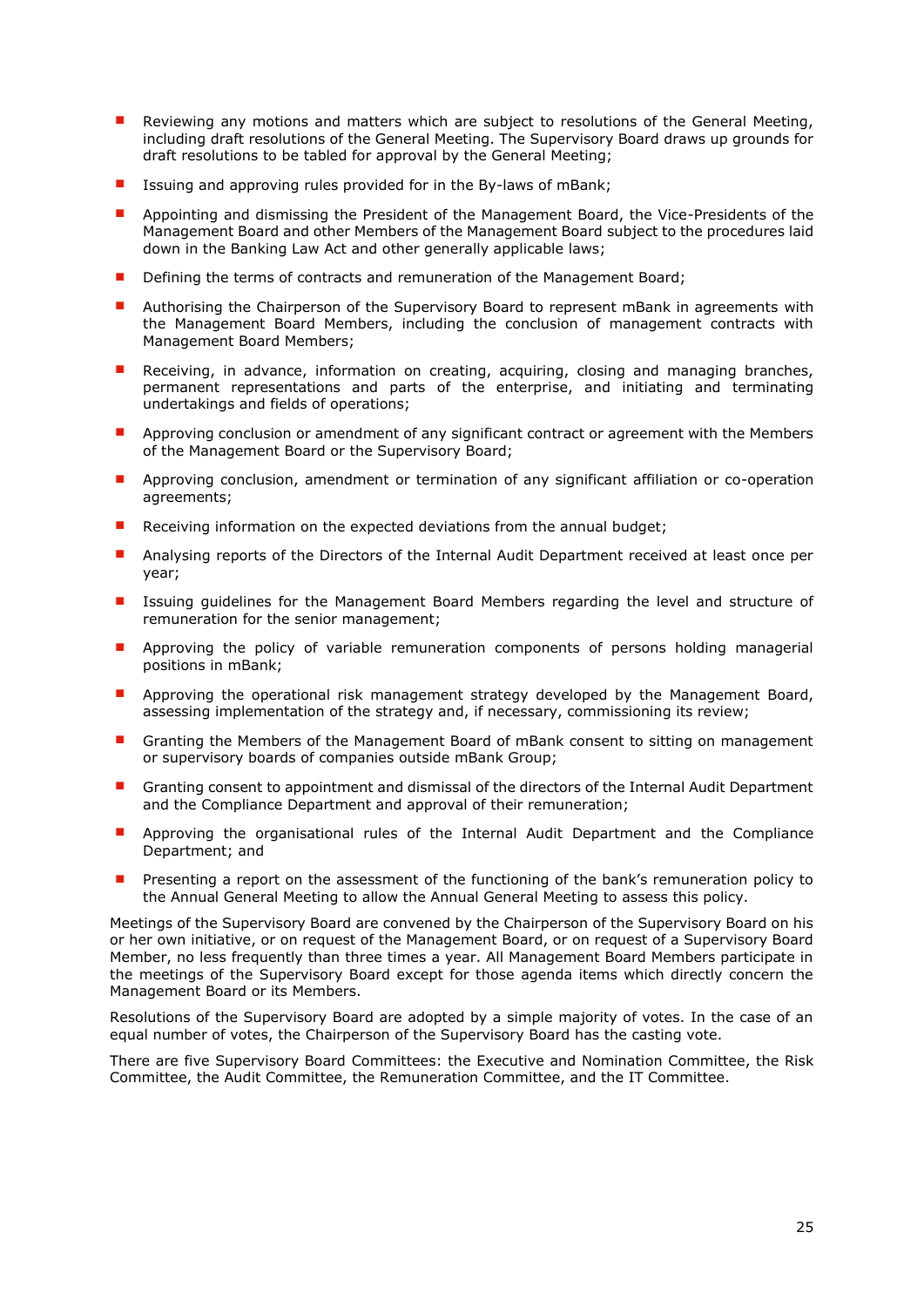Members of the Committees as of December 31, 2021 are presented below (in the first place the Chairperson of each Committee).

| <b>Executive and</b><br><b>Nomination</b><br><b>Committee</b>                   | <b>Risk Committee</b>                                                                                     | <b>Audit Committee</b>                               | <b>Remuneration</b><br><b>Committee</b>                                             | <b>IT Committee</b>                                              |
|---------------------------------------------------------------------------------|-----------------------------------------------------------------------------------------------------------|------------------------------------------------------|-------------------------------------------------------------------------------------|------------------------------------------------------------------|
| Prof. Agnieszka<br>Słomka-Gołebiowska<br>Dr Marcus Chromik<br>Dr Bettina Orlopp | Dr Marcus Chromik<br>Mirosław Godlewski<br>Dr Bettina Orlopp<br>Prof. Agnieszka<br>Słomka-<br>Gołebiowska | Tomasz Bieske<br>Aleksandra Gren<br>Dr Armin Barthel | Dr Bettina Orlopp<br>Tomasz Bieske<br>Mirosław<br>Godlewski<br>Dr Marcus<br>Chromik | Aleksandra Gren<br>Mirosław<br>Godlewski<br>Dr Marcus<br>Chromik |

The work of the entire Supervisory Board is made more efficient by delegating selected Members of the Supervisory Board to perform particular supervisory activities at mBank within the Committees. Many resolutions of the Supervisory Board are adopted in line with the recommendations of the Committees which first analyse and discuss various issues from each area of the bank's operations.

# **Executive and Nomination Committee**

The tasks of the Executive and Nomination Committee involve, in particular, exercising ongoing supervision over the bank's activity in the periods between meetings of the Supervisory Board. The Executive Committee authorises the Management Board to acquire, encumber or dispose of real estate, perpetual usufruct rights or interests in real estate, shares in companies and partnerships, and other fixed assets if the value of a transaction exceeds 1% of the bank's own funds. Such authorisation is not required if the aforesaid acquisition took place as part of enforcement or bankruptcy proceedings, including bankruptcy proceeding with the possibility to make an arrangement or other settlement with the bank's debtor or in the case of disposal of assets so acquired. The Committee is also responsible for initial recruitment of Management Board and Supervisory Board Members of mBank.

In addition, the Executive and Nomination Committee defines the scope of duties for candidates for Members of the Management Board and the Supervisory Board of the bank as well as the requirements that must be met by the candidates. Moreover, the Committee defines the target gender representation ratio for the Management Board and the Supervisory Board of the bank and develops a diversity policy to facilitate the achievement of the target ratio. The Committee assesses the structure, size, composition, and operational effectiveness of the Management Board at least once a year and can recommend changes in this respect to the Supervisory Board.

In 2021, the Executive and Nomination Committee held five meetings.

# **Audit Committee**

The Audit Committee issues opinions concerning the selection of a statutory auditor by the General Meeting, recommends the Supervisory Board to approve or reject financial statements, develops the policy and procedures for the selection of an external auditor and provision of other permitted services by the auditor, monitors the financial reporting process as well as the effectiveness of internal control systems, risk management systems and internal audit, and recommends the Supervisory Board to grant or refuse consent to appointment/dismissal of the head of the Internal Audit Department and the head of the Compliance Department. Moreover, the Audit Committee presents the Supervisory Board with the opinion on the annual assessment of adequacy and effectiveness of the control function, the Compliance Department and the Internal Audit Department, recommends the Supervisory Board to approve or reject the principles of mBank's information policy concerning capital adequacy and recommends the Supervisory Board to approve or reject mBank's compliance policy and annual report on compliance risk management in the bank.

Pursuant to the Rules of the Supervisory Board, the Audit Committee is composed of at least three members of whom at least one member has to possess knowledge and skills in the scope of accounting or financial statements audit. The Rules of the Audit Committee of the Supervisory Board stipulate that the majority of the Audit Committee Members, including the Chairperson, are independent.

As at the end of 2021 the Audit Committee was composed of three members.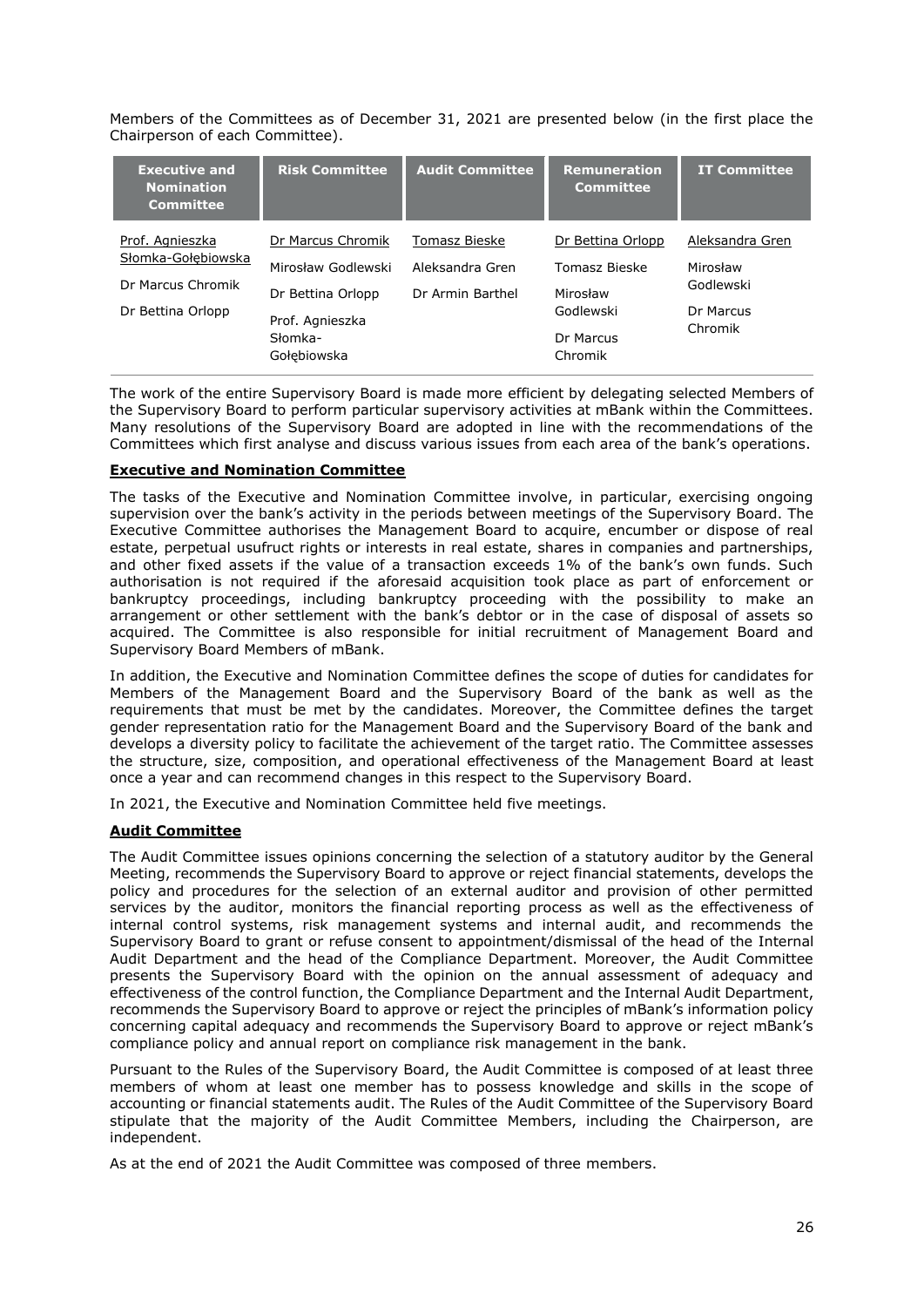Tomasz Bieske and Aleksandra Gren meet the independence criteria. The independence criteria are specified in Article 129 of the Act of May 11, 2017 on Statutory Auditors, Audit Firms and Public Oversight.

The Members who have knowledge and skills in the scope of accounting and financial statements audit as well as extensive expertise in banking include:

- Tomasz Bieske a certified auditor of financial statements, co-founder of Artur Andersen in Poland, partner and director of the Financial Markets Group; then in Ernst & Young he continued his work as the partner and director of the Financial Markets Group. He implemented many significant projects in the banking sector.
- Aleksandra Gren she started her professional career in the Royal Bank of Canada; she has more than 20 years of experience in banking technologies and fintech in EMEA (Europe, Middle East and Africa).
- Armin Barthel holder of a doctorate in law, Chief Compliance Officer and Anti-Money Laundering Officer responsible for compliance units in Commerzbank Group. He possesses the competences to manage risks at the bank, interpret financial and accounting data, and has extensive knowledge regarding the financial market, legal requirements and regulatory framework.

The Audit Committee recommends the external auditor to audit the financial statements of mBank S.A. and the consolidated financial statements of mBank S.A. Group to the Supervisory Board. The external auditor is selected by the General Meeting based on a recommendation of the Supervisory Board. The recommendation is prepared in accordance with a selection procedure that meets the requirements set out in the applicable laws. The procedure for selecting an audit firm to audit mBank's financial statements approved by the Audit Committee in 2018 meets the requirements set out in Article 16 (2) of Regulation (EU) No 537/2014 of the European Parliament and of the Council of 16 April 2014 on specific requirements regarding statutory audit of financial statements of publicinterest entities.

The policy for selecting an audit firm at mBank S.A. approved by the Audit Committee meets the requirements set out in the Act of May 11, 2017 on Statutory Auditors, Audit Firms and Public Oversight and Regulation No. 537/2014 of the European Parliament and of the Council of 16 April 2014 (Regulation No. 537/2014). The policy incorporates the principle regarding the rotation of statutory auditors. The maximum duration of uninterrupted statutory audit engagements referred to in Article 17 (1) paragraph 2 of Regulation (EU) No. 537/2014 carried out by one audit firm or an audit firm related to this audit firm, or any member of the network operating within the European Union to which these audit firms belong, must not exceed five years. The key statutory auditor may carry out another statutory audit at the bank after at least three years of the completion of the last statutory audit. In the case of a statutory audit, the first agreement on statutory audit is concluded with an audit firm for a period not shorter than two years with an option to extend it for another period of at least two years.

The policy on the provision of permitted non-audit services to mBank S.A. by the audit firm carrying out the audit, by entities related to the audit firm and by a member of the audit firm's network, approved by the Audit Committee meets the requirements set out in the Act on Statutory Auditors, Audit Firms and Public Oversight and Regulation No. 537/2014.

Pursuant to the policy on the provision of permitted non-audit services to mBank S.A. by the audit firm carrying out the audit, by entities related to the audit firm and by a member of the audit firm's network, a statutory auditor or an audit firm carrying out the statutory audit, or any member of the network to which the statutory auditor or the audit firm belongs, do not directly or indirectly provide to the audited entity, to its parent undertaking or to its controlled undertakings within the Union:

- any prohibited non-audit services in the period between the beginning of the period audited and the issuing of the audit report;
- any services that consist in designing and implementing internal control or risk management procedures related to the preparation and/or control of financial information or designing and implementing financial information technology systems.

Under Article 136 of the Act on Statutory Auditors, prohibited services do not include the following:

- 1. services that consist in:
	- a. conducting due diligence procedures with regard to economic and financial condition,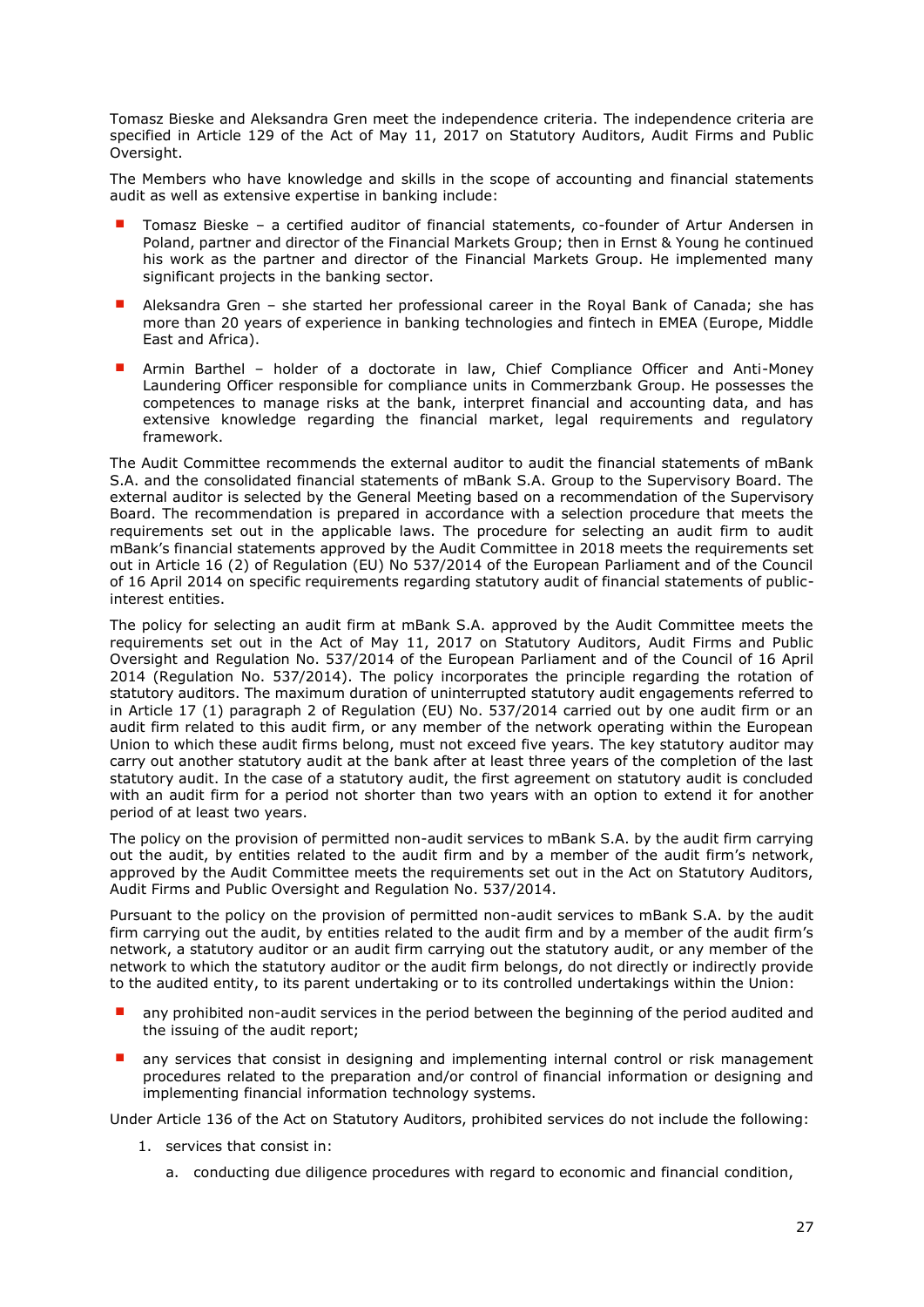- b. issuing comfort letters in connection with prospectuses issued by the audited entity, in accordance with the national standard of related services and by means of agreed procedures,
- 2. assurance services with regard to pro forma financial information, forecasts of results or estimated results, published in the prospectus issued by the audited entity,
- 3. auditing historical financial information to be included in a prospectus,
- 4. verification of consolidation packages,
- 5. confirmation of fulfilment of conditions of the concluded loan contracts on the basis of analysis of financial information coming from financial statements audited by a given audit firm,
- 6. assurance services in reporting concerning corporate governance, risk management and corporate social responsibility,
- 7. services consisting in the assessment of compliance of information disclosed by financial institutions and investment companies with the requirements for disclosing information concerning capital adequacy and variable remuneration components,
- 8. certification concerning financial statements or other financial information for supervision bodies, the supervisory board or another supervisory authority of the company, or owners, exceeding the scope of the statutory audit, to help these authorities to perform their statutory duties.

Provision of the said services is possible only in the scope not related to the tax policy of the bank, after the Audit Committee evaluates hazards to and safeguards for an audit firm's independence.

The audit firm selection procedure has been developed by the Audit Committee of the Supervisory Board of mBank. For the purposes of organising and conducting tender proceedings to select an audit firm, at the request of the Vice-President of the Management Board, Chief Financial Officer the Audit Committee appoints the Evaluation Committee which conducts tender proceedings to select an audit firm. The selection criteria applied when assessing bids submitted by bidders are clear and do not discriminate against any bidder. The Audit Committee presents the Supervisory Board with a recommendation regarding the appointment of an audit firm containing a justification and at least two recommended audit firms, one of them indicated as the preferred choice with reasons for the preference. The Supervisory Board recommends one of the audit firms indicated in the Audit Committee's recommendation to the Annual General Meeting of mBank S.A.

The audit firm auditing the financial statements of mBank and mBank Group provided permitted nonaudit services to mBank. Therefore, the Audit Committee each time assessed the independence of the audit firm and granted its consent to the provision of the services.

In 2021, the Audit Committee held six meetings.

# **Risk Committee**

The Risk Committee has, among others, the following tasks: exercising permanent supervision over credit risk, market risk, liquidity risk and non-financial risks, including operational risk. Moreover, the Risk Committee issues recommendations for approval or rejection of exposures posing single entity risk, in accordance with the parameters defined by the Supervisory Board. The Committee discusses matters related to corporate, financial markets, and retail portfolio risk. In addition, the Committee discusses non-financial risks, such as cyber risk, reputational risk, and legal issues.

Moreover, the Risk Committee provides the Supervisory Board with recommendations for approval or rejection of transactions, provided for in the Banking Law, concluded between the bank and Members of the bank's authorities, and recommendations for approval or rejection of the bank's disclosure policy regarding risk management. The Risk Committee is also responsible for recommending the Supervisory Board to approve or reject strategies and policies created by the Management Board, issuing opinions on the bank's current and future readiness to take risk and issuing opinions on the strategy of risk management in the bank's operating activity prepared by the Management Board of mBank and information on the strategy implementation submitted by the Management Board.

In 2021, the Risk Committee held four meetings.

# **Remuneration Committee**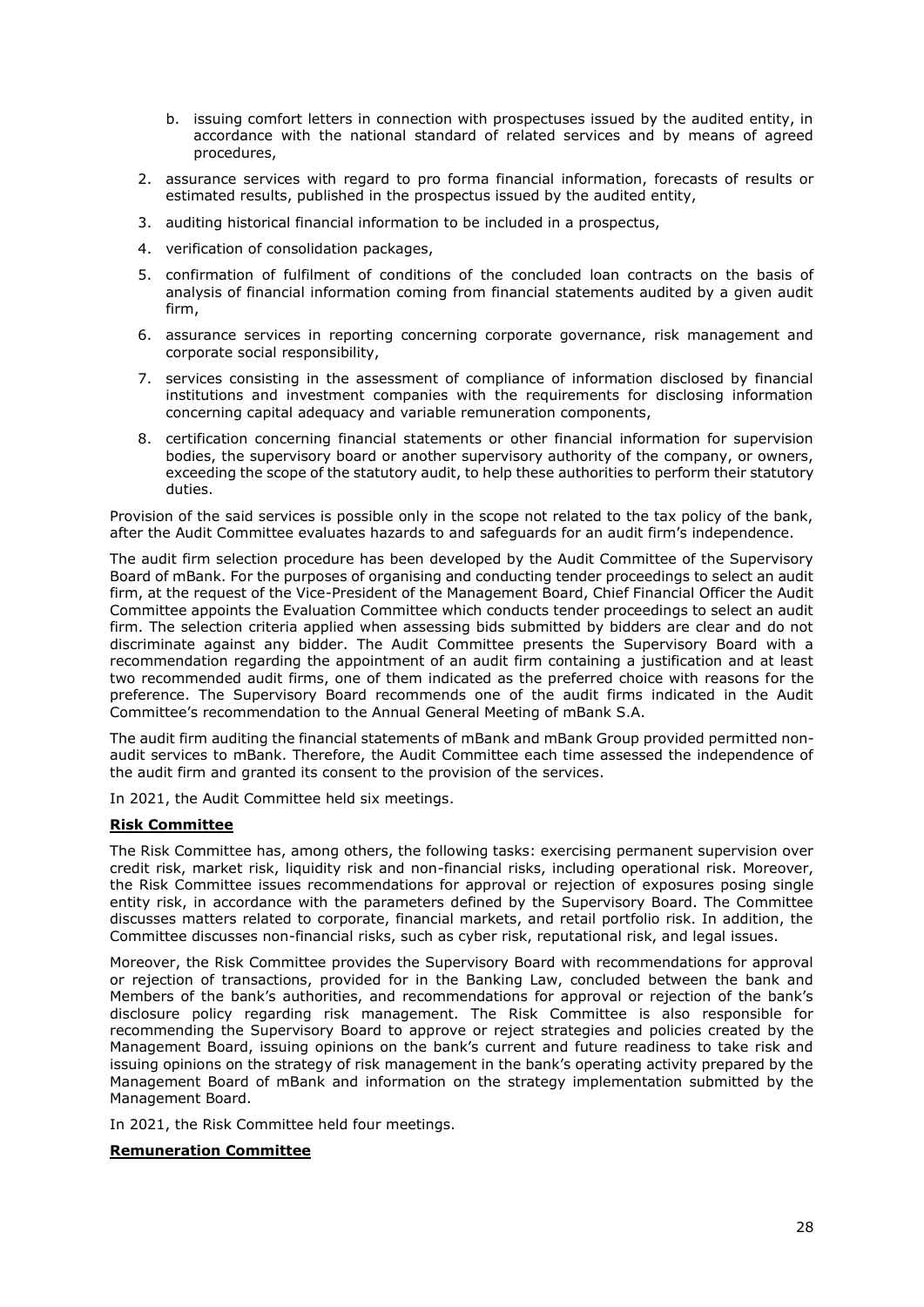The tasks of the Remuneration Committee include among others: considering matters related to the remuneration principles applicable to Members of the Management Board and the level of their remuneration, setting rates of remuneration, presenting opinions concerning approval for Members of the Management Board of mBank to engage in competing activity and issuing recommendations to the Supervisory Board regarding general guidelines for the Management Board on the level and structure of remuneration for the bank's senior management. In addition, the Committee monitors the level and structure of remuneration paid to senior management, issues opinions on and monitors the remuneration policy adopted by mBank, and assists the bank's bodies in developing and implementing this policy.

In 2021 the Remuneration Committee held four meetings.

# **IT Committee**

The main tasks of the IT Committee include: ongoing supervision over the bank's IT and IT security operations in the periods between meetings of the Supervisory Board, analysing periodic IT and IT security reports of mBank presented to the Supervisory Board, presenting the Supervisory Board with conclusions from reviews of the bank's periodic reports on IT and IT security, recommending the Supervisory Board to approve or reject IT and cybersecurity strategies. Furthermore, the IT committee monitors the implementation of the Strategic IT Road Map and introduction of Strategic IT Initiatives, and the effectiveness of the IT, IT security and internal IT governance operational risk management system.

In 2021 the IT Committee held four meetings.

Standing committees of the Supervisory Board make reports on their activity in the past reporting year available to the shareholders. The aforesaid reports are appended to the set of materials for the Annual General Meeting and can be found on mBank's website ([https://www.mbank.pl/relacje](https://www.mbank.pl/relacje-inwestorskie/walne-zgromadzenia/)[inwestorskie/walne-zgromadzenia/\)](https://www.mbank.pl/relacje-inwestorskie/walne-zgromadzenia/).

In accordance with the Remuneration Policy for Members of the Management Board and Members of the Supervisory Board of mBank S.A., Members of the Supervisory Board perform their functions on the basis of appointment and are entitled to remuneration only on this account. Remuneration of a Supervisory Board Member is not linked to the company's performance and is not awarded in financial instruments. The company does not grant the Members of the Supervisory Board any exceptional variable remuneration components.

The amount of monthly remuneration of the Members of the Supervisory Board was set in Resolution No. 50 regarding the remuneration rules for the Members of the Supervisory Board of mBank S.A. adopted by the 30th Annual General Meeting of mBank S.A. held on March 30, 2017. The Chairperson of the Supervisory Board earns PLN 17,000 monthly, the Deputy Chairperson – PLN 14,500 monthly, while Members of the Supervisory Board earn PLN 12,000 monthly each.

Additional monthly remuneration is granted for the participation in standing committees of the Supervisory Board: 50% of monthly remuneration of a Supervisory Board Member for the first standing committee and 25% for participating in a second committee. No additional remuneration is paid to a Member of the Supervisory Board who sits on three or more standing committees of the Supervisory Board. However, a Supervisory Board Member performing the function of the Chairperson of the Audit Committee of the Supervisory Board of mBank is entitled to additional remuneration equal to 80% of their remuneration.

The remuneration of the Supervisory Board for 2020-2021 is presented in the table below.

|    |                                                                       | <b>Remuneration paid in 2021</b><br>(in PLN) | <b>Remuneration paid in 2020</b><br>(in PLN) |  |  |
|----|-----------------------------------------------------------------------|----------------------------------------------|----------------------------------------------|--|--|
|    | Members of the Supervisory Boar who performed their functions in 2021 |                                              |                                              |  |  |
|    | Agnieszka Słomka-Gołebiowska                                          | 383,829                                      | 341,493                                      |  |  |
|    | Jörg Hessenmüller <sup>1)</sup>                                       | ۰                                            |                                              |  |  |
|    | Tomasz Bieske                                                         | 429,349                                      | 429,228                                      |  |  |
| 4. | Marcus Chromik                                                        | -                                            |                                              |  |  |
| 5. | Mirosław Godlewski                                                    | 255,780                                      | 246,645                                      |  |  |
| 6. | Aleksandra Gren                                                       | 246,645                                      | 163,620                                      |  |  |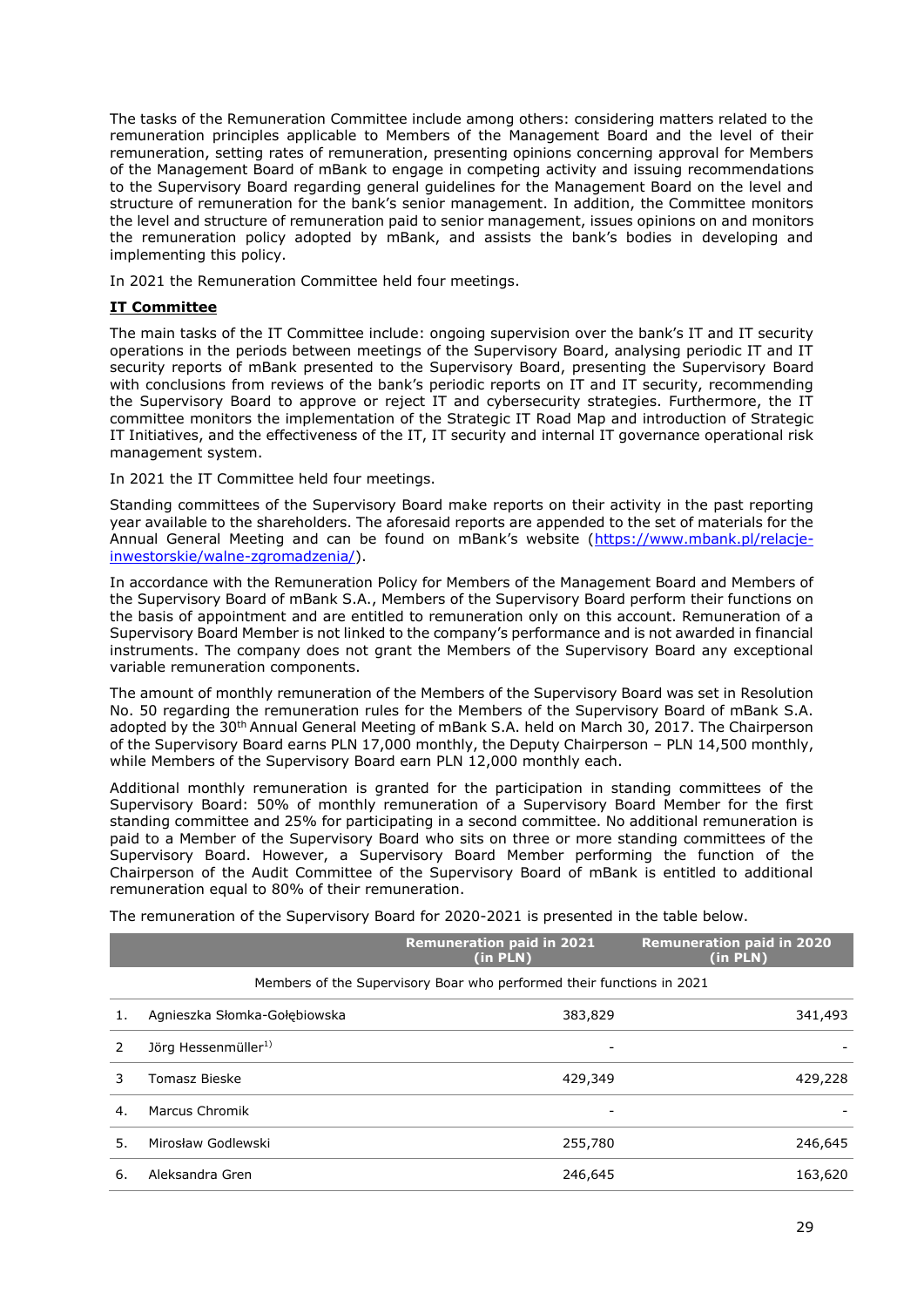| 7. | Bettina Orlopp                   | ۰                        |  |
|----|----------------------------------|--------------------------|--|
| 8. | Sabine Schmittroth <sup>2)</sup> | $\overline{\phantom{0}}$ |  |
| 9. | Arno Walter                      | 110,710                  |  |
|    | 10. Armin Barthel                | 40,065                   |  |
|    |                                  |                          |  |

|    | Supervisory Board members who did not perform their functions in 2021 |                          |           |  |  |
|----|-----------------------------------------------------------------------|--------------------------|-----------|--|--|
|    | Michael Mandel                                                        | $\overline{\phantom{a}}$ |           |  |  |
|    | Maciej Leśny                                                          | $\overline{\phantom{0}}$ | 91,544    |  |  |
|    | Gurjinder Singh Johal                                                 | -                        | 54,000    |  |  |
| 4. | Teresa Mokrysz                                                        | -                        | 55,094    |  |  |
|    | <b>Total</b>                                                          | 1,466,378                | 1,381,624 |  |  |

*1) Jörg Hessenmüller resigned from the Supervisory Board as at September 30, 2021.*

*2) Sabine Schmittroth resigned from the Supervisory Board as at March 25, 2021.*

#### <span id="page-29-0"></span>**Activity of the Supervisory Board in 2021**

The Supervisory Board held nine meetings and adopted 111 resolutions in 2021. The resolutions covered all areas of the bank's operation and were consistent with the scope of supervisory functions specified in generally applicable laws, the Banking Law, recommendations of the Polish Financial Supervision Authority (KNF), corporate governance principles, and mBank's By-laws and the Rules of the Supervisory Board.

The ongoing COVID-19 epidemic had an impact on the activities of the Supervisory Board in 2021. In addition to regular meetings, members of the Supervisory Board were in constant contact with the Management Board and monitored the bank's situation in the context of pandemic and economic developments and regulatory conditions in the context of the pandemic, economic developments and regulatory conditions.

In 2021, the Supervisory Board discussed and assessed the current results of mBank Group and business lines in comparison with the financial plan. The Supervisory Board also discussed and accepted other detailed reports required by the law concerning different areas of the bank's activity, including regular risk, compliance, audit, bancassurance and IT security reports.

A special document adopted by the Supervisory Board in October 2021 is the "Strategy of the mBank Group for 2021-2025 - From an icon of mobility, to an icon of possibility", setting the directions of mBank Group development in the coming years. The Management Board presented to the Supervisory Board the proposed assumptions of the new strategy at a special workshop in September 2021.

During their regular meetings in 2021, the Supervisory Board Committees discussed in detail the key issues concerning individual areas of the bank's activity, which, pursuant to the applicable regulations, must be approved by the Supervisory Board.

Attendance of the Supervisory Board Members at Supervisory Board meetings in 2021 is presented in the table below.

|                                                                  | Attendance <sup>1</sup> |
|------------------------------------------------------------------|-------------------------|
| Agnieszka Słomka-Gołębiowska                                     | 9/9                     |
| Bettina Orlopp                                                   | 9/9                     |
| Armin Barthel<br>(Supervisory Board Member from 25 October 2021) | 3/3                     |
| Tomasz Bieske                                                    | 9/9                     |
| Marcus Chromik                                                   | 9/9                     |
| Mirosław Godlewski                                               | 9/9                     |
| Aleksandra Gren                                                  | 8/9                     |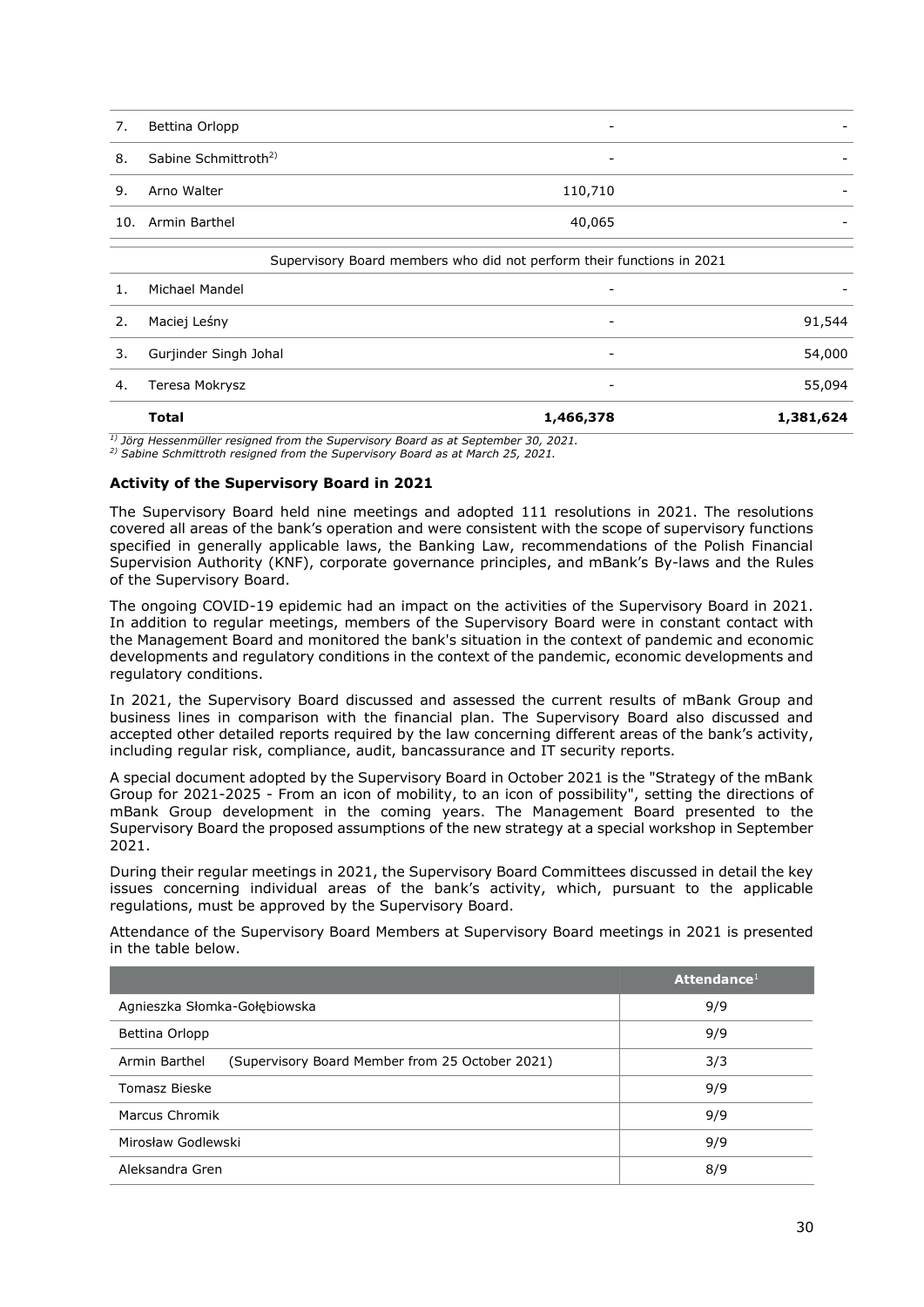| Jörg Hessenmüller (Supervisory Board Member until 29 September 2021) | 5/6 |
|----------------------------------------------------------------------|-----|
| Sabine Schmittroth (Supervisory Board Member until 24 March 2021)    | 1/3 |
| Arno Walter (Supervisory Board Member from 25 March 2021)            | 6/6 |

*<sup>1</sup> Attendance at meetings/number of meetings during the term of office*

# The attendance of the members of the Supervisory Board Committees is presented in the table below<sup>1</sup>:

| <b>Executive and Nomination Committee</b> |           |            |                   |                    |  |  |  |
|-------------------------------------------|-----------|------------|-------------------|--------------------|--|--|--|
| Prof. Agnieszka                           | Dr Marcus | Dr Bettina | Jörg Hessenmüller | Sabine Schmittroth |  |  |  |
| Słomka-Gołebiowska                        | Chromik   | Orlopp     |                   |                    |  |  |  |
| 5/5                                       |           | 3/3        |                   |                    |  |  |  |

*<sup>1</sup> Attendance at meetings/number of meetings during the term of office in the Committee*

| <b>Risk Committee</b> |                    |                   |                                        |  |  |  |  |
|-----------------------|--------------------|-------------------|----------------------------------------|--|--|--|--|
| Dr Marcus Chromik     | Mirosław Godlewski | Dr Bettina Orlopp | Prof. Agnieszka Słomka-<br>Gołebiowska |  |  |  |  |
| 4/4                   | 3/4                | 4/4               | 4/4                                    |  |  |  |  |

*<sup>1</sup> Attendance at meetings/number of meetings during the term of office in the Committee*

| <b>Audit Committee</b>                                                    |     |  |     |  |  |  |  |
|---------------------------------------------------------------------------|-----|--|-----|--|--|--|--|
| Aleksandra Gren<br>Dr Armin Barthel<br>Jörg Hessenmüller<br>Tomasz Bieske |     |  |     |  |  |  |  |
| 6/6                                                                       | 6/6 |  | 3/4 |  |  |  |  |

*1) Attendance at meetings/number of meetings during the term of office in the Committee* 

| <b>Remuneration Committee</b> |                         |                       |                      |                      |                       |  |  |  |
|-------------------------------|-------------------------|-----------------------|----------------------|----------------------|-----------------------|--|--|--|
| Dr Bettina Orlopp             | Tomasz<br><b>Bieske</b> | Mirosław<br>Godlewski | Dr Marcus<br>Chromik | Jörg<br>Hessenmüller | Sabine<br>Schmittroth |  |  |  |
| 3/3                           | 4/4                     | 4/4                   | 2/2                  |                      |                       |  |  |  |

*<sup>1</sup> Attendance at meetings/number of meetings during the term of office in the Committee*

| LIT Committee \ |                    |                   |                   |  |  |  |
|-----------------|--------------------|-------------------|-------------------|--|--|--|
| Aleksandra Gren | Mirosław Godlewski | Dr Marcus Chromik | Jörg Hessenmüller |  |  |  |
|                 | د رد               |                   |                   |  |  |  |

*<sup>1</sup> Attendance at meetings/number of meetings during the term of office in the Committee*

# <span id="page-30-0"></span>**1.8. mBank's Diversity Policy**

The basic elements of the diversity policy have been incorporated in our HR policy for many years. We are guided by the principle that diversity creates value added for the organisation. Elements of the diversity policy are present in various regulations, procedures and processes.

Diversity arising from experience, knowledge, education, interests and a number of other qualities encourages creativity, favours the search for non-standard solutions and optimisations, helps build the company's competitive advantage, and translates into service quality and economic results.

mBank treats people equally regardless of their sex, age, material status, family background, physical abilities, nationality, country of origin, sexual orientation, and political and religious beliefs, that is all the factors that may give rise to direct or indirect discrimination. We offer a workplace that helps the management make use of and develop their unique features, skills and interests, for example, through participation in training activities and clubs that bring together people with similar interests. Diversity management contributes to creating an organisational culture based on openness and tolerance where everyone feels appreciated and respected, and is offered career development opportunities.

Pursuant to the gender equality policy, we try to ensure that both men and women take part in external and internal recruitment and in the succession planning regarding the key functions at the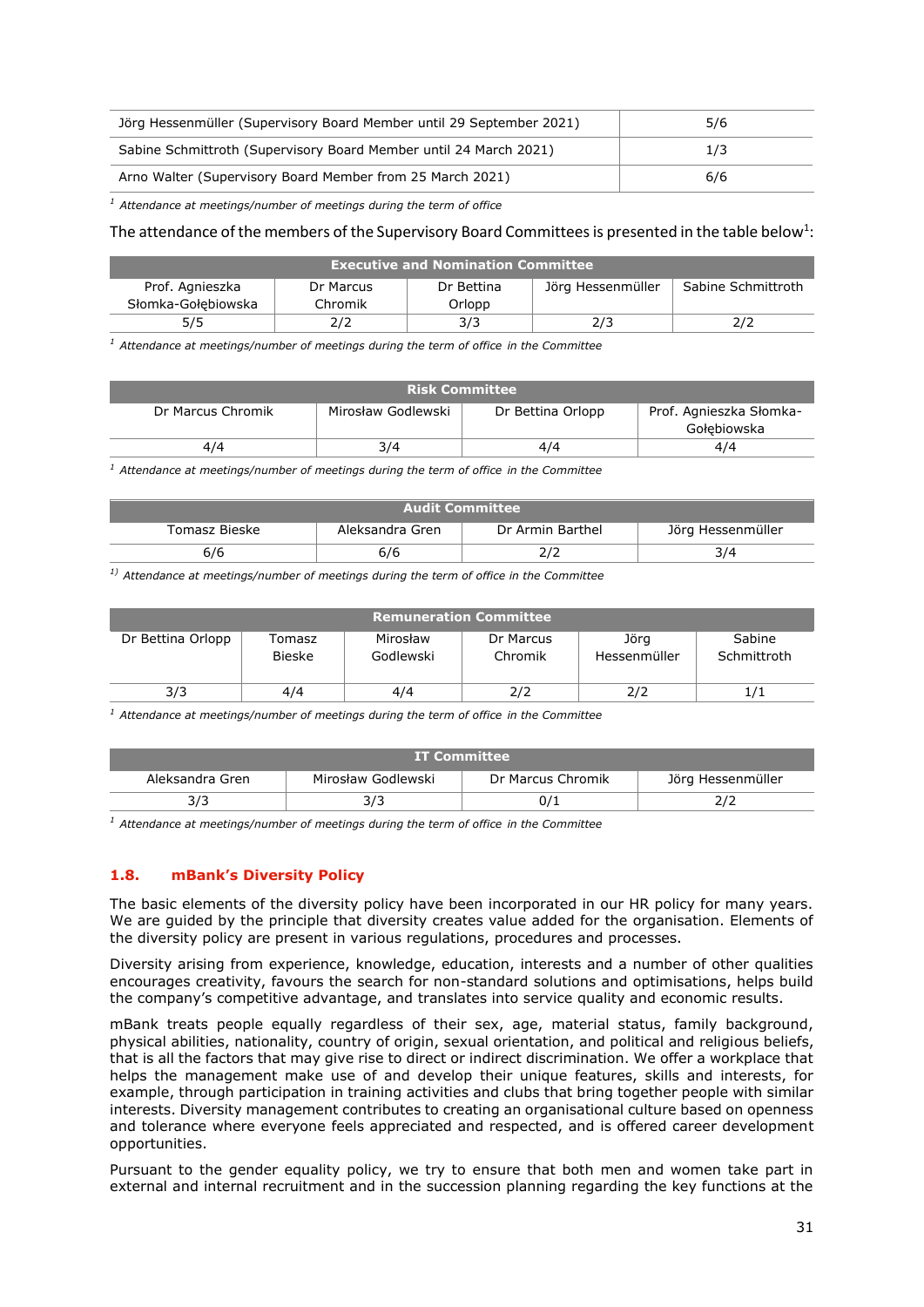bank, taking into account the principles of equal treatment in hiring new employees. Our recruitment process involves a selection method that ensures objective assessment of candidates' skills. Each employee of the bank can be promoted to a managerial position, if they have a relevant professional track record. Evaluation of job positions is based on objective criteria, which prevents discrimination.

The average remuneration of men at mBank remains higher than the remuneration of women. The structure of earnings is affected by the fact that more women hold operational positions, while most managers are men. Initiatives taken at the bank aim at reducing the gender pay gap and promoting women. The solutions introduced should eliminate, in the long term, the gap between the average remuneration of women and men.

With regard to the Management Board and the Supervisory Board, we apply the Policy for the Assessment of Qualifications (Suitability) of Members of the Supervisory Body, Management Body and Key Function Holders at mBank S.A. The policy aims at introducing principles which must be fulfilled so that key functions at the bank are held by individuals who have relevant qualifications, knowledge, skills, professional experience, predispositions and reputation that are suitable for the function. Details concerning the Suitability Policy with regard to the Management Board and the Supervisory Board are described in the chapter 13.1 "Application of corporate governance principles".

The Supervisory Board makes every effort to ensure diversity in the Management Board, especially in terms of age, education, professional experience and participation of women.

In accordance with the Suitability Policy, the age structure of the Supervisory Board Members should be diverse. Moreover, the Supervisory Board aims at ensuring that its members have diverse educational background and professional experience. The number of female Members is taken into account as well.

The Supervisory Board is composed of representatives of mBank's main shareholder, representatives of science and business, and persons having vast legal knowledge and banking expertise.

| <b>Supervisory Board of mBank</b> |                         |                 |                         |                 |                         |               |                         |               |                         |               |
|-----------------------------------|-------------------------|-----------------|-------------------------|-----------------|-------------------------|---------------|-------------------------|---------------|-------------------------|---------------|
|                                   | Dec 31, 2017            |                 | Dec 31, 2018            |                 | Dec 31, 2019            |               | Dec 31, 2020            |               | Dec 31, 2021            |               |
|                                   | number<br>of<br>members | $\frac{0}{0}$   | number<br>of<br>members | $\frac{0}{0}$   | number<br>of<br>members | $\frac{0}{0}$ | number<br>of<br>members | $\frac{0}{0}$ | number<br>of<br>members | $\frac{0}{0}$ |
| Women                             | 2                       | 17 <sub>%</sub> | 2                       | 17 <sub>%</sub> | 2                       | 20%           | 4                       | 50.0%         | 3                       | 37.5%         |
| Men                               | 10                      | 83%             | 10                      | 83%             | 8                       | 80%           | $\overline{4}$          | 50.0%         | 5                       | 62.5%         |
| <b>Total</b>                      | 12                      | 100%            | 12                      | 100%            | 10                      | 100%          | 8                       | 100%          | 8                       | 100%          |

At the end of 2021, there were three women among the eight Supervisory Board Members, making up 37.5% of the total number of Members.

The six members of the Management Board of the bank are all men. Until October 22, 2020 there was one woman in the seven-member Management Board of mBank.

| <b>Management Board of mBank</b> |                         |               |                         |               |                         |               |                         |               |                         |               |
|----------------------------------|-------------------------|---------------|-------------------------|---------------|-------------------------|---------------|-------------------------|---------------|-------------------------|---------------|
|                                  | Dec 31, 2017            |               | Dec 31, 2018            |               | Dec 31, 2019            |               | Dec 31, 2020            |               | Dec 31, 2021            |               |
|                                  | number<br>of<br>members | $\frac{0}{0}$ | number<br>of<br>members | $\frac{0}{0}$ | number<br>of<br>members | $\frac{0}{0}$ | number<br>οf<br>members | $\frac{0}{0}$ | number<br>of<br>members | $\frac{0}{0}$ |
| Women                            | 1                       | 14%           | 1.                      | 14%           |                         | 14%           | 0                       | $0\%$         | 0                       | 0%            |
| Men                              | 6                       | 86%           | 6                       | 86%           | 6                       | 86%           | $7(6*)$                 | 100%          | 6                       | 100%          |
| <b>Total</b>                     | 7                       | 100%          | 7                       | 100%          | 7                       | 100%          | $7(6*)$                 | 100%          | 6                       | 100%          |

\*As at 1 January 2021

By 2028, women will account for at least 30% of the Management Board and the Supervisory Board Members.

mBank's managers graduated in different fields of study in Poland and abroad, including economics, technology, IT, law, philology and other. The management consists of people with diverse experience in Polish, European and American financial and non-financial institutions. The management team is